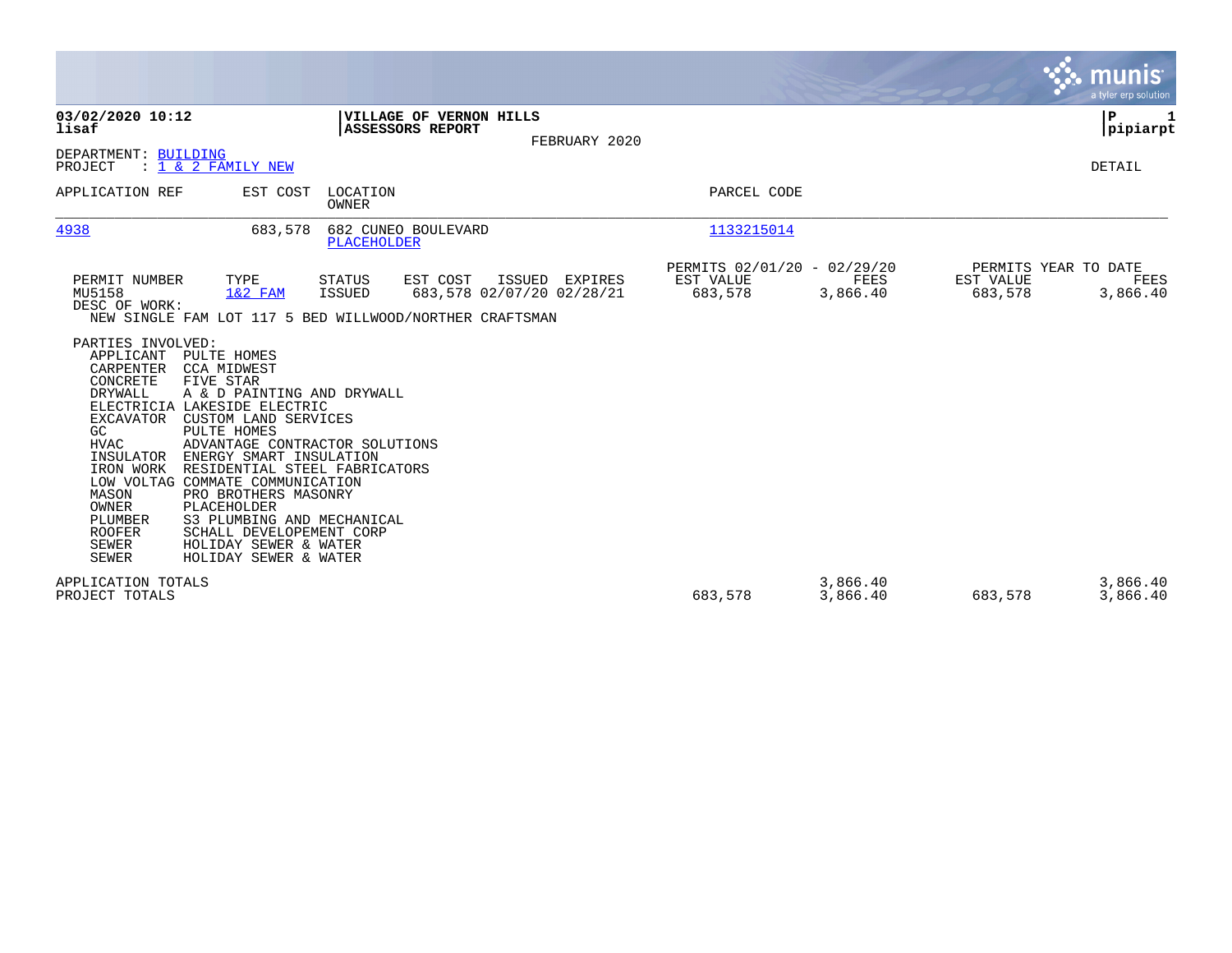|                                                                                                                                                                                                                                                                                                                                                                                               |                                                             |                                               |             | munis<br>a tyler erp solution                         |
|-----------------------------------------------------------------------------------------------------------------------------------------------------------------------------------------------------------------------------------------------------------------------------------------------------------------------------------------------------------------------------------------------|-------------------------------------------------------------|-----------------------------------------------|-------------|-------------------------------------------------------|
| 03/02/2020 10:12<br>lisaf<br>ASSESSORS REPORT                                                                                                                                                                                                                                                                                                                                                 | VILLAGE OF VERNON HILLS                                     |                                               |             | lР<br>2<br> pipiarpt                                  |
| DEPARTMENT: BUILDING<br>PROJECT<br>: COMMERCIAL ALTERATION                                                                                                                                                                                                                                                                                                                                    | FEBRUARY 2020                                               |                                               |             | DETAIL                                                |
| EST COST LOCATION<br>APPLICATION REF<br><b>OWNER</b>                                                                                                                                                                                                                                                                                                                                          |                                                             | PARCEL CODE                                   |             |                                                       |
| 4162<br>21,600<br>1100 HAWTHORN CTR<br>CENTENNIAL                                                                                                                                                                                                                                                                                                                                             |                                                             | 1133401086                                    |             |                                                       |
| PERMIT NUMBER<br>TYPE<br><b>STATUS</b><br>MU5197<br>CO NO FEE<br>COMPLT<br>DESC OF WORK:<br>CUSTOM KIOSK: SEVENTH SENSE                                                                                                                                                                                                                                                                       | ISSUED EXPIRES<br>EST COST<br>21,600 02/19/20 02/19/21      | PERMITS 02/01/20 - 02/29/20<br>EST VALUE<br>0 | FEES<br>.00 | PERMITS YEAR TO DATE<br>EST VALUE<br>FEES<br>.00<br>0 |
| PARTIES INVOLVED:<br>APPLICANT ELDER-JONES<br>ELECTRICIA UMBDENSTOCK ELECTRIC<br>GC<br>H.J. MARTIN & SON<br><b>OCCUPANT</b><br>SEVENTH SENSE<br>OWNER<br>CENTENNIAL<br>PAYER<br>H.J. MARTIN & SON                                                                                                                                                                                             |                                                             |                                               |             |                                                       |
| APPLICATION TOTALS                                                                                                                                                                                                                                                                                                                                                                            |                                                             |                                               | .00         | .00                                                   |
| 4520<br>300,000<br>VAN VLISSINGEN & CO                                                                                                                                                                                                                                                                                                                                                        | 770 CORPORATE WOODS PARKWAY                                 | 1509401065                                    |             |                                                       |
| PERMIT NUMBER<br>TYPE<br>STATUS<br>MU5155<br>CO NO FEE<br>COMPLT<br>DESC OF WORK:<br>COMMERCIAL ALTERATION-INTERIOR-A/EXTERIOR-B (2ND PART PER#)                                                                                                                                                                                                                                              | ISSUED EXPIRES<br>EST COST<br>300,000 02/06/20 02/06/21     | PERMITS 02/01/20 - 02/29/20<br>EST VALUE<br>0 | FEES<br>.00 | PERMITS YEAR TO DATE<br>EST VALUE<br>FEES<br>.00<br>0 |
| PARTIES INVOLVED:<br>APPLICANT VAN VLISSINGEN & CO<br>CARPENTER<br>BUILD CORPS INC<br>BUILD CORPS INC<br>CONCRETE<br>BUILD CORPS INC<br>DRYWALL<br>ELECTRICIA HOMESTEAD ELECTRIC<br>EXCAVATOR LIMA EXCAVATION<br>FIRE SPRIN US FIRE PROTECTION<br>GC.<br>BUILD CORPS INC<br><b>HVAC</b><br>EHMS MECHANICAL SERVICES<br><b>OCCUPANT</b><br>VAN VLISSINGEN & CO<br>OWNER<br>VAN VLISSINGEN & CO |                                                             |                                               |             |                                                       |
| HARTWIG PLUMBING AND HEATING<br>PLUMBER<br>VAN VLISSINGEN & CO<br>PAYER<br>PAYER<br>CORPORATE WOODS ASSOCIATES LLC                                                                                                                                                                                                                                                                            |                                                             |                                               |             |                                                       |
| APPLICATION TOTALS                                                                                                                                                                                                                                                                                                                                                                            |                                                             |                                               | .00         | .00                                                   |
| 4572<br>130,850                                                                                                                                                                                                                                                                                                                                                                               | 700 NORTH DEERPATH DR C<br>EQUITRUST LIFE INSURANCE COMPANY | 1505211002                                    |             |                                                       |
| PERMIT NUMBER<br>TYPE<br><b>STATUS</b>                                                                                                                                                                                                                                                                                                                                                        | EST COST<br>ISSUED EXPIRES                                  | PERMITS 02/01/20 - 02/29/20<br>EST VALUE      | FEES        | PERMITS YEAR TO DATE<br>EST VALUE<br>FEES             |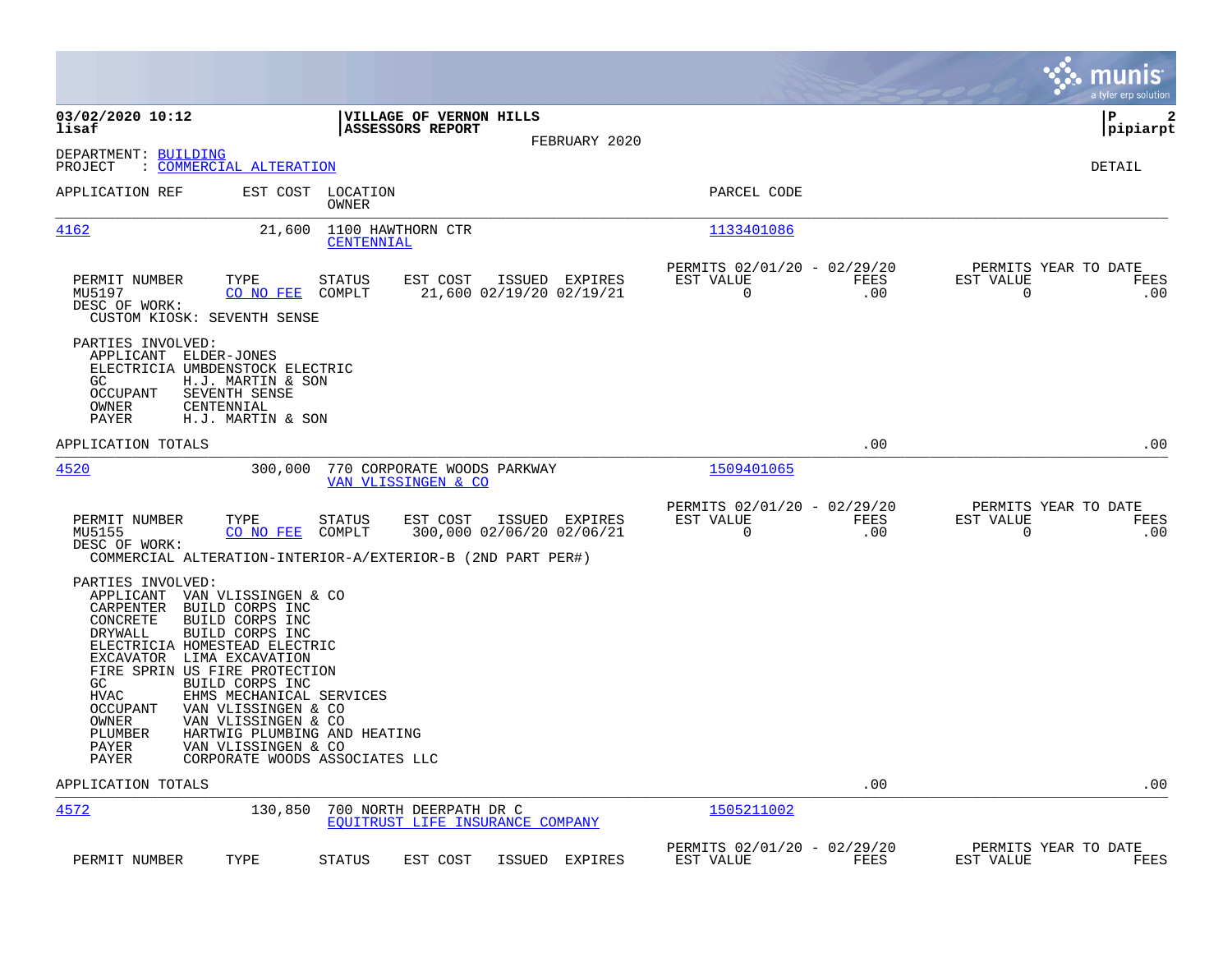|                                                                                                                                                                                                                                                                                                  |                                                                                                                            |                                                         |             |                                                     | munis<br>a tyler erp solution |
|--------------------------------------------------------------------------------------------------------------------------------------------------------------------------------------------------------------------------------------------------------------------------------------------------|----------------------------------------------------------------------------------------------------------------------------|---------------------------------------------------------|-------------|-----------------------------------------------------|-------------------------------|
| 03/02/2020 10:12<br>lisaf                                                                                                                                                                                                                                                                        | VILLAGE OF VERNON HILLS<br><b>ASSESSORS REPORT</b><br>FEBRUARY 2020                                                        |                                                         |             |                                                     | ΙP<br>3<br> pipiarpt          |
| DEPARTMENT: BUILDING<br>PROJECT<br>: COMMERCIAL ALTERATION                                                                                                                                                                                                                                       |                                                                                                                            |                                                         |             |                                                     | DETAIL                        |
| APPLICATION REF                                                                                                                                                                                                                                                                                  | EST COST LOCATION<br>OWNER                                                                                                 | PARCEL CODE                                             |             |                                                     |                               |
| MU5208<br>CO NO FEE<br>DESC OF WORK:<br>INTERIOR ALTERATION                                                                                                                                                                                                                                      | 130,850 02/24/20 02/23/21<br>COMPLT                                                                                        | $\mathbf 0$                                             | .00         | $\Omega$                                            | .00                           |
| PARTIES INVOLVED:<br>APPLICANT<br>CARPENTER<br>CONFORTI<br>DRYWALL<br>CONFORTI<br>ELECTRICIA WILSHORE ELECTRIC<br>GC.<br><b>GLASS</b><br>DES PLAINES GLASS<br><b>HVAC</b><br>ENVIRO MECHANICAL<br><b>OCCUPANT</b><br>HARMON BECKER AUTO IND<br>OWNER<br>PLUMBER<br>NAPER BROOK PLUMBING<br>PAYER | CDI CONSTRUCTION GROUP INC<br>CDI CONSTRUCTION GROUP INC<br>EQUITRUST LIFE INSURANCE COMPANY<br>CDI CONSTRUCTION GROUP INC |                                                         |             |                                                     |                               |
| APPLICATION TOTALS                                                                                                                                                                                                                                                                               |                                                                                                                            |                                                         | .00         |                                                     | .00                           |
| 4580<br>103,100                                                                                                                                                                                                                                                                                  | 3 WEST HAWTHORN PKY 290<br>HAMILTON PARTNERS INC                                                                           | 1132415011                                              |             |                                                     |                               |
| PERMIT NUMBER<br>TYPE<br>MU5152<br>CO NO FEE<br>DESC OF WORK:<br>#290 - INTERIOR REMODEL                                                                                                                                                                                                         | <b>STATUS</b><br>EST COST<br>ISSUED EXPIRES<br>COMPLT<br>103,100 02/04/20 02/03/21                                         | PERMITS 02/01/20 - 02/29/20<br>EST VALUE<br>$\mathbf 0$ | FEES<br>.00 | PERMITS YEAR TO DATE<br>EST VALUE<br>$\overline{0}$ | FEES<br>.00                   |
| PARTIES INVOLVED:<br>CARPENTER OMNI COMMERCIAL<br>DRYWALL<br>OMNI COMMERCIAL<br>ELECTRICIA CONNOR ELECTRIC<br>OMNI COMMERCIAL<br>GC.<br>LOW VOLTAG CONNOR ELECTRIC<br>OCCUPANT<br>DAVITA<br>OWNER<br>HAMILTON PARTNERS INC<br>PLUMBER<br>HAYES INDUSTRIES<br>PAYER<br>COMMERCIAL BUILDERS        |                                                                                                                            |                                                         |             |                                                     |                               |
| APPLICATION TOTALS                                                                                                                                                                                                                                                                               |                                                                                                                            |                                                         | .00         |                                                     | .00                           |
| 4757                                                                                                                                                                                                                                                                                             | 93,100<br>3 WEST HAWTHORN PKY 200<br>HAMILTON PARTNERS INC                                                                 | 1132415011                                              |             |                                                     |                               |
| PERMIT NUMBER<br>TYPE<br>MU5172<br>CO NO FEE<br>DESC OF WORK:<br>INTERIOR REMODEL                                                                                                                                                                                                                | <b>STATUS</b><br>EST COST<br>ISSUED EXPIRES<br>93,100 02/12/20 02/11/21<br>COMPLT                                          | PERMITS 02/01/20 - 02/29/20<br>EST VALUE<br>$\mathbf 0$ | FEES<br>.00 | PERMITS YEAR TO DATE<br>EST VALUE<br>$\overline{0}$ | FEES<br>.00                   |
| PARTIES INVOLVED:<br>CARPENTER OMNI COMMERCIAL                                                                                                                                                                                                                                                   |                                                                                                                            |                                                         |             |                                                     |                               |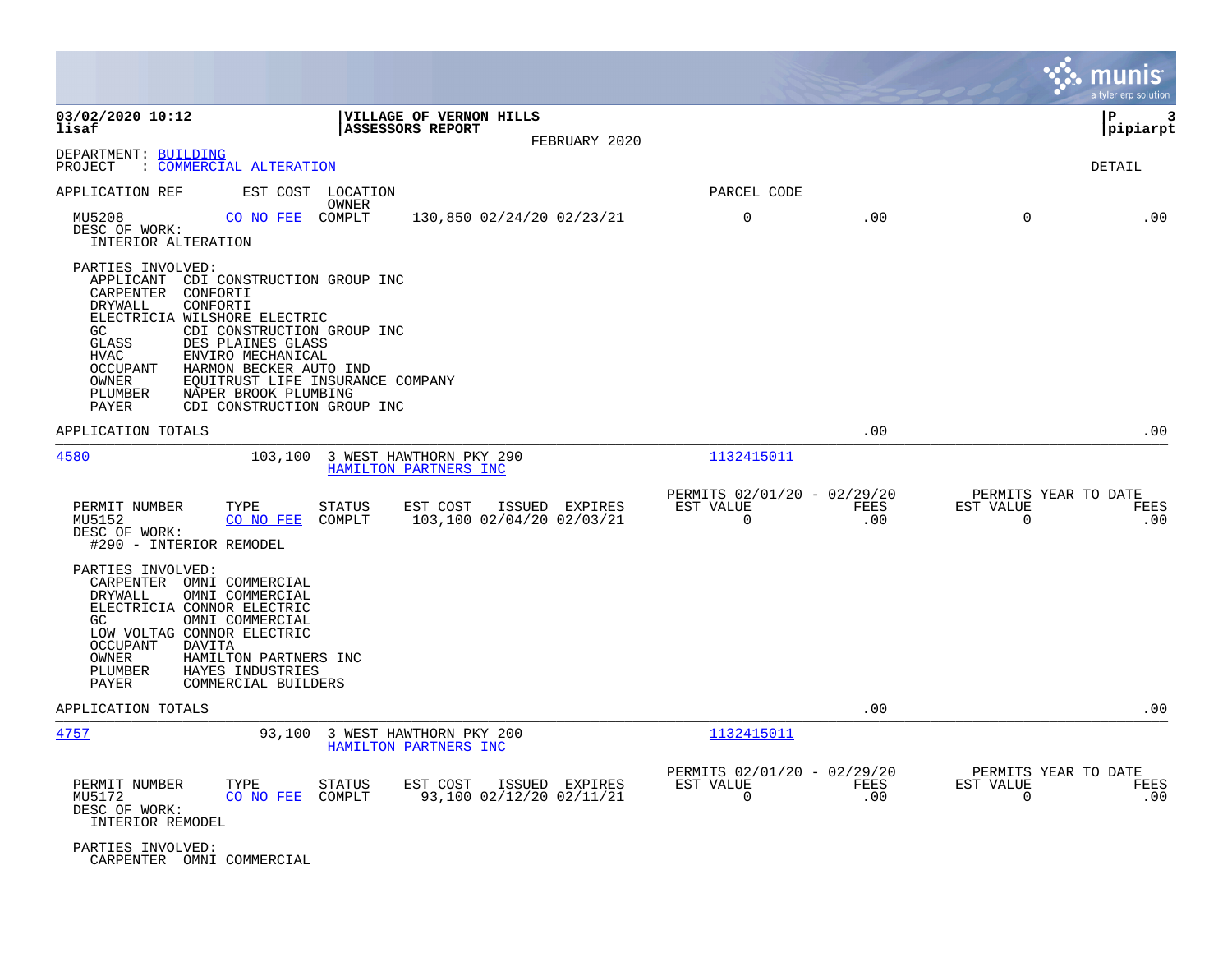|                                                                                                                                                                                                                                                                                                                                                                                                                                                                              |                                                                                                                                            |                                                                        | munis<br>a tyler erp solution                                   |
|------------------------------------------------------------------------------------------------------------------------------------------------------------------------------------------------------------------------------------------------------------------------------------------------------------------------------------------------------------------------------------------------------------------------------------------------------------------------------|--------------------------------------------------------------------------------------------------------------------------------------------|------------------------------------------------------------------------|-----------------------------------------------------------------|
| 03/02/2020 10:12<br>lisaf                                                                                                                                                                                                                                                                                                                                                                                                                                                    | VILLAGE OF VERNON HILLS<br>ASSESSORS REPORT<br>FEBRUARY 2020                                                                               |                                                                        | lР<br> pipiarpt                                                 |
| DEPARTMENT: BUILDING<br>PROJECT<br>: COMMERCIAL ALTERATION                                                                                                                                                                                                                                                                                                                                                                                                                   |                                                                                                                                            |                                                                        | DETAIL                                                          |
| EST COST<br>APPLICATION REF<br>DRYWALL<br>OMNI COMMERCIAL<br>ELECTRICIA CONNOR ELECTRIC<br>GC.<br>COMMERCIAL BUILDERS SERVICES<br>LOW VOLTAG CONNOR ELECTRIC<br>OCCUPANT<br><b>RSS</b><br>OWNER<br>HAMILTON PARTNERS INC<br>PLUMBER<br>HAYES INDUSTRIES<br>PAYER<br>COMMERCIAL BUILDERS                                                                                                                                                                                      | LOCATION<br>OWNER                                                                                                                          | PARCEL CODE                                                            |                                                                 |
| APPLICATION TOTALS                                                                                                                                                                                                                                                                                                                                                                                                                                                           |                                                                                                                                            | .00                                                                    | .00                                                             |
| 4878<br>34,000                                                                                                                                                                                                                                                                                                                                                                                                                                                               | 863 NORTH MILWAUKEE AVENUE 200<br>REGENCY CENTERS                                                                                          | 1134302008                                                             |                                                                 |
| PERMIT NUMBER<br>TYPE<br>MU5154<br>CO NO FEE<br>DESC OF WORK:<br>PARTIES INVOLVED:<br>APPLICANT<br>CROSSTOWN DESIGN BUILD<br>CARPENTER<br>DIRECT MECHANICAL CARPENTRY<br>DRYWALL<br>DIRECT MECHANICAL CARPENTRY<br>ELECTRICIA MOHAWK ELECTRIC<br>GC.<br>CROSSTOWN DESIGN BUILD<br>OCCUPANT<br>LUXE WEARHOUSE<br>OWNER<br>REGENCY CENTERS<br>PAYER<br>CROSSTOWN DESIGN BUILD                                                                                                  | STATUS<br>EST COST<br>ISSUED EXPIRES<br>34,000 02/06/20 02/05/21<br>COMPLT<br>INTERIOR RETAIL BUILD-ELECTRICAL, FLOOR, FRAME, DWALL, PAINT | PERMITS 02/01/20 - 02/29/20<br>EST VALUE<br>FEES<br>$\mathbf 0$<br>.00 | PERMITS YEAR TO DATE<br>EST VALUE<br>FEES<br>$\mathbf 0$<br>.00 |
| APPLICATION TOTALS                                                                                                                                                                                                                                                                                                                                                                                                                                                           |                                                                                                                                            | .00                                                                    | .00                                                             |
| 4894<br>25,000                                                                                                                                                                                                                                                                                                                                                                                                                                                               | 770 CORPORATE WOODS PARKWAY<br>VAN VLISSINGEN & CO                                                                                         | 1509401065<br>PERMITS 02/01/20 - 02/29/20                              | PERMITS YEAR TO DATE                                            |
| PERMIT NUMBER<br>TYPE<br>MU5156<br>CO NO FEE<br>DESC OF WORK:<br>ADDING 2 BATHROOMS, CHANGING OFFICE AREA<br>PARTIES INVOLVED:<br>CARPENTER BUILD CORPS INC<br>CONCRETE<br>BUILD CORPS INC<br>DRYWALL<br>BUILD CORPS INC<br>ELECTRICIA HOMESTEAD ELECTRIC<br>EXCAVATOR<br>LIMA EXCAVATION<br>BUILD CORPS INC<br>GC.<br>HVAC<br>EHMS MECHANICAL SERVICES<br><b>OCCUPANT</b><br>VAN VLISSINGEN & CO<br>OWNER<br>VAN VLISSINGEN & CO<br>PLUMBER<br>HARTWIG PLUMBING AND HEATING | EST COST<br>ISSUED EXPIRES<br><b>STATUS</b><br>25,000 02/06/20 02/05/21<br>COMPLT                                                          | EST VALUE<br>FEES<br>$\mathbf 0$<br>.00                                | EST VALUE<br>FEES<br>$\mathbf 0$<br>.00                         |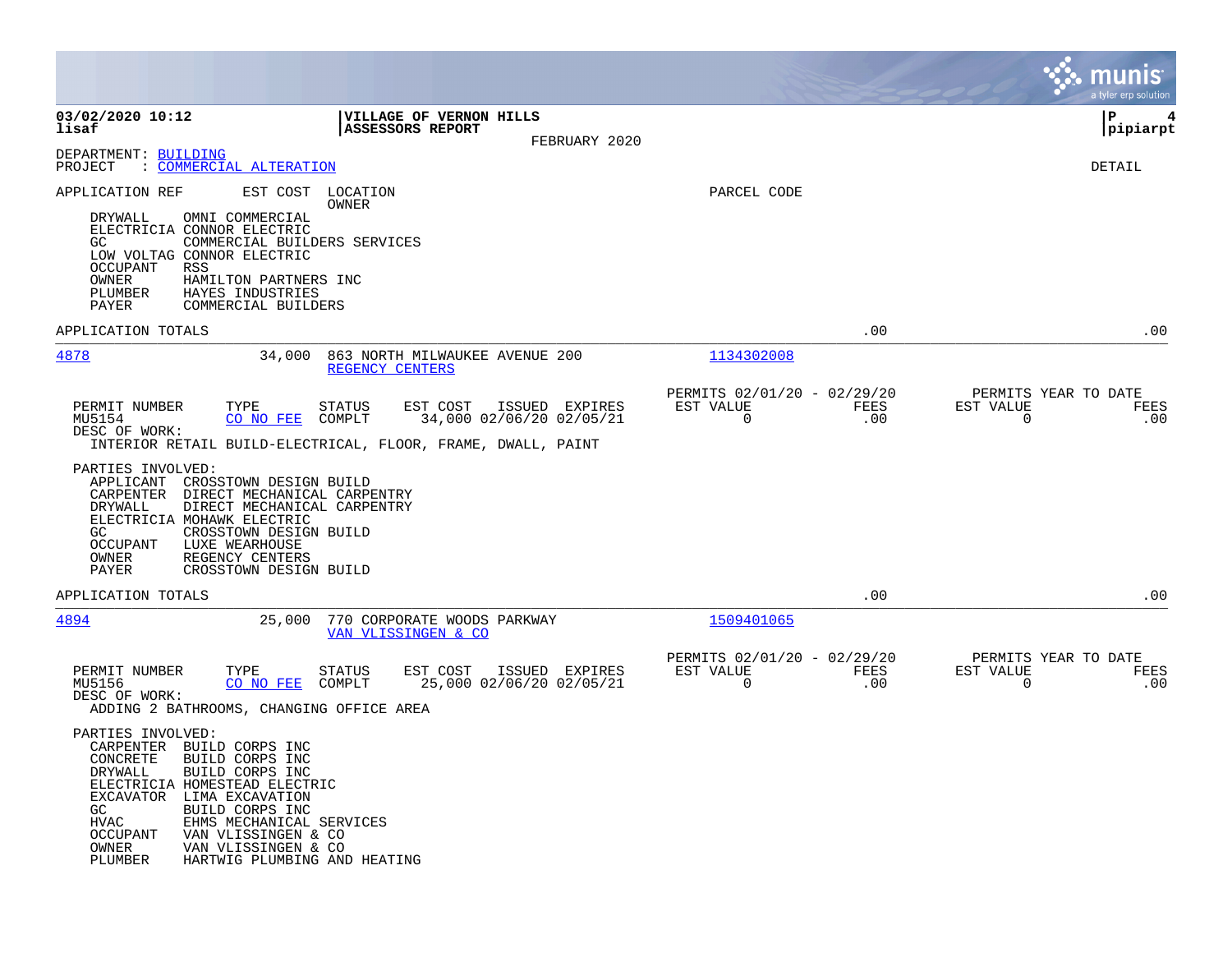|                                                                                                                                                                                                                                                                                                                                                                                         |                                                       |                                          |                                 |                      | munis<br>a tyler erp solution            |
|-----------------------------------------------------------------------------------------------------------------------------------------------------------------------------------------------------------------------------------------------------------------------------------------------------------------------------------------------------------------------------------------|-------------------------------------------------------|------------------------------------------|---------------------------------|----------------------|------------------------------------------|
| 03/02/2020 10:12<br>VILLAGE OF VERNON HILLS<br>lisaf<br><b>ASSESSORS REPORT</b>                                                                                                                                                                                                                                                                                                         | FEBRUARY 2020                                         |                                          |                                 |                      | l P<br> pipiarpt                         |
| DEPARTMENT:<br><b>BUILDING</b><br>: COMMERCIAL ALTERATION<br>PROJECT                                                                                                                                                                                                                                                                                                                    |                                                       |                                          |                                 |                      | DETAIL                                   |
| APPLICATION REF<br>EST COST<br>LOCATION<br><b>OWNER</b><br>CORPORATE WOODS ASSOCIATES LLC<br><b>PAYER</b>                                                                                                                                                                                                                                                                               |                                                       | PARCEL CODE                              |                                 |                      |                                          |
| APPLICATION TOTALS                                                                                                                                                                                                                                                                                                                                                                      |                                                       |                                          | .00                             |                      | .00                                      |
| 4941<br>870 NORTH MILWAUKEE AVENUE<br>800,000<br>CAL SAG RETAIL PARTNERS LLC                                                                                                                                                                                                                                                                                                            |                                                       | 1133401016                               |                                 |                      |                                          |
| PERMIT NUMBER<br>TYPE<br>EST COST<br><b>STATUS</b><br>MU5160<br>COM ALT<br><b>ISSUED</b><br>DESC OF WORK:<br>EXPANSION OF EXISTING 2ND FLOOR                                                                                                                                                                                                                                            | ISSUED<br><b>EXPIRES</b><br>800,000 02/10/20 02/09/21 | PERMITS 02/01/20<br>EST VALUE<br>800,000 | $-02/29/20$<br>FEES<br>8,200.00 | EST VALUE<br>800,000 | PERMITS YEAR TO DATE<br>FEES<br>8,200.00 |
| PARTIES INVOLVED:<br>APPLICANT<br>BURNHAM NATIONWIDE<br>CARPENTER<br>ALLIANCE<br><b>DRYWALL</b><br>ALLIANCE<br>ELECTRICIA GIBSON ELECTRIC<br>GC<br>CLUNE CONSTRUCTION<br>ADMIRAL<br><b>HVAC</b><br>LOW VOLTAG GIBSON ELECTRIC<br><b>OCCUPANT</b><br>NORTHWESTERN MEDICINE<br>OWNER<br>CAL SAG RETAIL PARTNERS LLC<br>PLUMBER<br>EWING-DOHERTY MECHANICAL<br>PAYER<br>BURNHAM NATIONWIDE |                                                       |                                          |                                 |                      |                                          |
| APPLICATION TOTALS<br>PROJECT TOTALS                                                                                                                                                                                                                                                                                                                                                    |                                                       | 800,000                                  | 8,200.00<br>8,200.00            | 800,000              | 8,200.00<br>8,200.00                     |

**Contract**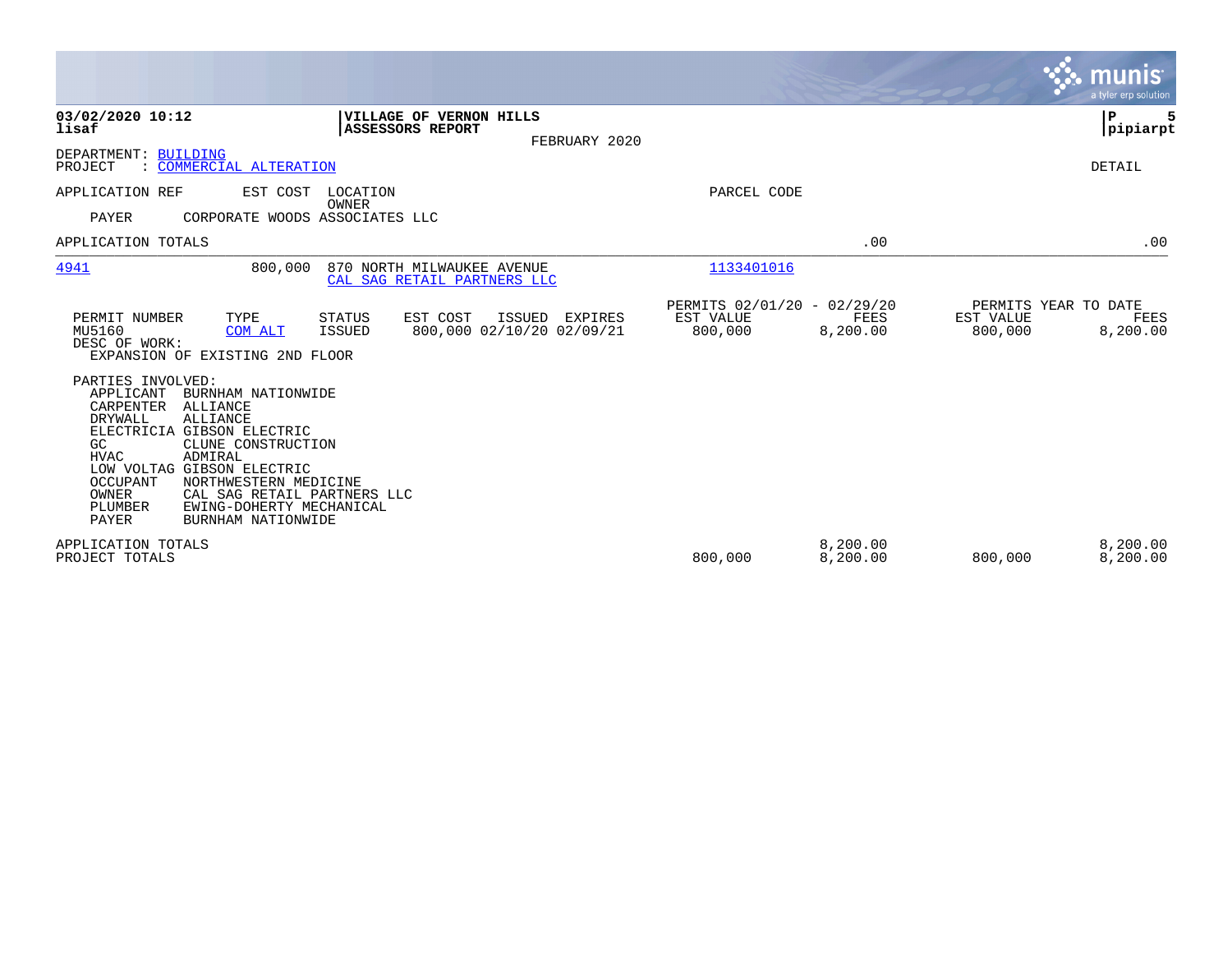|                                                                  |                                                                                                                                                                               |                                            |                                                         |                |                                                  | munis<br>a tyler erp solution |
|------------------------------------------------------------------|-------------------------------------------------------------------------------------------------------------------------------------------------------------------------------|--------------------------------------------|---------------------------------------------------------|----------------|--------------------------------------------------|-------------------------------|
| 03/02/2020 10:12<br>lisaf                                        | VILLAGE OF VERNON HILLS<br><b>ASSESSORS REPORT</b>                                                                                                                            |                                            |                                                         |                |                                                  | lР<br>6<br> pipiarpt          |
| DEPARTMENT: BUILDING<br>$\colon$ AC/FURNACE<br>PROJECT           |                                                                                                                                                                               | FEBRUARY 2020                              |                                                         |                |                                                  | DETAIL                        |
| APPLICATION REF                                                  | EST COST<br>LOCATION<br>OWNER                                                                                                                                                 |                                            | PARCEL CODE                                             |                |                                                  |                               |
| 5065                                                             | 2,816<br>884 ANN ARBOR LN<br>CYNTHIA SPILLAR                                                                                                                                  |                                            | 1506206003                                              |                |                                                  |                               |
| PERMIT NUMBER<br>MU5145<br>DESC OF WORK:<br>FURNACE              | TYPE<br>EST COST<br>STATUS<br>COMPLT<br><b>AC/FURN</b>                                                                                                                        | ISSUED EXPIRES<br>2,816 02/03/20 02/05/21  | PERMITS 02/01/20 - 02/29/20<br>EST VALUE<br>$\Omega$    | FEES<br>50.00  | PERMITS YEAR TO DATE<br>EST VALUE<br>0           | FEES<br>50.00                 |
| PARTIES INVOLVED:<br>GC.<br><b>HVAC</b><br>OWNER<br>PAYER        | APPLICANT ALLIED AIR CONDITIONING & HEATING<br>ALLIED AIR CONDITIONING & HEATING<br>ALLIED AIR CONDITIONING & HEATING<br>CYNTHIA SPILLAR<br>ALLIED AIR CONDITIONING & HEATING |                                            |                                                         |                |                                                  |                               |
| APPLICATION TOTALS                                               |                                                                                                                                                                               |                                            |                                                         | 50.00          |                                                  | 50.00                         |
| 5088                                                             | 9,500<br>1926 OLYMPIC DR<br><b>VENKAT BATHINI</b>                                                                                                                             |                                            | 1129311055                                              |                |                                                  |                               |
| PERMIT NUMBER<br>MU5164<br>DESC OF WORK:<br>FURNACE              | TYPE<br><b>STATUS</b><br>EST COST<br>AC/FURN<br>ISSUED                                                                                                                        | ISSUED EXPIRES<br>9,500 02/10/20 02/09/21  | PERMITS 02/01/20 - 02/29/20<br>EST VALUE<br>$\mathbf 0$ | FEES<br>95.00  | PERMITS YEAR TO DATE<br>EST VALUE<br>$\mathbf 0$ | FEES<br>95.00                 |
| PARTIES INVOLVED:<br>APPLICANT<br>GC.<br>OWNER<br>PAYER          | ABC PLUMBING, HEATING, COOLING, ELECTRIC<br>ABC PLUMBING, HEATING, COOLING, ELECTRIC<br>VENKAT BATHINI<br>ABC PLUMBING, HEATING, COOLING, ELECTRIC                            |                                            |                                                         |                |                                                  |                               |
| APPLICATION TOTALS                                               |                                                                                                                                                                               |                                            |                                                         | 95.00          |                                                  | 95.00                         |
| 5096                                                             | 15,000<br>1648 CYPRESS POINTE DR<br>LISA JACOBS                                                                                                                               |                                            | 1129403007                                              |                |                                                  |                               |
| PERMIT NUMBER<br>MU5167<br>DESC OF WORK:<br>FURNACE, AC          | STATUS<br>EST COST<br>TYPE<br>AC/FURN<br>COMPLT                                                                                                                               | ISSUED EXPIRES<br>15,000 02/11/20 02/13/21 | PERMITS 02/01/20 - 02/29/20<br>EST VALUE<br>$\mathbf 0$ | FEES<br>150.00 | PERMITS YEAR TO DATE<br>EST VALUE<br>$\mathbf 0$ | FEES<br>150.00                |
| PARTIES INVOLVED:<br>GC<br>HVAC<br>OWNER<br>LISA JACOBS<br>PAYER | KET HOME SERVICES<br>KET HOME SERVICES<br>KET HOME SERVICES                                                                                                                   |                                            |                                                         |                |                                                  |                               |
| APPLICATION TOTALS                                               |                                                                                                                                                                               |                                            |                                                         | 150.00         |                                                  | 150.00                        |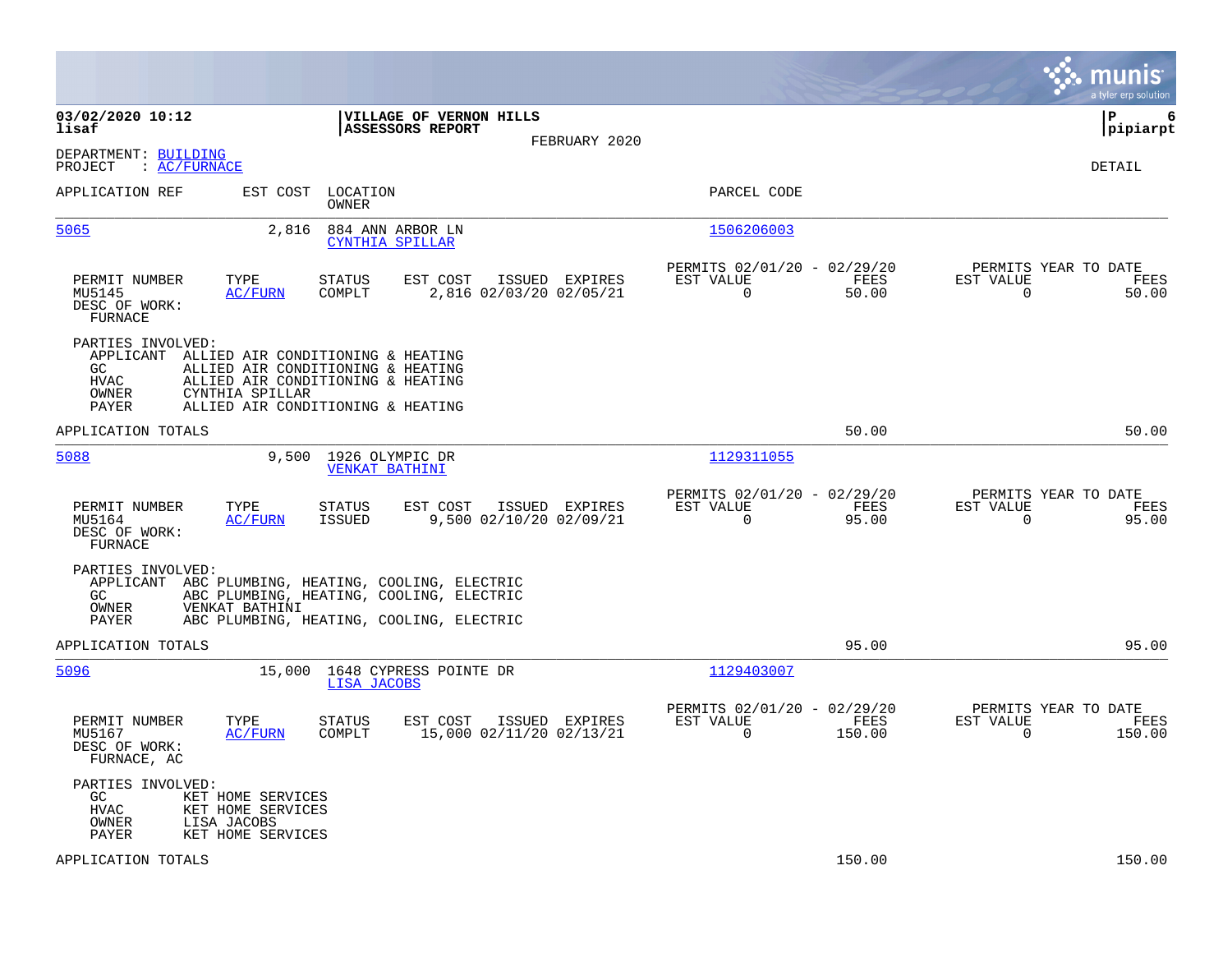|                                                                                 |                                                                                                                                                                                       |                                                                          | munis<br>a tyler erp solution                                     |
|---------------------------------------------------------------------------------|---------------------------------------------------------------------------------------------------------------------------------------------------------------------------------------|--------------------------------------------------------------------------|-------------------------------------------------------------------|
| 03/02/2020 10:12<br>lisaf                                                       | VILLAGE OF VERNON HILLS<br>ASSESSORS REPORT<br>FEBRUARY 2020                                                                                                                          |                                                                          | lР<br>7<br> pipiarpt                                              |
| DEPARTMENT: BUILDING<br>: AC/FURNACE<br>PROJECT                                 |                                                                                                                                                                                       |                                                                          | DETAIL                                                            |
| APPLICATION REF                                                                 | EST COST LOCATION<br><b>OWNER</b>                                                                                                                                                     | PARCEL CODE                                                              |                                                                   |
| 5111                                                                            | 5,534<br>15 CONSTITUTION COURT<br>PLACEHOLDER                                                                                                                                         | 1132414085                                                               |                                                                   |
| PERMIT NUMBER<br>MU5186<br>DESC OF WORK:<br>FURNACE                             | TYPE<br><b>STATUS</b><br>EST COST<br>ISSUED EXPIRES<br><b>ISSUED</b><br>5,534 02/17/20 02/16/21<br><u>AC/FURN</u>                                                                     | PERMITS 02/01/20 - 02/29/20<br>EST VALUE<br>FEES<br>$\Omega$<br>55.34    | PERMITS YEAR TO DATE<br>EST VALUE<br>FEES<br>$\Omega$<br>55.34    |
| PARTIES INVOLVED:<br>GC<br>OWNER<br>PAYER                                       | APPLICANT ABC PLUMBING, HEATING, COOLING, ELECTRIC<br>ABC PLUMBING, HEATING, COOLING, ELECTRIC<br>PLACEHOLDER<br>ABC PLUMBING, HEATING, COOLING, ELECTRIC                             |                                                                          |                                                                   |
| APPLICATION TOTALS                                                              |                                                                                                                                                                                       | 55.34                                                                    | 55.34                                                             |
| 5155                                                                            | 3,019<br>275 SADDLE BACK RD<br>CUIBAO MO & XIAOXIN SUN                                                                                                                                | 1504303097                                                               |                                                                   |
| PERMIT NUMBER<br>MU5224<br>DESC OF WORK:<br>FURNACE                             | TYPE<br><b>STATUS</b><br>EST COST<br>ISSUED EXPIRES<br><b>AC/FURN</b><br>ISSUED<br>3,019 02/27/20 02/26/21                                                                            | PERMITS 02/01/20 - 02/29/20<br>EST VALUE<br>FEES<br>$\Omega$<br>50.00    | PERMITS YEAR TO DATE<br>EST VALUE<br>FEES<br>$\Omega$<br>50.00    |
| PARTIES INVOLVED:<br>GC<br><b>HVAC</b><br>OWNER<br>PAYER                        | APPLICANT ALLIED AIR CONDITIONING & HEATING<br>ALLIED AIR CONDITIONING & HEATING<br>ALLIED AIR CONDITIONING & HEATING<br>CUIBAO MO & XIAOXIN SUN<br>ALLIED AIR CONDITIONING & HEATING |                                                                          |                                                                   |
| APPLICATION TOTALS                                                              |                                                                                                                                                                                       | 50.00                                                                    | 50.00                                                             |
| 5157                                                                            | 6,325<br>482 PINE LAKE CIR<br>ARUN KRISHNAN                                                                                                                                           | 1133115009                                                               |                                                                   |
| PERMIT NUMBER<br>MU5227<br>DESC OF WORK:<br>AC/FURNACE                          | EST COST<br>TYPE<br>STATUS<br>ISSUED EXPIRES<br>6,325 02/27/20 02/26/21<br>AC/FURN<br>ISSUED                                                                                          | PERMITS 02/01/20 - 02/29/20<br>EST VALUE<br>FEES<br>$\mathbf 0$<br>63.25 | PERMITS YEAR TO DATE<br>EST VALUE<br>FEES<br>$\mathbf 0$<br>63.25 |
| PARTIES INVOLVED:<br>APPLICANT ARS OF ILLINOIS<br>GC.<br>HVAC<br>OWNER<br>PAYER | ARS OF ILLINOIS<br>ARS OF ILLINOIS<br>ARUN KRISHNAN<br>ARS OF ILLINOIS                                                                                                                |                                                                          |                                                                   |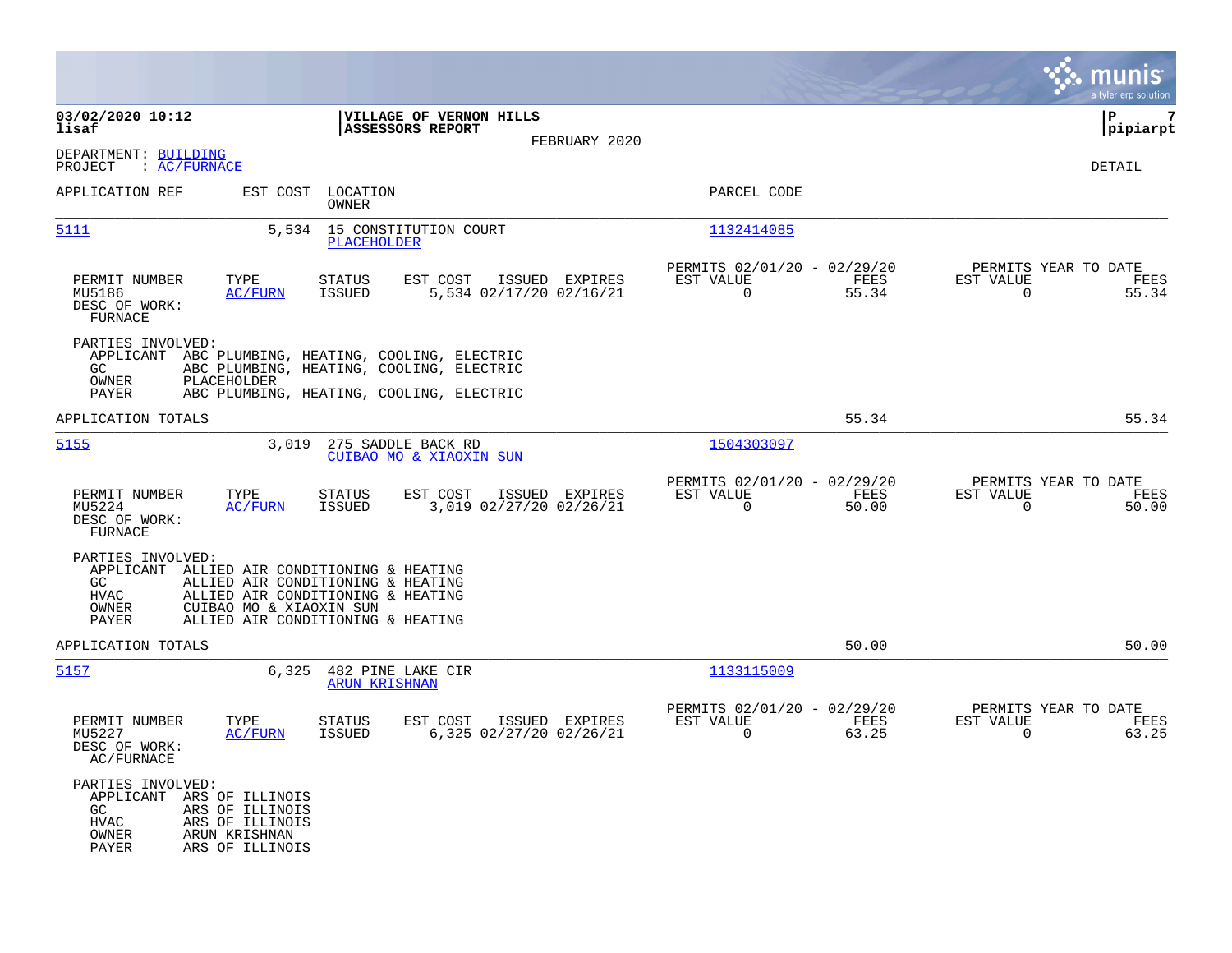|                                                        |          |                                                           |               |             |        |   | munis<br>a tyler erp solution      |
|--------------------------------------------------------|----------|-----------------------------------------------------------|---------------|-------------|--------|---|------------------------------------|
| 03/02/2020 10:12<br>lisaf<br>APPLICATION TOTALS        |          | <b>VILLAGE OF VERNON HILLS</b><br><b>ASSESSORS REPORT</b> | FEBRUARY 2020 |             | 63.25  |   | 8<br>P<br><b>pipiarpt</b><br>63.25 |
| DEPARTMENT: BUILDING<br>$\colon$ AC/FURNACE<br>PROJECT |          |                                                           |               |             |        |   | DETAIL                             |
| APPLICATION REF                                        | EST COST | LOCATION<br>OWNER                                         |               | PARCEL CODE |        |   |                                    |
| PROJECT TOTALS                                         |          |                                                           |               | $\Omega$    | 463.59 | 0 | 463.59                             |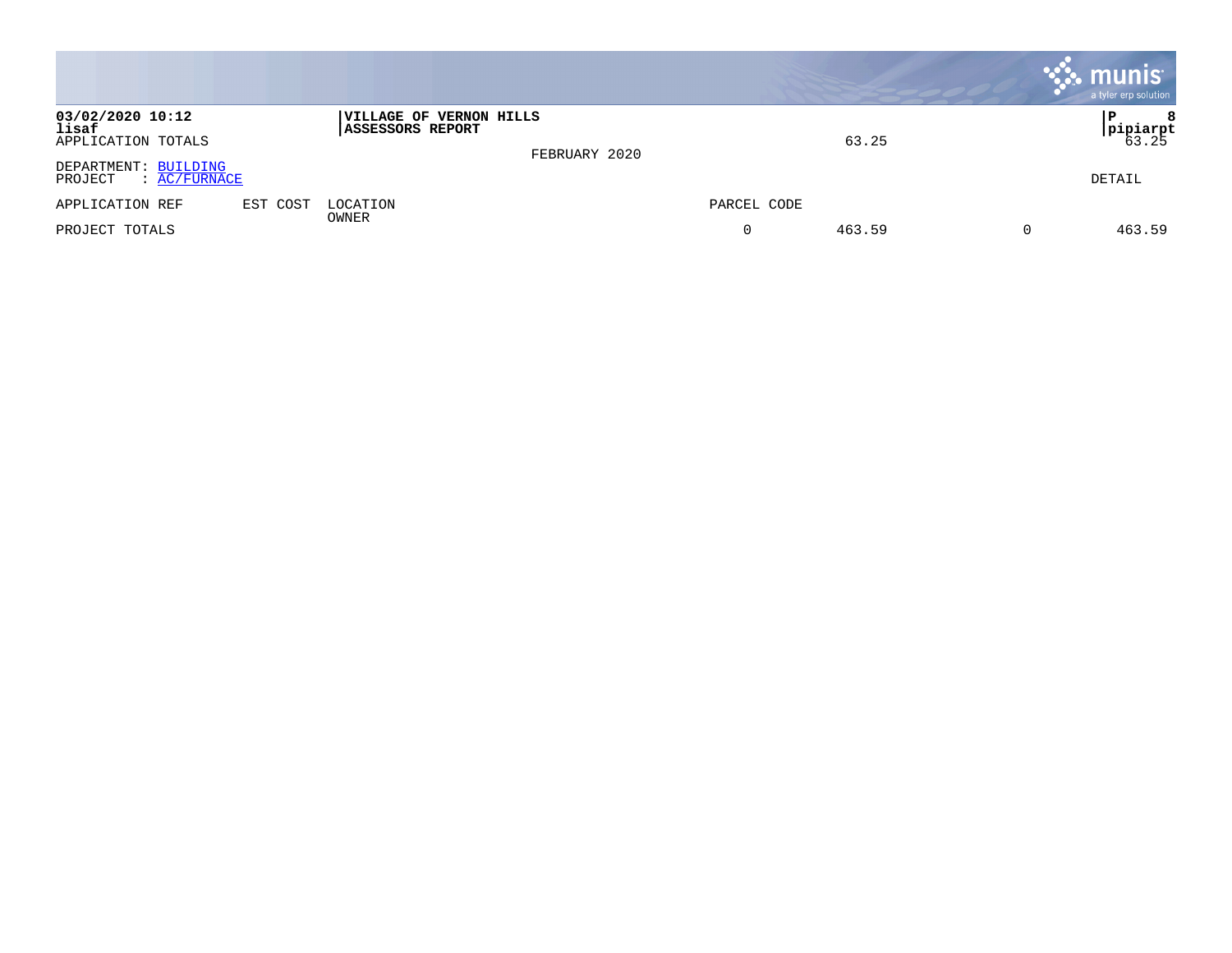|                                                                                                                                                                        |                                                               |                                                                     |                                                                     |                       |                                                              | munis<br>a tyler erp solution |
|------------------------------------------------------------------------------------------------------------------------------------------------------------------------|---------------------------------------------------------------|---------------------------------------------------------------------|---------------------------------------------------------------------|-----------------------|--------------------------------------------------------------|-------------------------------|
| 03/02/2020 10:12<br>lisaf                                                                                                                                              | VILLAGE OF VERNON HILLS<br>ASSESSORS REPORT                   | FEBRUARY 2020                                                       |                                                                     |                       |                                                              | lР<br>9<br> pipiarpt          |
| DEPARTMENT: BUILDING<br>PROJECT<br>: NEW BUSINESS NO REMODEL                                                                                                           |                                                               |                                                                     |                                                                     |                       |                                                              | DETAIL                        |
| APPLICATION REF                                                                                                                                                        | EST COST LOCATION<br>OWNER                                    |                                                                     | PARCEL CODE                                                         |                       |                                                              |                               |
| 3368                                                                                                                                                                   | $\Omega$<br>940 WOODLANDS PKY<br>VAN VLISSINGEN & CO          |                                                                     | 1515103034                                                          |                       |                                                              |                               |
| TYPE<br>PERMIT NUMBER<br>MU5223<br>COMM TCO<br>DESC OF WORK:<br>CO: LETOM USA                                                                                          | EST COST<br><b>STATUS</b><br>ISSUED<br>$0$ 02/27/20           | ISSUED<br>EXPIRES                                                   | PERMITS 02/01/20 - 02/29/20<br>EST VALUE<br>0                       | FEES<br>.00           | PERMITS YEAR TO DATE<br>EST VALUE<br>$\mathbf 0$             | FEES<br>.00                   |
| PARTIES INVOLVED:<br>GC<br>LETOM USA INC<br>OCCUPANT<br>LETOM USA INC<br>OWNER<br>VAN VLISSINGEN & CO<br>PAYER<br>LETOM USA INC                                        |                                                               |                                                                     |                                                                     |                       |                                                              |                               |
| APPLICATION TOTALS                                                                                                                                                     |                                                               |                                                                     |                                                                     | .00                   |                                                              | .00                           |
| 4480                                                                                                                                                                   | $\Omega$<br>1356 SOUTH MILWAUKEE AVE<br>VOLE INC.             |                                                                     | 1515401023                                                          |                       |                                                              |                               |
| PERMIT NUMBER<br>TYPE<br>CO NO FEE<br>MU5217<br>DESC OF WORK:<br>CERT OF OCC / NO WORK - VAN'S SUSHI CAFE                                                              | EST COST<br>STATUS<br>COMPLT                                  | ISSUED EXPIRES<br>$0$ 02/25/20 02/24/21                             | PERMITS 02/01/20 - 02/29/20<br>EST VALUE<br>$\mathbf 0$             | FEES<br>.00           | PERMITS YEAR TO DATE<br>EST VALUE<br>$\Omega$                | FEES<br>.00                   |
| PARTIES INVOLVED:<br>APPLICANT VIP HOLDING COMPANY<br>VIP HOLDING COMPANY<br>GC.<br>VAN'S SUSHI CAFE<br>OCCUPANT<br>OWNER<br>VOLE INC.<br>PAYER<br>VIP HOLDING COMPANY |                                                               |                                                                     |                                                                     |                       |                                                              |                               |
| APPLICATION TOTALS                                                                                                                                                     |                                                               |                                                                     |                                                                     | .00                   |                                                              | .00                           |
| 5116                                                                                                                                                                   | $\Omega$<br>450 BUNKER COURT 100<br>EAST BUNKER COURT, L.L.C. |                                                                     | 1504202149                                                          |                       |                                                              |                               |
| PERMIT NUMBER<br>TYPE<br>MU5195<br>MU5229<br>CO NO FEE<br>DESC OF WORK:<br>CO - LED TRANQUILITY, INC                                                                   | STATUS<br>EST COST<br>NO REMODEL COMPLT<br>COMPLT             | ISSUED<br>EXPIRES<br>$0$ 02/19/20 02/28/21<br>$0$ 02/28/20 02/27/21 | PERMITS 02/01/20 - 02/29/20<br>EST VALUE<br>$\Omega$<br>$\mathbf 0$ | FEES<br>150.00<br>.00 | PERMITS YEAR TO DATE<br>EST VALUE<br>$\Omega$<br>$\mathbf 0$ | FEES<br>150.00<br>.00         |
| PARTIES INVOLVED:<br>GC.<br>LED TRANQUILITY, INC<br>LED TRANQUILITY, INC<br>OCCUPANT<br>EAST BUNKER COURT, L.L.C.<br>OWNER<br>PAYER<br>LED TRANQUILITY, INC            |                                                               |                                                                     |                                                                     |                       |                                                              |                               |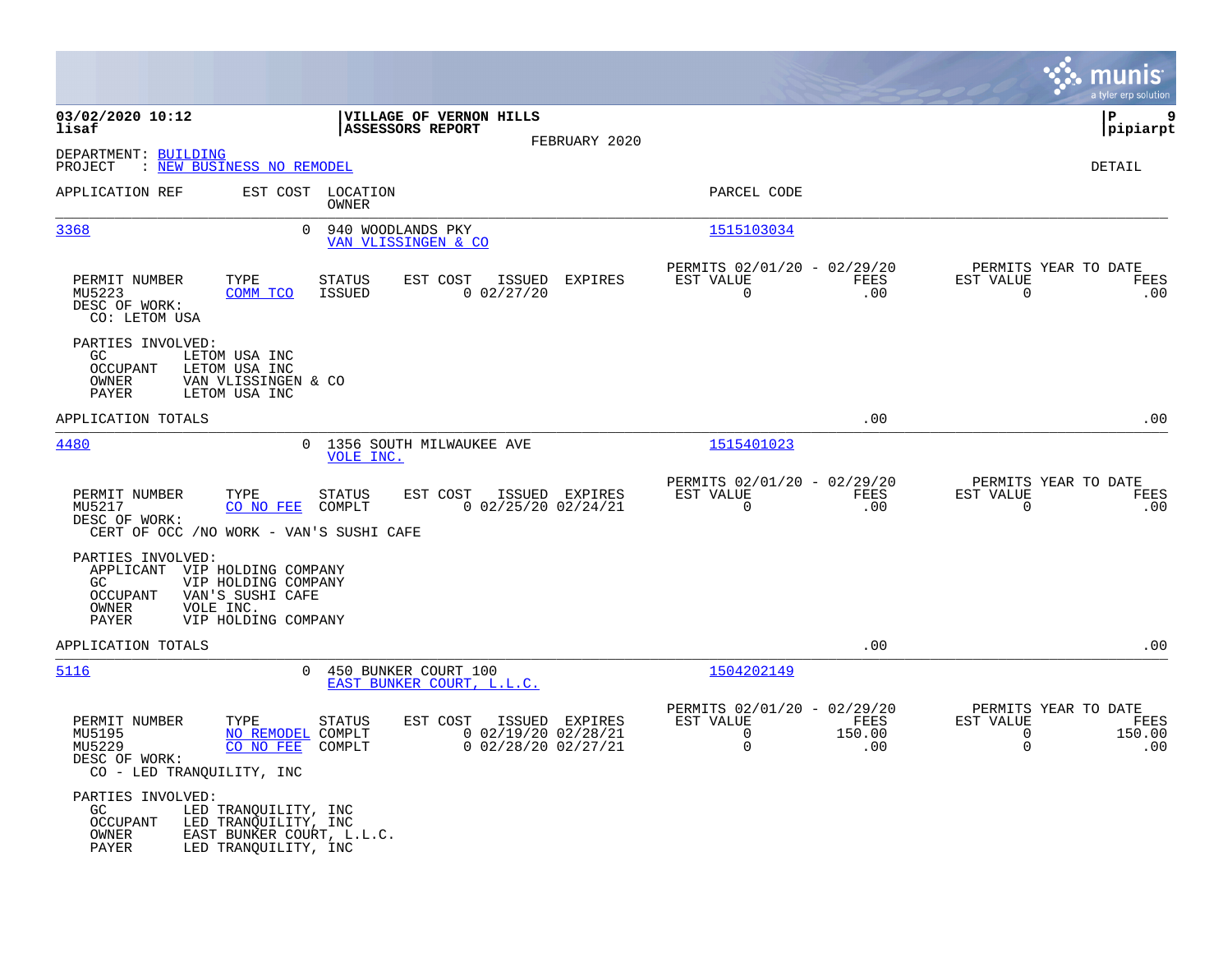|                                                                                                                         |                                                                                                                          |                                               |                  | <b>munis</b><br>a tyler erp solution                |
|-------------------------------------------------------------------------------------------------------------------------|--------------------------------------------------------------------------------------------------------------------------|-----------------------------------------------|------------------|-----------------------------------------------------|
| 03/02/2020 10:12<br>lisaf<br>APPLICATION TOTALS<br>DEPARTMENT: BUILDING<br>PROJECT<br>: NEW BUSINESS NO REMODEL         | VILLAGE OF VERNON HILLS<br>ASSESSORS REPORT<br>FEBRUARY 2020                                                             |                                               | 150.00           | l P<br>10<br> pipiarpt<br>150.00<br>DETAIL          |
| APPLICATION REF<br>EST COST                                                                                             | LOCATION<br>OWNER                                                                                                        | PARCEL CODE                                   |                  |                                                     |
| 5149                                                                                                                    | 1260 SOUTH MILWAUKEE AVE 100<br>SHAKER APARTMENTS LLC                                                                    | 1515410004                                    |                  |                                                     |
| PERMIT NUMBER<br>TYPE<br>MU5216<br>DESC OF WORK:<br>CHANGE OF OWNERSHIP - CERT OF OCC<br>PARTIES INVOLVED:<br>APPLICANT | STATUS<br>EST COST<br>ISSUED EXPIRES<br>$0$ 02/25/20 02/27/21<br>NO REMODEL ISSUED<br>BBQ VENTURE DBA REAL URBAN BARBQUE | PERMITS 02/01/20 - 02/29/20<br>EST VALUE<br>0 | FEES<br>150.00   | PERMITS YEAR TO DATE<br>EST VALUE<br>FEES<br>150.00 |
| GC.<br>OCCUPANT<br>OWNER<br>SHAKER APARTMENTS LLC<br>PAYER                                                              | BBQ VENTURE DBA REAL URBAN BARBQUE<br>BBQ VENTURE DBA REAL URBAN BARBQUE<br>BBQ VENTURE DBA REAL URBAN BARBQUE           |                                               |                  |                                                     |
| APPLICATION TOTALS<br>PROJECT TOTALS                                                                                    |                                                                                                                          | $\mathbf 0$                                   | 150.00<br>300.00 | 150.00<br>300.00<br>$\Omega$                        |

**Contract**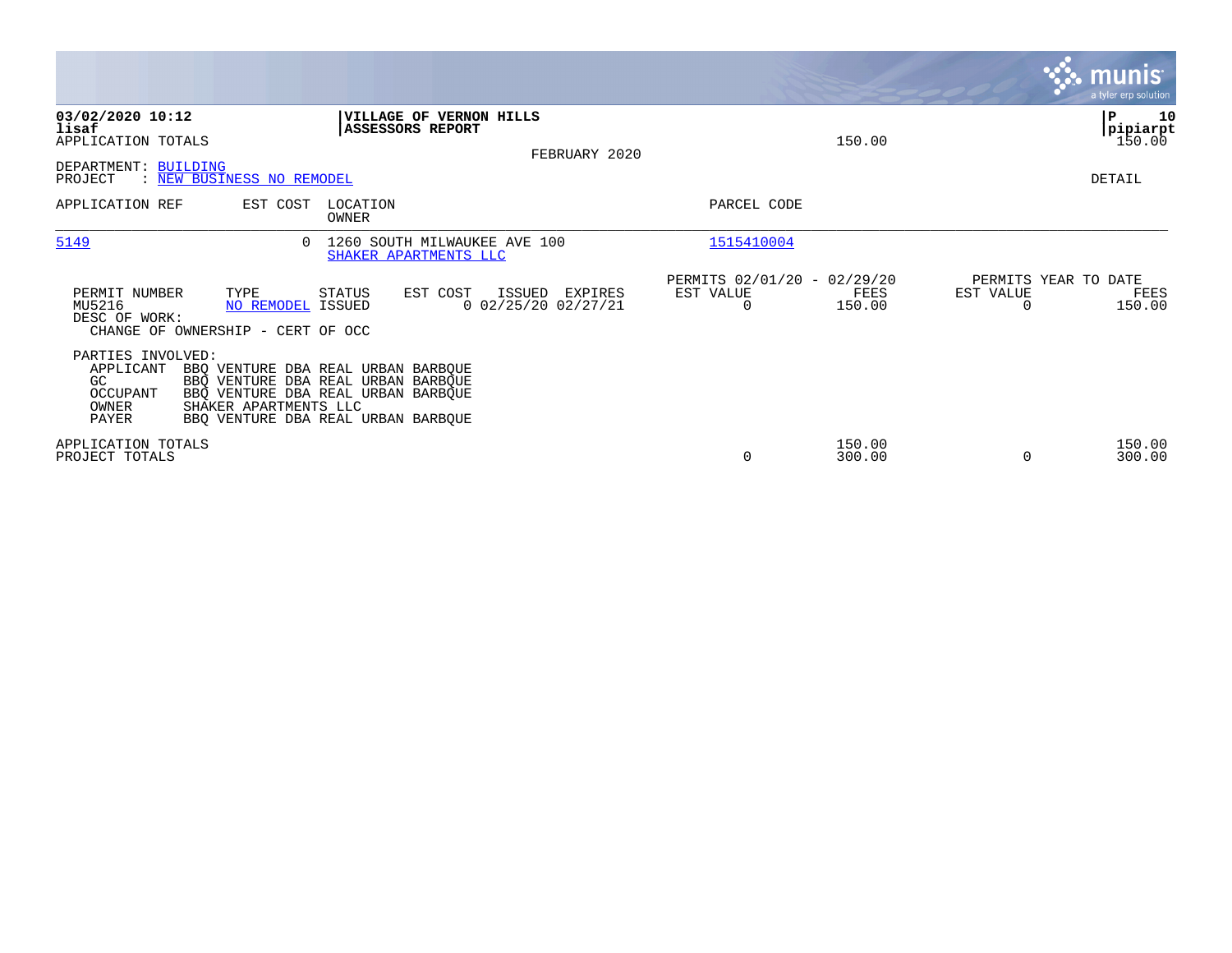|                                                                                        |                                                                                                                                                    |                                                                          |          |                                   |               |                                                                    |                |           | <b>munis</b><br>a tyler erp solution  |
|----------------------------------------------------------------------------------------|----------------------------------------------------------------------------------------------------------------------------------------------------|--------------------------------------------------------------------------|----------|-----------------------------------|---------------|--------------------------------------------------------------------|----------------|-----------|---------------------------------------|
| 03/02/2020 10:12<br>lisaf<br>DEPARTMENT: BUILDING<br>PROJECT                           | : DRIVEWAY                                                                                                                                         | VILLAGE OF VERNON HILLS<br>ASSESSORS REPORT                              |          |                                   | FEBRUARY 2020 |                                                                    |                |           | ∣P<br>11<br> pipiarpt<br>DETAIL       |
| APPLICATION REF                                                                        | EST COST                                                                                                                                           | LOCATION<br>OWNER                                                        |          |                                   |               | PARCEL CODE                                                        |                |           |                                       |
| 4754<br>PERMIT NUMBER<br>MU5225<br>DESC OF WORK:<br>PARTIES INVOLVED:                  | 5,920<br>TYPE<br><b>DRVWY</b><br>REPLACEMENT OF DRIVEWAY                                                                                           | 351 STONE FENCE RD<br>JOHN E & FELICITAS H BLACKBURN<br>STATUS<br>ISSUED | EST COST | ISSUED<br>5,920 02/27/20 02/26/21 | EXPIRES       | 1509105012<br>PERMITS 02/01/20 - 02/29/20<br>EST VALUE<br>$\Omega$ | FEES<br>59.00  | EST VALUE | PERMITS YEAR TO DATE<br>FEES<br>59.00 |
| APPLICANT<br>CONCRETE<br>GC.<br>OWNER<br>PAYER<br>APPLICATION TOTALS<br>PROJECT TOTALS | RAISING CHICAGOS CONCRETE<br>RAISING CHICAGOS CONCRETE<br>RAISING CHICAGOS CONCRETE<br>JOHN E & FELICITAS H BLACKBURN<br>RAISING CHICAGOS CONCRETE |                                                                          |          |                                   |               | $\mathbf 0$                                                        | 59.00<br>59.00 |           | 59.00<br>59.00                        |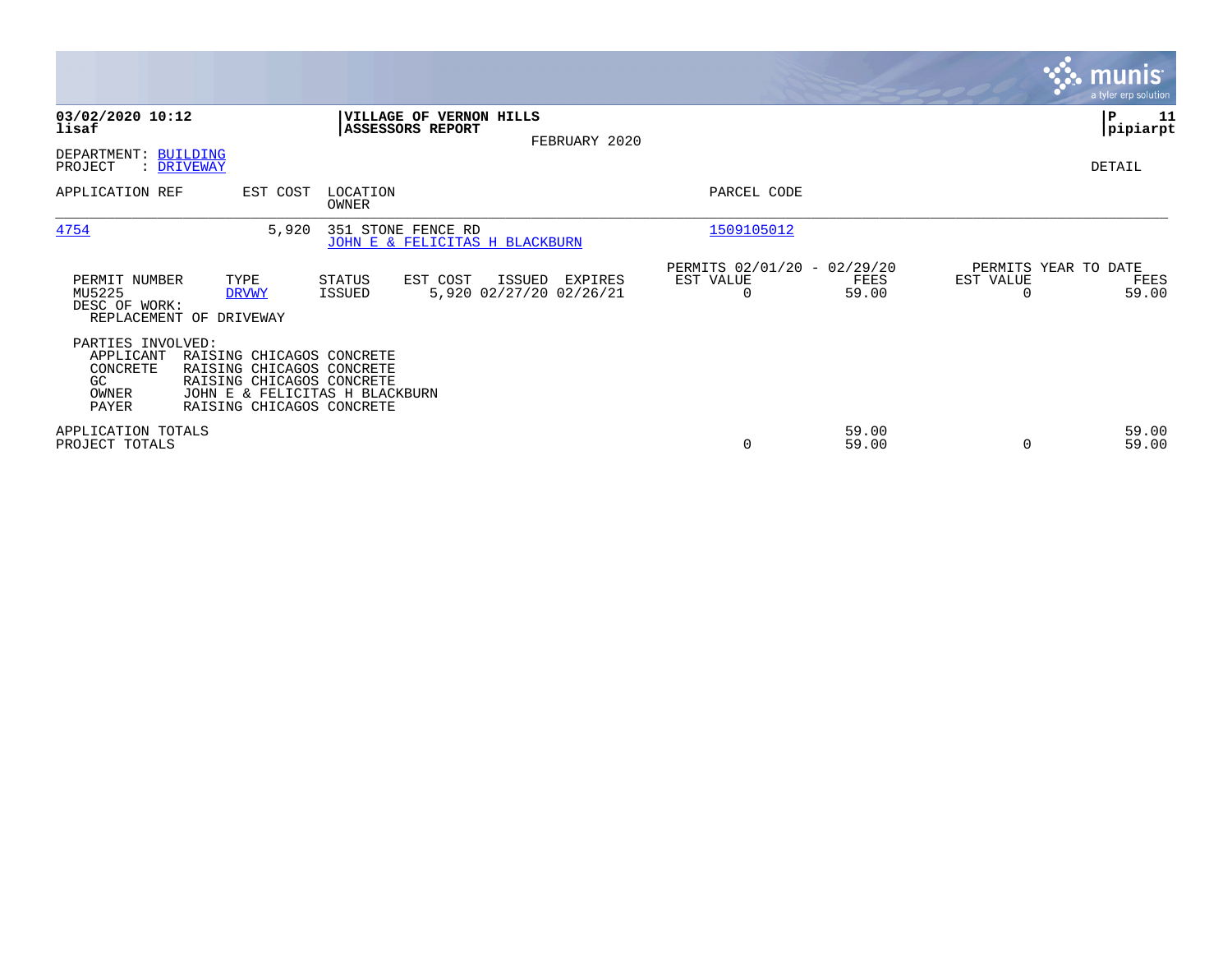|                                                                  |                                                                                                                                            |                                   |                                             |                |                                                         |               |                                                     | munis<br>a tyler erp solution |
|------------------------------------------------------------------|--------------------------------------------------------------------------------------------------------------------------------------------|-----------------------------------|---------------------------------------------|----------------|---------------------------------------------------------|---------------|-----------------------------------------------------|-------------------------------|
| 03/02/2020 10:12<br>lisaf                                        |                                                                                                                                            |                                   | VILLAGE OF VERNON HILLS<br>ASSESSORS REPORT |                |                                                         |               |                                                     | P<br>12<br> pipiarpt          |
| DEPARTMENT: BUILDING<br>PROJECT<br>: FENCE                       |                                                                                                                                            |                                   |                                             | FEBRUARY 2020  |                                                         |               |                                                     | DETAIL                        |
| APPLICATION REF                                                  |                                                                                                                                            | EST COST LOCATION<br>OWNER        |                                             |                | PARCEL CODE                                             |               |                                                     |                               |
| 5016                                                             | 7,000                                                                                                                                      | 304 COURT OF ELM<br>DALE C KIFFEL |                                             |                | 1508108042                                              |               |                                                     |                               |
| PERMIT NUMBER<br>MU5147<br>DESC OF WORK:<br>FENCE                | TYPE<br><b>FENCE</b>                                                                                                                       | STATUS<br><b>ISSUED</b>           | EST COST<br>7,000 02/03/20 02/02/21         | ISSUED EXPIRES | PERMITS 02/01/20 - 02/29/20<br>EST VALUE<br>$\mathbf 0$ | FEES<br>70.00 | PERMITS YEAR TO DATE<br>EST VALUE<br>$\overline{0}$ | FEES<br>70.00                 |
| PARTIES INVOLVED:<br>APPLICANT<br>FENCE<br>GC.<br>OWNER<br>PAYER | DALE C KIFFEL<br>PEERLESS FENCE GROUP<br>DALE C KIFFEL<br>DALE C KIFFEL<br>DALE C KIFFEL                                                   |                                   |                                             |                |                                                         |               |                                                     |                               |
| APPLICATION TOTALS                                               |                                                                                                                                            |                                   |                                             |                |                                                         | 70.00         |                                                     | 70.00                         |
| 5062                                                             | 1,000                                                                                                                                      | 2 MALVERN LN                      | EDWARD & ELLEN KABOT                        |                | 1504313004                                              |               |                                                     |                               |
| PERMIT NUMBER<br>MU5166<br>DESC OF WORK:<br>FENCE                | TYPE<br><b>FENCE</b>                                                                                                                       | STATUS<br>ISSUED                  | EST COST<br>1,000 02/10/20 02/19/21         | ISSUED EXPIRES | PERMITS 02/01/20 - 02/29/20<br>EST VALUE<br>$\mathbf 0$ | FEES<br>30.00 | PERMITS YEAR TO DATE<br>EST VALUE<br>$\overline{0}$ | FEES<br>30.00                 |
| PARTIES INVOLVED:<br>APPLICANT<br>FENCE<br>GC<br>OWNER<br>PAYER  | EDWARD & ELLEN KABOT<br>ARONSON FENCE<br>EDWARD & ELLEN KABOT<br>EDWARD & ELLEN KABOT<br>EDWARD & ELLEN KABOT                              |                                   |                                             |                |                                                         |               |                                                     |                               |
| APPLICATION TOTALS                                               |                                                                                                                                            |                                   |                                             |                |                                                         | 30.00         |                                                     | 30.00                         |
| 5078                                                             | 2,200                                                                                                                                      | 14 MAYFLOWER RD                   | DONALD I & GAYLE S FRIEDMAN                 |                | 1504102016                                              |               |                                                     |                               |
| PERMIT NUMBER<br>MU5201<br>DESC OF WORK:<br>FENCE                | TYPE<br><b>FENCE</b>                                                                                                                       | STATUS<br><b>ISSUED</b>           | EST COST<br>2,200 02/21/20 02/20/21         | ISSUED EXPIRES | PERMITS 02/01/20 - 02/29/20<br>EST VALUE<br>0           | FEES<br>50.00 | PERMITS YEAR TO DATE<br>EST VALUE<br>0              | FEES<br>50.00                 |
| PARTIES INVOLVED:<br>APPLICANT<br>FENCE<br>GC<br>OWNER<br>PAYER  | DONALD I & GAYLE S FRIEDMAN<br>SUPERIOR FENCE<br>DONALD I & GAYLE S FRIEDMAN<br>DONALD I & GAYLE S FRIEDMAN<br>DONALD I & GAYLE S FRIEDMAN |                                   |                                             |                |                                                         |               |                                                     |                               |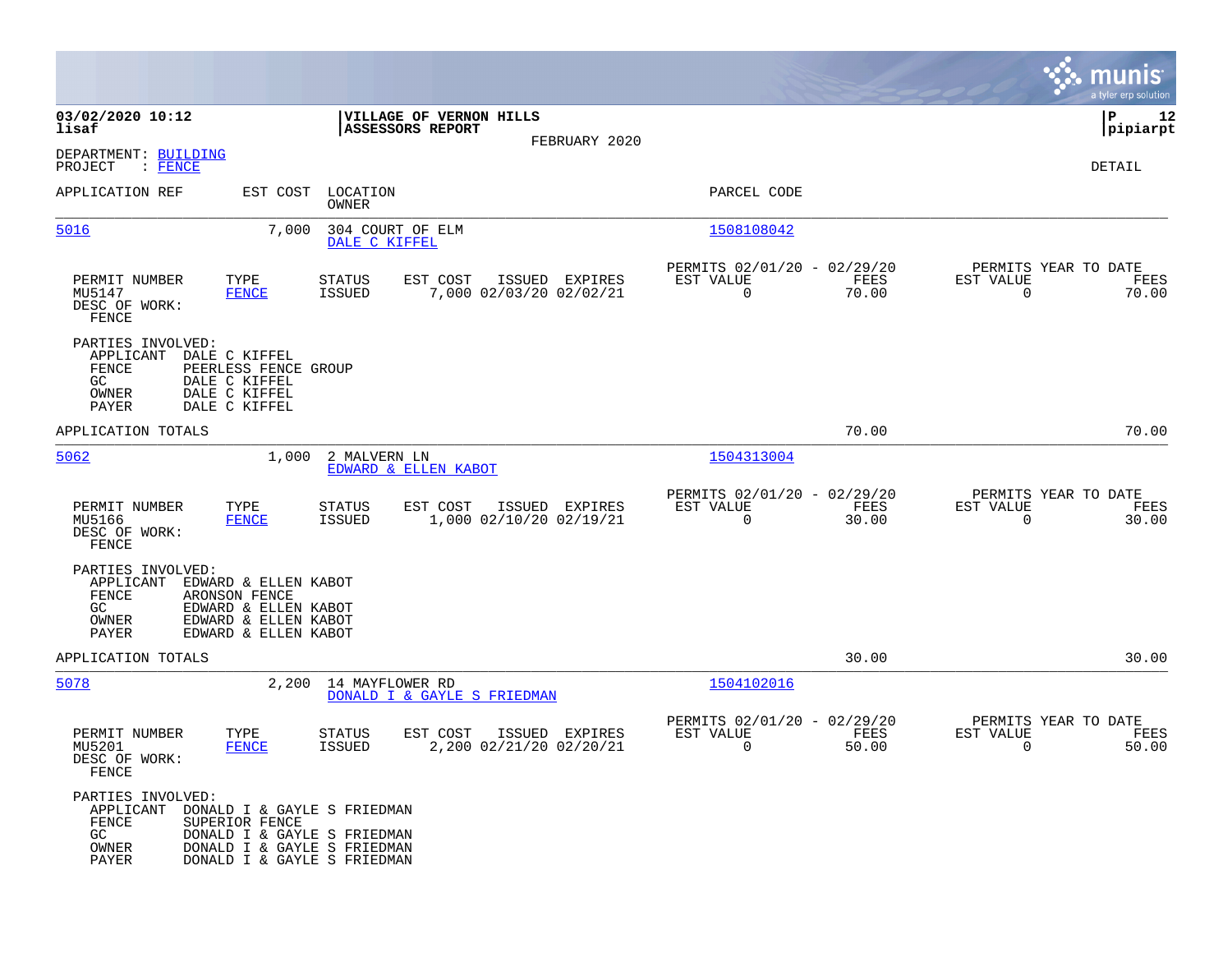|                                            |          |                                                           |               |             |                 | $\cdot$ munis $\cdot$<br>a tyler erp solution |
|--------------------------------------------|----------|-----------------------------------------------------------|---------------|-------------|-----------------|-----------------------------------------------|
| 03/02/2020 10:12<br>lisaf                  |          | <b>VILLAGE OF VERNON HILLS</b><br><b>ASSESSORS REPORT</b> | FEBRUARY 2020 |             |                 | 13<br>i P<br> pipiarpt                        |
| DEPARTMENT: BUILDING<br>PROJECT<br>: FENCE |          |                                                           |               |             |                 | DETAIL                                        |
| APPLICATION REF                            | EST COST | LOCATION<br>OWNER                                         |               | PARCEL CODE |                 |                                               |
| APPLICATION TOTALS<br>PROJECT TOTALS       |          |                                                           |               |             | 50.00<br>150.00 | 50.00<br>150.00                               |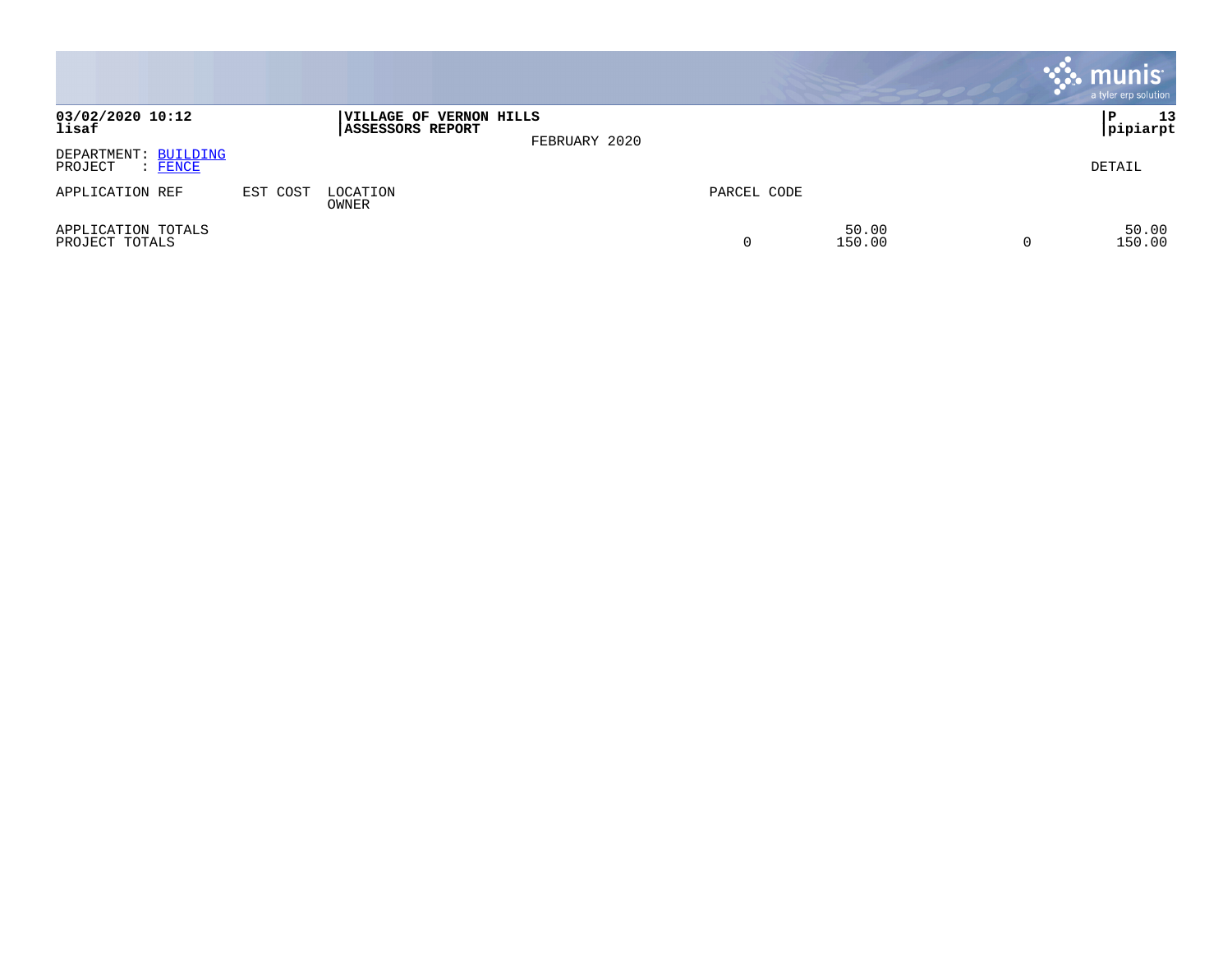|                                                                                                                                                                                                                                     |                                                                                                                                                                      |                                                                           | munis<br>a tyler erp solution                                   |
|-------------------------------------------------------------------------------------------------------------------------------------------------------------------------------------------------------------------------------------|----------------------------------------------------------------------------------------------------------------------------------------------------------------------|---------------------------------------------------------------------------|-----------------------------------------------------------------|
| 03/02/2020 10:12<br>lisaf                                                                                                                                                                                                           | VILLAGE OF VERNON HILLS<br>ASSESSORS REPORT                                                                                                                          |                                                                           | ΙP<br>14<br> pipiarpt                                           |
| DEPARTMENT: BUILDING<br>PROJECT<br>: FIRE ALARM                                                                                                                                                                                     | FEBRUARY 2020                                                                                                                                                        |                                                                           | DETAIL                                                          |
| APPLICATION REF                                                                                                                                                                                                                     | EST COST LOCATION<br>OWNER                                                                                                                                           | PARCEL CODE                                                               |                                                                 |
| 3902<br>3,362                                                                                                                                                                                                                       | 100 CORPORATE WOODS PARKWAY<br>PEARL ORIGINAL LTD                                                                                                                    | 1516204007                                                                |                                                                 |
| PERMIT NUMBER<br>TYPE<br>MU5214<br>DESC OF WORK:<br>FIRE ALARM PANELS                                                                                                                                                               | <b>STATUS</b><br>EST COST<br>ISSUED EXPIRES<br>3,362 02/25/20 02/24/21<br>FIRE ALARM ISSUED                                                                          | PERMITS 02/01/20 - 02/29/20<br>EST VALUE<br>FEES<br>$\Omega$<br>394.00    | PERMITS YEAR TO DATE<br>EST VALUE<br>FEES<br>$\Omega$<br>394.00 |
| PARTIES INVOLVED:<br>ALARM<br>APPLICANT<br>GC<br>OCCUPANT<br>KOTO DESIGNS<br>OWNER<br>PEARL ORIGINAL LTD<br>PAYER                                                                                                                   | UNITED STATES ALLIANCE FIRE PROTECTION<br>UNITED STATES ALLIANCE FIRE PROTECTION<br>UNITED STATES ALLIANCE FIRE PROTECTION<br>UNITED STATES ALLIANCE FIRE PROTECTION |                                                                           |                                                                 |
| APPLICATION TOTALS                                                                                                                                                                                                                  |                                                                                                                                                                      | 394.00                                                                    | 394.00                                                          |
| 5073<br>3,500                                                                                                                                                                                                                       | 931 NORTH MILWAUKEE AVENUE 100<br>PASSCO MELODY FARM DST                                                                                                             | 1134302008                                                                |                                                                 |
| PERMIT NUMBER<br>TYPE<br>MU5191<br>DESC OF WORK:<br>FIRE ALARM                                                                                                                                                                      | <b>STATUS</b><br>EST COST<br>ISSUED EXPIRES<br>FIRE ALARM ISSUED<br>3,500 02/18/20 02/17/21                                                                          | PERMITS 02/01/20 - 02/29/20<br>EST VALUE<br>FEES<br>$\mathbf 0$<br>315.00 | PERMITS YEAR TO DATE<br>EST VALUE<br>FEES<br>0<br>315.00        |
| PARTIES INVOLVED:<br>ALARM<br>SIEMENS INDUSTRY INC<br>APPLICANT<br>DND CONSTRUCTION GROUP<br>GC<br>DND CONSTRUCTION GROUP<br>CLASSY NAILS AND SPA<br>OCCUPANT<br>OWNER<br>PASSCO MELODY FARM DST<br>PAYER<br>DND CONSTRUCTION GROUP |                                                                                                                                                                      |                                                                           |                                                                 |
| APPLICATION TOTALS                                                                                                                                                                                                                  |                                                                                                                                                                      | 315.00                                                                    | 315.00                                                          |
| 5076<br>12,000                                                                                                                                                                                                                      | 925 NORTH MILWAUKEE AVENUE 500<br>PASSCO MELODY FARM DST                                                                                                             | 1134302008                                                                |                                                                 |
| TYPE<br>PERMIT NUMBER<br>MU5219<br>DESC OF WORK:<br>FIRE ALARM                                                                                                                                                                      | EST COST<br>ISSUED EXPIRES<br><b>STATUS</b><br>FIRE ALARM ISSUED<br>12,000 02/26/20 02/25/21                                                                         | PERMITS 02/01/20 - 02/29/20<br>EST VALUE<br>FEES<br>0<br>465.00           | PERMITS YEAR TO DATE<br>EST VALUE<br>FEES<br>0<br>465.00        |
| PARTIES INVOLVED:<br>ALARM<br>DETECTION SYSTEMS<br>APPLICANT<br>DETECTION SYSTEMS<br>GC.<br>DETECTION SYSTEMS                                                                                                                       |                                                                                                                                                                      |                                                                           |                                                                 |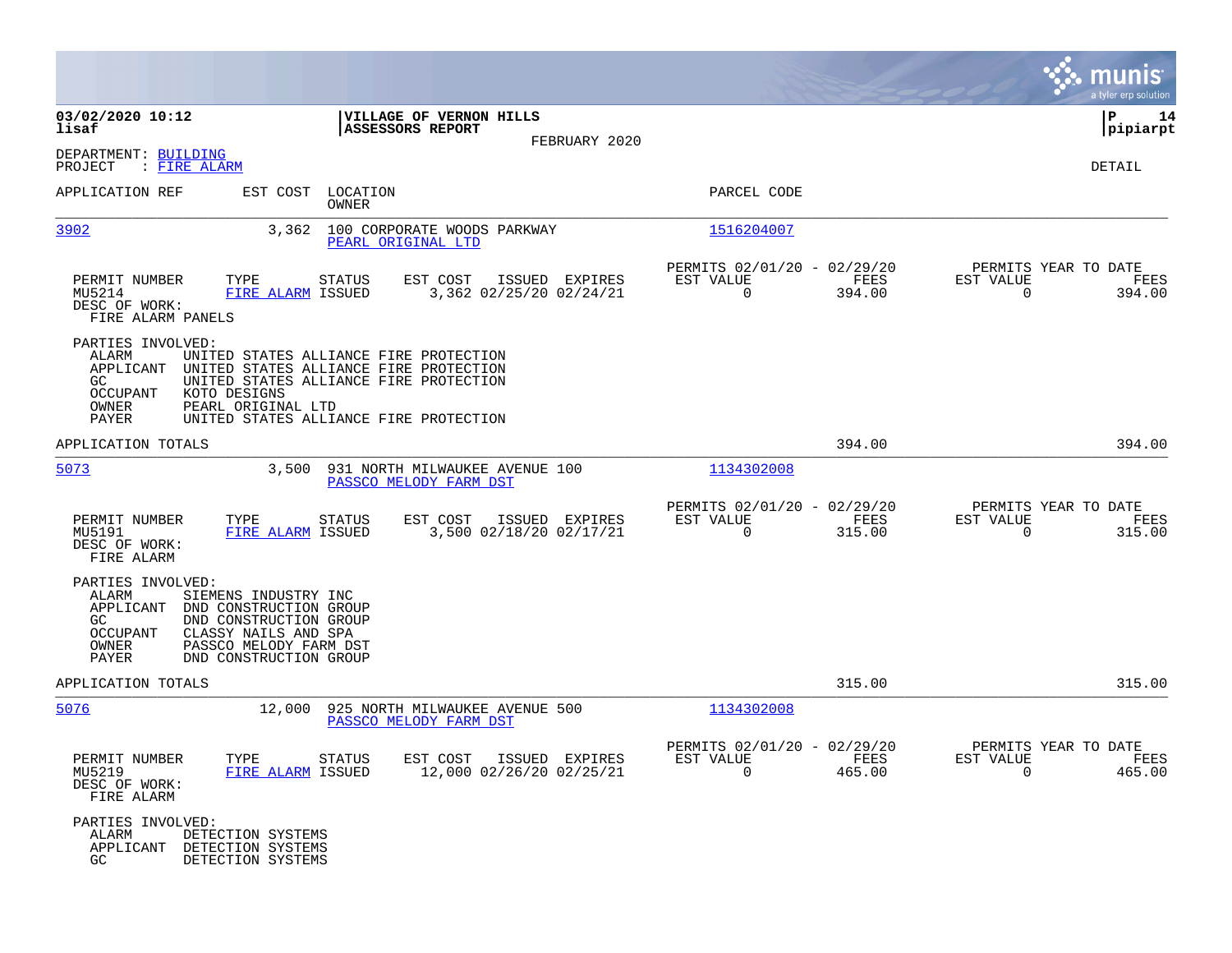|                                                                                                                                                                                                                                                                  |                                                                           | munis<br>a tyler erp solution                                      |
|------------------------------------------------------------------------------------------------------------------------------------------------------------------------------------------------------------------------------------------------------------------|---------------------------------------------------------------------------|--------------------------------------------------------------------|
| 03/02/2020 10:12<br>VILLAGE OF VERNON HILLS<br>lisaf<br>ASSESSORS REPORT                                                                                                                                                                                         |                                                                           | ΙP<br>15<br>pipiarpt                                               |
| FEBRUARY 2020<br>DEPARTMENT: BUILDING                                                                                                                                                                                                                            |                                                                           |                                                                    |
| PROJECT<br>: FIRE ALARM                                                                                                                                                                                                                                          |                                                                           | DETAIL                                                             |
| APPLICATION REF<br>EST COST LOCATION<br>OWNER                                                                                                                                                                                                                    | PARCEL CODE                                                               |                                                                    |
| <b>OCCUPANT</b><br>BUTTERMILK CAFE<br><b>OWNER</b><br>PASSCO MELODY FARM DST<br><b>PAYER</b><br>DETECTION SYSTEMS                                                                                                                                                |                                                                           |                                                                    |
| APPLICATION TOTALS                                                                                                                                                                                                                                               | 465.00                                                                    | 465.00                                                             |
| 5084<br>3,200 710 WESTMORELAND DR<br>A PRESS L NORBERG                                                                                                                                                                                                           | 1508100010                                                                |                                                                    |
| PERMIT NUMBER<br><b>STATUS</b><br>EST COST<br>ISSUED EXPIRES<br>TYPE<br>MU5173<br>FIRE ALARM ISSUED<br>3,200 02/13/20 02/12/21<br>DESC OF WORK:<br>FIR ALARM PANEL 710/720 WESTMORELAND                                                                          | PERMITS 02/01/20 - 02/29/20<br>EST VALUE<br>FEES<br>$\mathbf 0$<br>300.00 | PERMITS YEAR TO DATE<br>EST VALUE<br>FEES<br>$\mathbf 0$<br>300.00 |
| PARTIES INVOLVED:<br>ALARM<br>AFFILIATED CUSTOMER SERVICE<br>APPLICANT<br>AFFILIATED CUSTOMER SERVICE<br>GC<br>AFFILIATED CUSTOMER SERVICE<br><b>OCCUPANT</b><br>EMERALD POINTE APARTMENTS<br>OWNER<br>A PRESS L NORBERG<br>PAYER<br>AFFILIATED CUSTOMER SERVICE |                                                                           |                                                                    |
| APPLICATION TOTALS                                                                                                                                                                                                                                               | 300.00                                                                    | 300.00                                                             |
| 5100<br>5,965<br>461 WEST TOWNLINE RD<br>RINACOVI LIMITED LLC                                                                                                                                                                                                    | 1505110004                                                                |                                                                    |
| PERMIT NUMBER<br>TYPE<br><b>STATUS</b><br>EST COST<br>ISSUED EXPIRES<br>5,965 02/25/20 02/24/21<br>MU5212<br>FIRE ALARM ISSUED<br>DESC OF WORK:<br>FIRE ALARM                                                                                                    | PERMITS 02/01/20 - 02/29/20<br>EST VALUE<br>FEES<br>$\Omega$<br>370.00    | PERMITS YEAR TO DATE<br>EST VALUE<br>FEES<br>$\Omega$<br>370.00    |
| PARTIES INVOLVED:<br>ALARM<br>FOX VALLEY FIRE SYSTEM<br>APPLICANT<br>FOX VALLEY FIRE SYSTEM<br>FOX VALLEY FIRE SYSTEM<br>GC.<br><b>OCCUPANT</b><br>GODDARD SCHOOL<br>OWNER<br>RINACOVI LIMITED LLC<br><b>PAYER</b><br>FOX VALLEY FIRE SYSTEM                     |                                                                           |                                                                    |
| APPLICATION TOTALS<br>PROJECT TOTALS                                                                                                                                                                                                                             | 370.00<br>$\Omega$<br>1,844.00                                            | 370.00<br>$\Omega$<br>1,844.00                                     |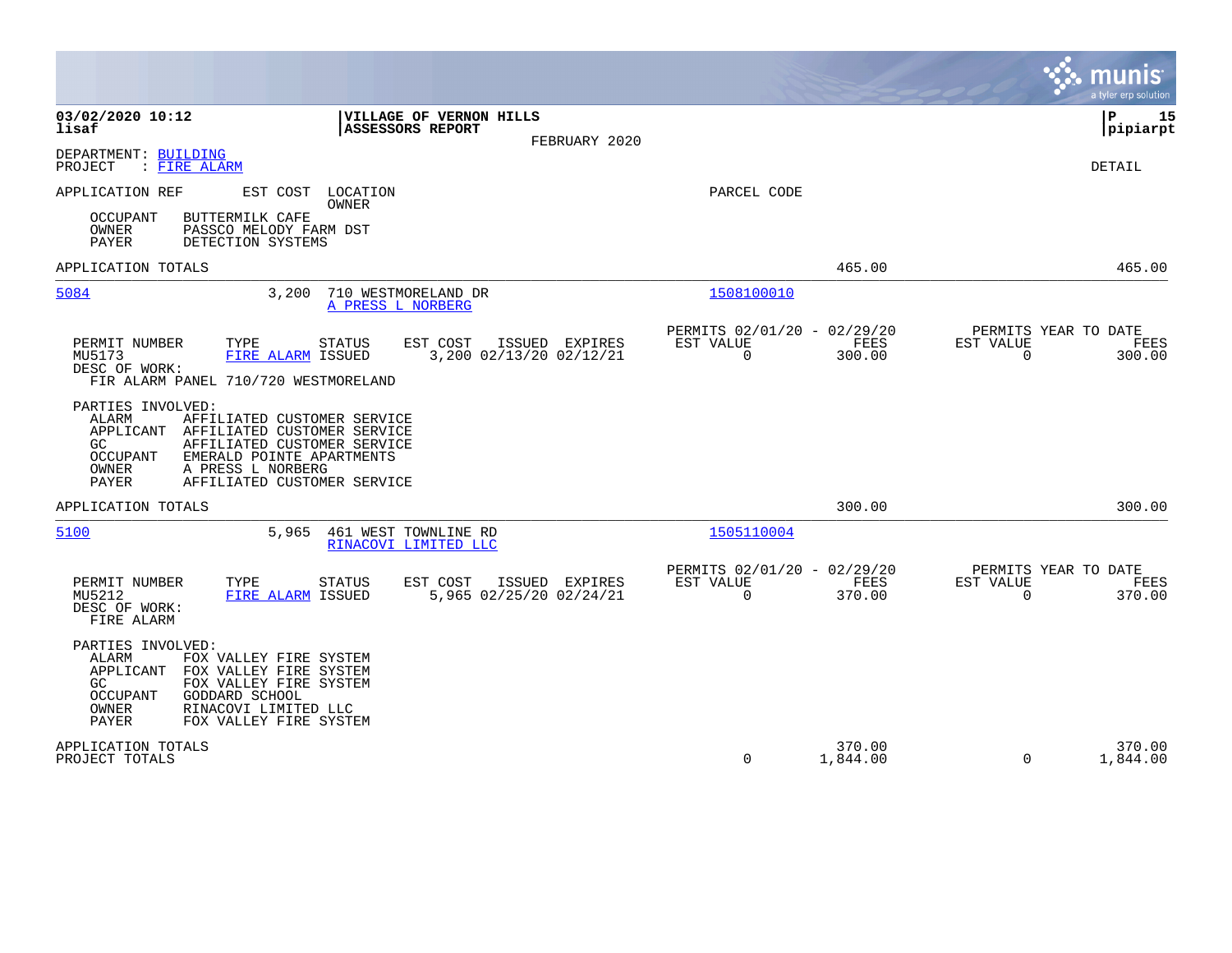|                                                                                                                                                                                                                                                           |                                                                                  |                                                                              | munis<br>a tyler erp solution                                   |
|-----------------------------------------------------------------------------------------------------------------------------------------------------------------------------------------------------------------------------------------------------------|----------------------------------------------------------------------------------|------------------------------------------------------------------------------|-----------------------------------------------------------------|
| 03/02/2020 10:12<br>lisaf                                                                                                                                                                                                                                 | VILLAGE OF VERNON HILLS<br><b>ASSESSORS REPORT</b>                               |                                                                              | 16<br>ΙP<br> pipiarpt                                           |
| DEPARTMENT: BUILDING<br>PROJECT<br>: FIRE SPRINKLER                                                                                                                                                                                                       | FEBRUARY 2020                                                                    |                                                                              | DETAIL                                                          |
| APPLICATION REF                                                                                                                                                                                                                                           | EST COST LOCATION<br><b>OWNER</b>                                                | PARCEL CODE                                                                  |                                                                 |
| 5012<br>3,240                                                                                                                                                                                                                                             | 800 WOODLANDS PKY<br>NAI HIFFMAN                                                 | 1515103018                                                                   |                                                                 |
| PERMIT NUMBER<br>TYPE<br>MU5131<br>FIRE SPR<br>DESC OF WORK:<br>FIRE SPRINKLERS                                                                                                                                                                           | ISSUED EXPIRES<br>STATUS<br>EST COST<br>ISSUED<br>3,240 02/19/20 02/18/21        | PERMITS 02/01/20 - 02/29/20<br>EST VALUE<br>FEES<br>$\overline{0}$<br>405.00 | PERMITS YEAR TO DATE<br>EST VALUE<br>FEES<br>$\Omega$<br>405.00 |
| PARTIES INVOLVED:<br>APPLICANT AFFORDABLE FIRE PROTECTION INC<br>FIRE SPRIN AFFORDABLE FIRE PROTECTION INC<br>AFFORDABLE FIRE PROTECTION INC<br>GC<br>OCCUPANT<br>KANAFLEX CORPORATION<br>OWNER<br>NAI HIFFMAN<br>PAYER<br>AFFORDABLE FIRE PROTECTION INC |                                                                                  |                                                                              |                                                                 |
| APPLICATION TOTALS                                                                                                                                                                                                                                        |                                                                                  | 405.00                                                                       | 405.00                                                          |
| 5032                                                                                                                                                                                                                                                      | 3,170 544 LAKEVIEW PARKWAY 302<br>NEWMARK KNIGHT FRANK                           | 1504202152                                                                   |                                                                 |
| PERMIT NUMBER<br>TYPE<br>MU5139<br>FIRE SPR<br>DESC OF WORK:<br>FIRE SPRINKLER                                                                                                                                                                            | <b>STATUS</b><br>EST COST<br>ISSUED EXPIRES<br>3,170 02/12/20 02/11/21<br>COMPLT | PERMITS 02/01/20 - 02/29/20<br>EST VALUE<br>FEES<br>$\Omega$<br>288.00       | PERMITS YEAR TO DATE<br>EST VALUE<br>FEES<br>$\Omega$<br>288.00 |
| PARTIES INVOLVED:<br>APPLICANT GREAT LAKES PLUMBING & HEATING CO<br>FIRE SPRIN GREAT LAKES PLUMBING & HEATING CO<br>GC.<br>OCCUPANT<br>MORNEAU<br>OWNER<br>NEWMARK KNIGHT FRANK<br>PAYER                                                                  | GREAT LAKES PLUMBING & HEATING CO<br>GREAT LAKES PLUMBING & HEATING CO           |                                                                              |                                                                 |
| APPLICATION TOTALS                                                                                                                                                                                                                                        |                                                                                  | 288.00                                                                       | 288.00                                                          |
| 5067<br>10,430                                                                                                                                                                                                                                            | 508 COUNCIL CIRCLE<br>PLACEHOLDER                                                | 1133205078                                                                   |                                                                 |
| PERMIT NUMBER<br>TYPE<br>MU5185<br>FIRE SPR<br>DESC OF WORK:<br>FIRE SPRINKLER - LOT 42                                                                                                                                                                   | EST COST ISSUED EXPIRES<br>STATUS<br>10,430 02/17/20 02/16/21<br>ISSUED          | PERMITS 02/01/20 - 02/29/20<br>EST VALUE<br>FEES<br>$\Omega$<br>304.30       | PERMITS YEAR TO DATE<br>EST VALUE<br>FEES<br>$\Omega$<br>304.30 |
| PARTIES INVOLVED:<br>APPLICANT NOVA FIRE PROTECTION<br>FIRE SPRIN NOVA FIRE PROTECTION<br>NOVA FIRE PROTECTION<br>GC                                                                                                                                      |                                                                                  |                                                                              |                                                                 |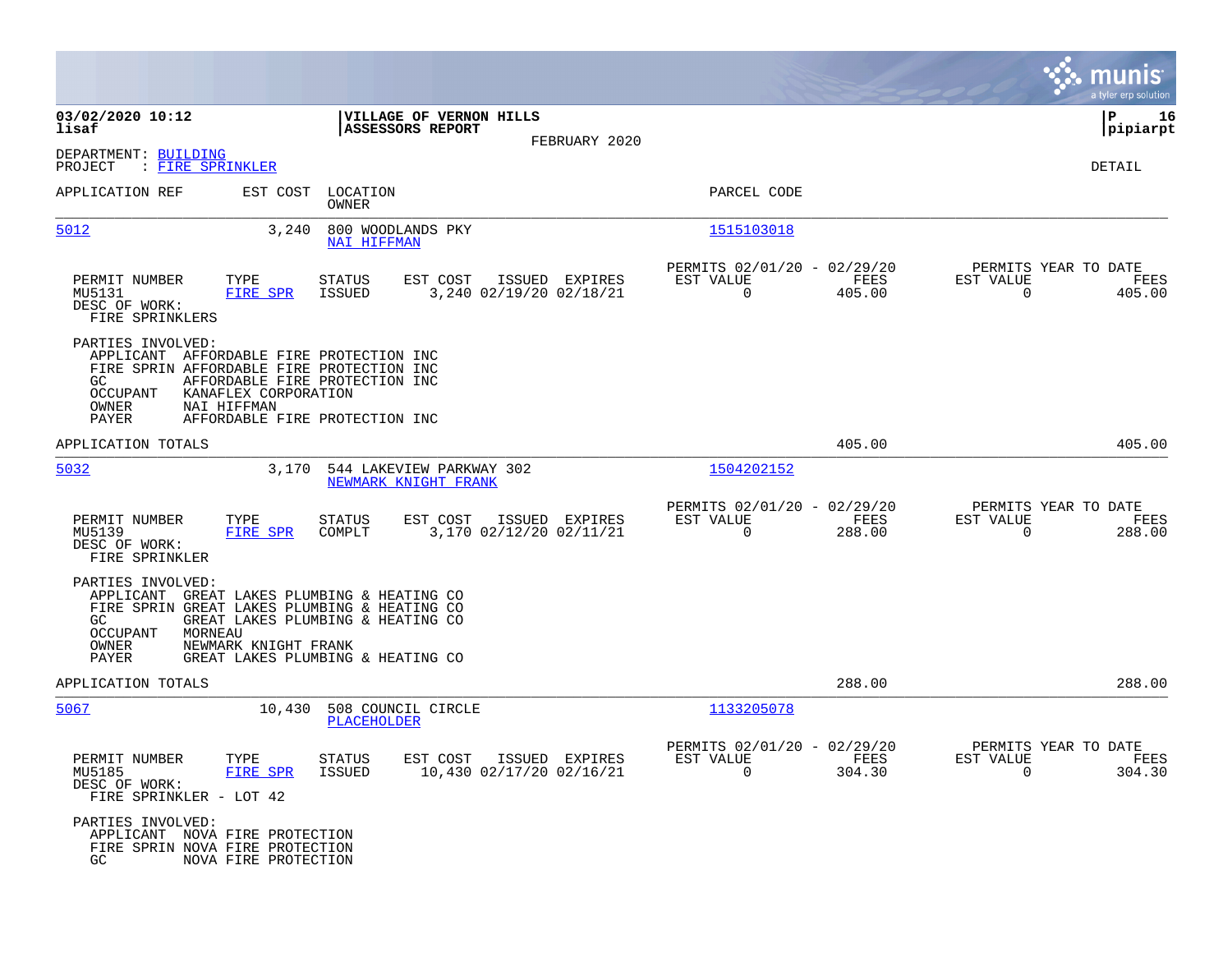|                                                                                                                                                                                                                                        |                                                                           | munis<br>a tyler erp solution                                      |
|----------------------------------------------------------------------------------------------------------------------------------------------------------------------------------------------------------------------------------------|---------------------------------------------------------------------------|--------------------------------------------------------------------|
| 03/02/2020 10:12<br>VILLAGE OF VERNON HILLS<br>lisaf<br><b>ASSESSORS REPORT</b><br>FEBRUARY 2020                                                                                                                                       |                                                                           | l P<br>17<br> pipiarpt                                             |
| DEPARTMENT: BUILDING<br>: FIRE SPRINKLER<br>PROJECT                                                                                                                                                                                    |                                                                           | DETAIL                                                             |
| APPLICATION REF<br>EST COST LOCATION<br><b>OWNER</b><br>OWNER<br>PLACEHOLDER<br>PAYER<br>NOVA FIRE PROTECTION                                                                                                                          | PARCEL CODE                                                               |                                                                    |
| APPLICATION TOTALS                                                                                                                                                                                                                     | 304.30                                                                    | 304.30                                                             |
| 5068<br>10,800<br>636 INSULL DRIVE<br><b>PLACEHOLDER</b>                                                                                                                                                                               | 1133216011                                                                |                                                                    |
| PERMIT NUMBER<br>TYPE<br><b>STATUS</b><br>EST COST<br>ISSUED EXPIRES<br><b>FIRE SPR</b><br>10,800 02/17/20 02/16/21<br>MU5184<br><b>ISSUED</b><br>DESC OF WORK:<br>FIRE SPRINKLER - LOT #91                                            | PERMITS 02/01/20 - 02/29/20<br>EST VALUE<br>FEES<br>$\mathbf 0$<br>308.00 | PERMITS YEAR TO DATE<br>EST VALUE<br>FEES<br>$\mathbf 0$<br>308.00 |
| PARTIES INVOLVED:<br>APPLICANT NOVA FIRE PROTECTION<br>FIRE SPRIN NOVA FIRE PROTECTION<br>NOVA FIRE PROTECTION<br>GC<br>OWNER<br>PLACEHOLDER<br><b>PAYER</b><br>NOVA FIRE PROTECTION                                                   |                                                                           |                                                                    |
| APPLICATION TOTALS                                                                                                                                                                                                                     | 308.00                                                                    | 308.00                                                             |
| 5072<br>3,335<br>863 NORTH MILWAUKEE AVENUE 100<br>PASSCO MELODY FARM DST                                                                                                                                                              | 1134302008                                                                |                                                                    |
| PERMIT NUMBER<br>TYPE<br>EST COST<br><b>STATUS</b><br>ISSUED EXPIRES<br>MU5206<br><b>FIRE SPR</b><br><b>ISSUED</b><br>3,335 02/24/20 02/23/21<br>DESC OF WORK:<br>FIRE SPRINKLERS                                                      | PERMITS 02/01/20 - 02/29/20<br>EST VALUE<br>FEES<br>$\mathbf 0$<br>338.00 | PERMITS YEAR TO DATE<br>EST VALUE<br>FEES<br>$\mathbf 0$<br>338.00 |
| PARTIES INVOLVED:<br>APPLICANT ABSOLUTE FIRE PROTECTION<br>FIRE SPRIN ABSOLUTE FIRE PROTECTION<br>ABSOLUTE FIRE PROTECTION<br>GC.<br><b>OCCUPANT</b><br>CASPER<br>OWNER<br>PASSCO MELODY FARM DST<br>PAYER<br>ABSOLUTE FIRE PROTECTION |                                                                           |                                                                    |
| APPLICATION TOTALS                                                                                                                                                                                                                     | 338.00                                                                    | 338.00                                                             |
| 5080<br>63,900<br>620 LAKEVIEW PKY<br><b>JAMES R WOLDENBERG</b>                                                                                                                                                                        | 1504202018                                                                |                                                                    |
| PERMIT NUMBER<br>TYPE<br><b>STATUS</b><br>EST COST<br>ISSUED EXPIRES<br>MU5196<br>FIRE SPR<br><b>ISSUED</b><br>63,900 02/19/20 02/18/21<br>DESC OF WORK:<br>FIRE SPRINKLER                                                             | PERMITS 02/01/20 - 02/29/20<br>EST VALUE<br>FEES<br>0<br>1,199.00         | PERMITS YEAR TO DATE<br>EST VALUE<br>FEES<br>0<br>1,199.00         |

PARTIES INVOLVED: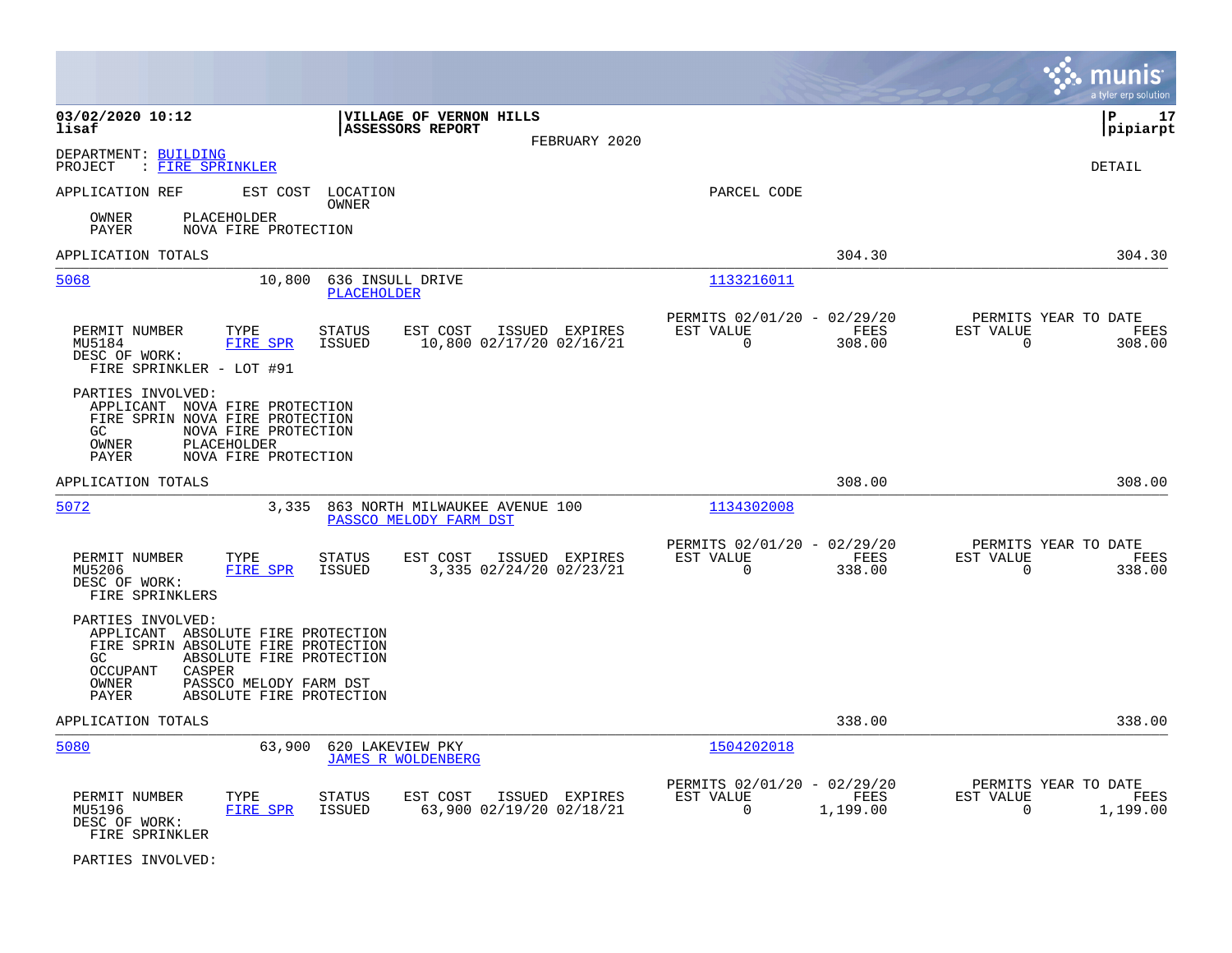|                                                                                                                                                                                                                                                                                                                                         |                                          | <b>munis</b><br>a tyler erp solution |
|-----------------------------------------------------------------------------------------------------------------------------------------------------------------------------------------------------------------------------------------------------------------------------------------------------------------------------------------|------------------------------------------|--------------------------------------|
| 03/02/2020 10:12<br>VILLAGE OF VERNON HILLS<br>lisaf<br><b>ASSESSORS REPORT</b>                                                                                                                                                                                                                                                         | FEBRUARY 2020                            | 18<br>P<br> pipiarpt                 |
| DEPARTMENT: BUILDING<br>PROJECT<br>: FIRE SPRINKLER                                                                                                                                                                                                                                                                                     |                                          | DETAIL                               |
| APPLICATION REF<br>EST COST<br>LOCATION<br>OWNER<br>UNITED STATES ALLIANCE FIRE PROTECTION<br>APPLICANT<br>UNITED STATES ALLIANCE FIRE<br>FIRE SPRIN<br>PROTECTION<br>UNITED STATES ALLIANCE FIRE PROTECTION<br>GC<br>OCCUPANT<br>HEATHROW SCIENTIFIC<br>OWNER<br>JAMES R WOLDENBERG<br>PAYER<br>UNITED STATES ALLIANCE FIRE PROTECTION | PARCEL CODE                              |                                      |
| APPLICATION TOTALS<br>PROJECT TOTALS                                                                                                                                                                                                                                                                                                    | 1,199.00<br>2,842.30<br>$\mathbf 0$<br>0 | 1,199.00<br>2,842.30                 |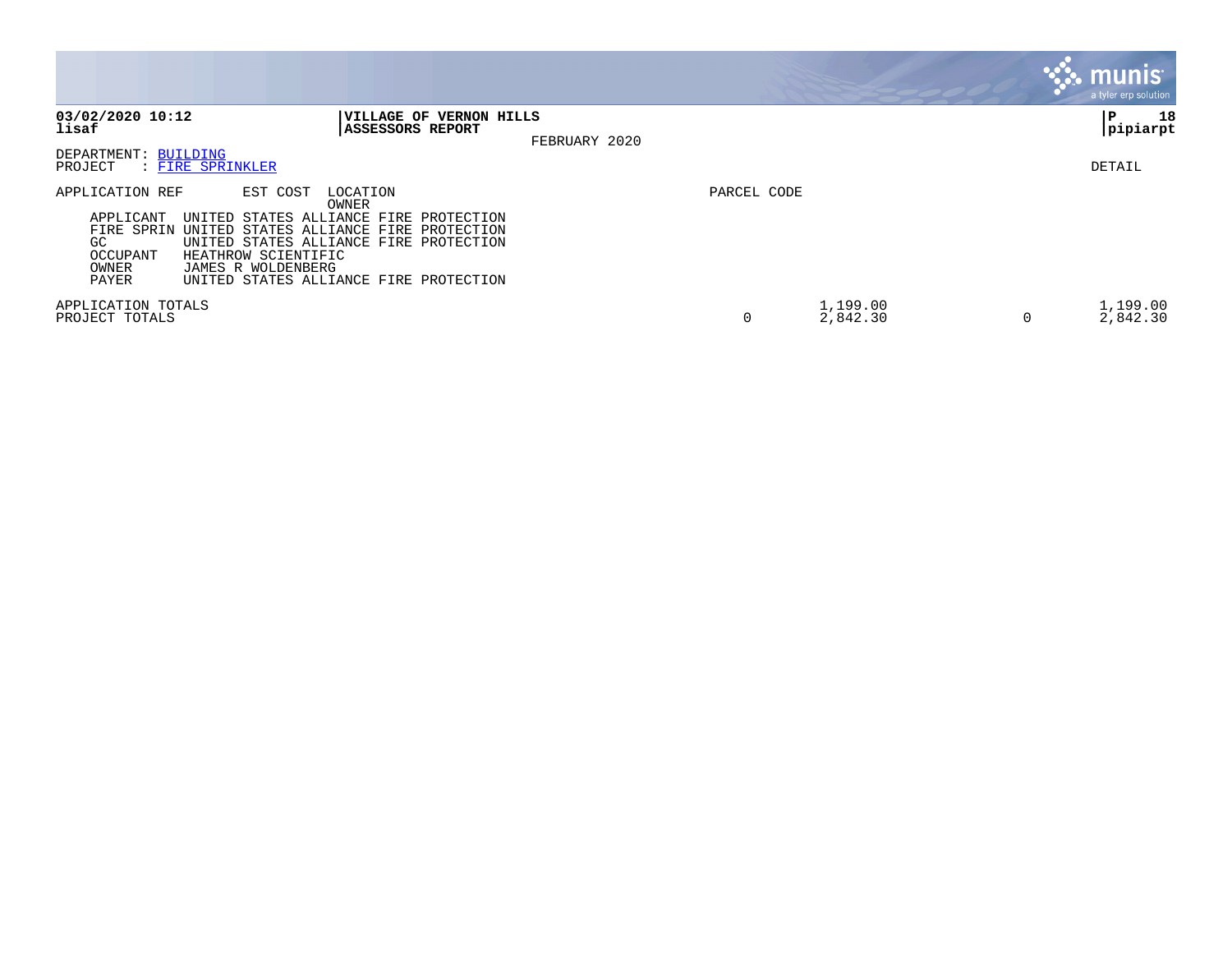|                                                                    |                                                                                                                                                            |                   |                                                |               |                                               |                      |                                   | <b>munis</b><br>a tyler erp solution |
|--------------------------------------------------------------------|------------------------------------------------------------------------------------------------------------------------------------------------------------|-------------------|------------------------------------------------|---------------|-----------------------------------------------|----------------------|-----------------------------------|--------------------------------------|
| 03/02/2020 10:12<br>lisaf                                          |                                                                                                                                                            | ASSESSORS REPORT  | VILLAGE OF VERNON HILLS                        | FEBRUARY 2020 |                                               |                      |                                   | 19<br>∣P<br> pipiarpt                |
| DEPARTMENT: BUILDING<br>PROJECT                                    | : MECHANICAL HOOD                                                                                                                                          |                   |                                                |               |                                               |                      |                                   | DETAIL                               |
| APPLICATION REF                                                    | EST COST                                                                                                                                                   | LOCATION<br>OWNER |                                                |               | PARCEL CODE                                   |                      |                                   |                                      |
| 4870                                                               | 78,640                                                                                                                                                     | REGENCY CENTERS   | 925 NORTH MILWAUKEE AVENUE 500                 |               | 1134302008                                    |                      |                                   |                                      |
| PERMIT NUMBER<br>MU5198<br>DESC OF WORK:                           | TYPE<br>MECH HOOD<br>INSTALLATION OF KITCHEN HOOD                                                                                                          | STATUS<br>ISSUED  | EST COST<br>ISSUED<br>78,640 02/19/20 02/18/21 | EXPIRES       | PERMITS 02/01/20 - 02/29/20<br>EST VALUE<br>0 | FEES<br>2,056.40     | PERMITS YEAR TO DATE<br>EST VALUE | FEES<br>2,056.40                     |
| PARTIES INVOLVED:<br>APPLICANT<br>GC<br>OCCUPANT<br>OWNER<br>PAYER | J GUNNAR CONSTRUCTION MANAGEMENT INC<br>J GUNNAR CONSTRUCTION MANAGEMENT INC<br>BUTTERMILK CAFE<br>REGENCY CENTERS<br>J GUNNAR CONSTRUCTION MANAGEMENT INC |                   |                                                |               |                                               |                      |                                   |                                      |
| APPLICATION TOTALS<br>PROJECT TOTALS                               |                                                                                                                                                            |                   |                                                |               | 0                                             | 2,056.40<br>2,056.40 |                                   | 2,056.40<br>2,056.40                 |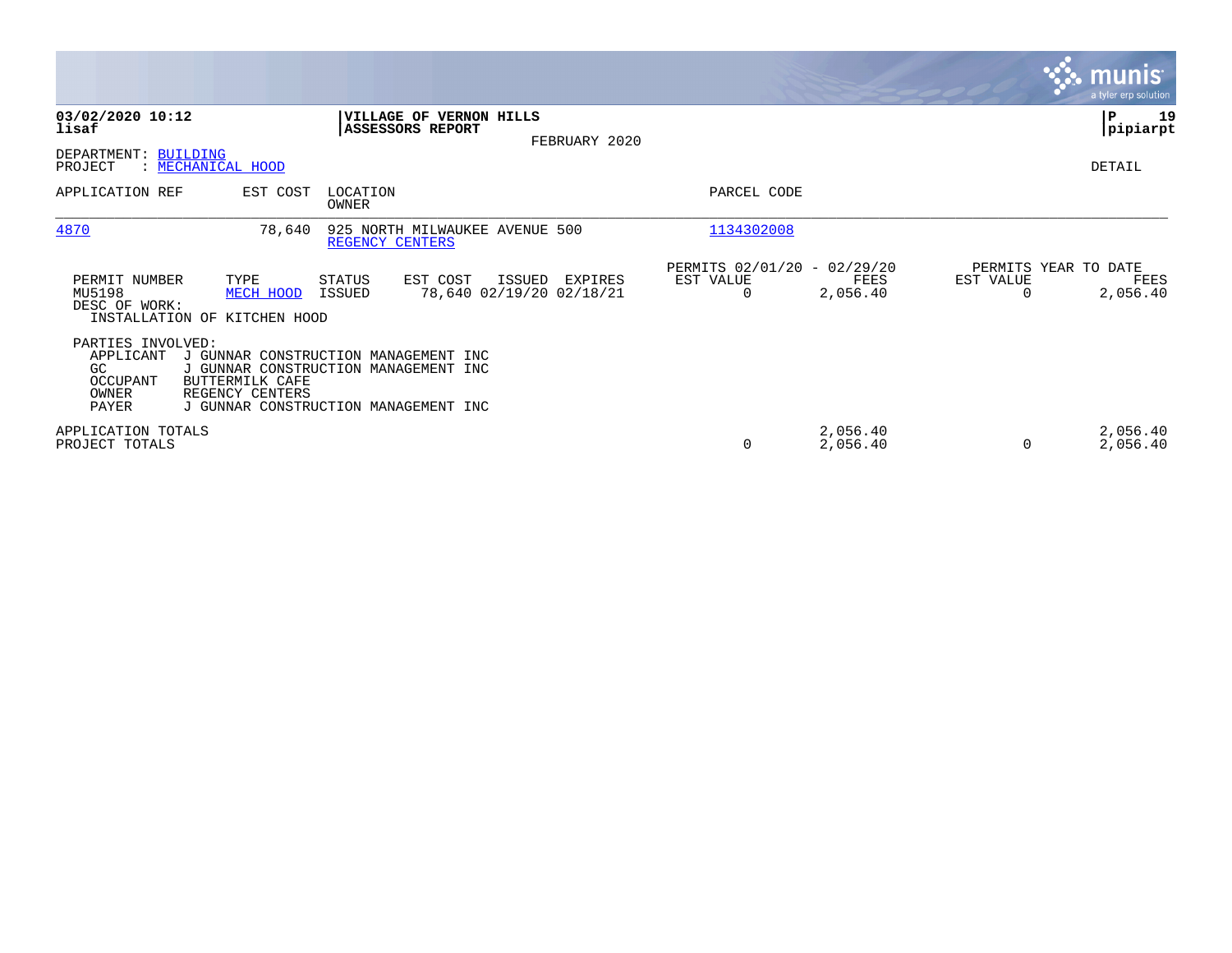|                                                                                                                                                                                                |                                                                                   |                                                                           | munis<br>a tyler erp solution                                      |
|------------------------------------------------------------------------------------------------------------------------------------------------------------------------------------------------|-----------------------------------------------------------------------------------|---------------------------------------------------------------------------|--------------------------------------------------------------------|
| 03/02/2020 10:12<br>lisaf                                                                                                                                                                      | VILLAGE OF VERNON HILLS<br><b>ASSESSORS REPORT</b>                                |                                                                           | P<br>20<br> pipiarpt                                               |
| DEPARTMENT: BUILDING<br>: MISC COMMERCIAL<br>PROJECT                                                                                                                                           | FEBRUARY 2020                                                                     |                                                                           | DETAIL                                                             |
| APPLICATION REF<br>EST COST                                                                                                                                                                    | LOCATION<br><b>OWNER</b>                                                          | PARCEL CODE                                                               |                                                                    |
| 4396<br>8,000                                                                                                                                                                                  | 204 WEST USHY 45<br>STROHMEIER REALTY LLC                                         | 1508200052                                                                |                                                                    |
| PERMIT NUMBER<br>TYPE<br>MU5175<br>MISC COMM<br>DESC OF WORK:<br>HANDICAP RAMP                                                                                                                 | EST COST<br>ISSUED EXPIRES<br>STATUS<br>8,000 02/14/20 02/13/21<br>ISSUED         | PERMITS 02/01/20 - 02/29/20<br>EST VALUE<br>FEES<br>$\mathbf 0$<br>80.00  | PERMITS YEAR TO DATE<br>EST VALUE<br>FEES<br>$\Omega$<br>80.00     |
| PARTIES INVOLVED:<br>APPLICANT<br>STROHMEIER REALTY LLC<br>GC.<br>ALL STAR DENTAL<br>STROHMEIER REALTY LLC<br>OWNER<br>PAYER<br>ALL STAR DENTAL                                                |                                                                                   |                                                                           |                                                                    |
| APPLICATION TOTALS                                                                                                                                                                             |                                                                                   | 80.00                                                                     | 80.00                                                              |
| 5044                                                                                                                                                                                           | 62,938 1640 NORTH MILWAUKEE AVE 200<br>WILLIAM G CHIN                             | 1128411007                                                                |                                                                    |
| PERMIT NUMBER<br>TYPE<br>MU5151<br>MISC COMM<br>DESC OF WORK:<br>MISC COMMERCIAL                                                                                                               | <b>STATUS</b><br>EST COST<br>ISSUED EXPIRES<br>62,938 02/04/20 02/17/21<br>COMPLT | PERMITS 02/01/20 - 02/29/20<br>EST VALUE<br>FEES<br>$\mathbf 0$<br>629.38 | PERMITS YEAR TO DATE<br>EST VALUE<br>FEES<br>$\mathbf 0$<br>629.38 |
| PARTIES INVOLVED:<br>APPLICANT INNOVATIVE CONSTRUCTION CONCEPTS<br>ELECTRICIA M & J ELECTRICAL<br>GC<br>OCCUPANT<br>JERSEY MIKES<br>OWNER<br>WILLIAM G CHIN<br>PAYER                           | INNOVATIVE CONSTRUCTION CONCEPTS<br>INNOVATIVE CONSTRUCTION CONCEPTS              |                                                                           |                                                                    |
| APPLICATION TOTALS                                                                                                                                                                             |                                                                                   | 629.38                                                                    | 629.38                                                             |
| 5055                                                                                                                                                                                           | 65,462 620 LAKEVIEW PKY<br><b>JAMES R WOLDENBERG</b>                              | 1504202018                                                                |                                                                    |
| PERMIT NUMBER<br>TYPE<br>MU5174<br>MISC COMM<br>DESC OF WORK:<br>PALLET RACKING                                                                                                                | EST COST<br>ISSUED EXPIRES<br>STATUS<br>65,462 02/13/20 02/12/21<br>ISSUED        | PERMITS 02/01/20 - 02/29/20<br>EST VALUE<br>FEES<br>0<br>854.62           | PERMITS YEAR TO DATE<br>EST VALUE<br>FEES<br>0<br>854.62           |
| PARTIES INVOLVED:<br>APPLICANT DAK EQUIPMENT COMPANY<br>GC<br>DAK EQUIPMENT COMPANY<br><b>OCCUPANT</b><br>HEATHROW SCIENTIFIC<br>OWNER<br>JAMES R WOLDENBERG<br>PAYER<br>DAK EOUIPMENT COMPANY |                                                                                   |                                                                           |                                                                    |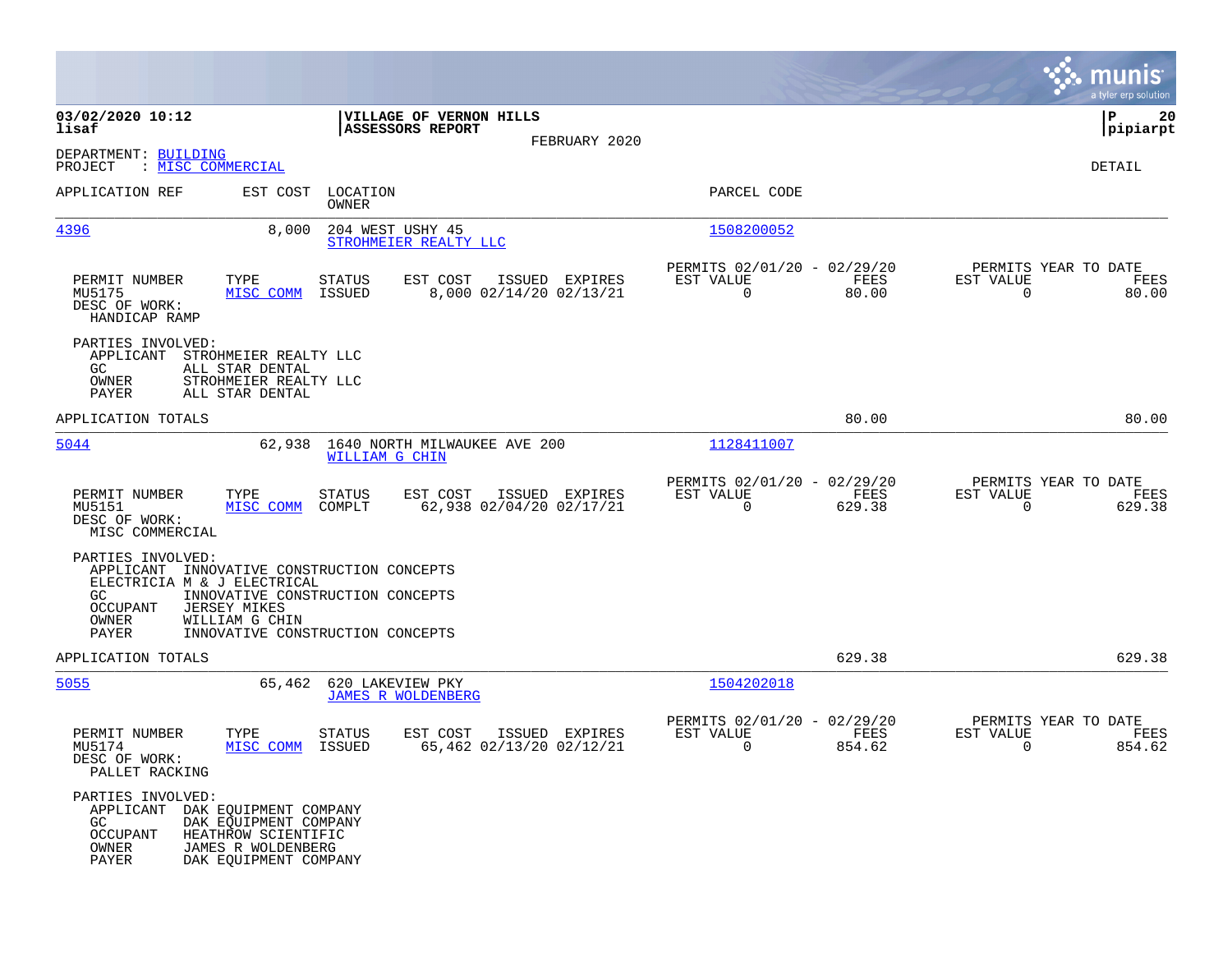|                                                      |          |                                             |               |             |                    | $\cdot$ munis $\cdot$<br>a tyler erp solution |
|------------------------------------------------------|----------|---------------------------------------------|---------------|-------------|--------------------|-----------------------------------------------|
| 03/02/2020 10:12<br>lisaf                            |          | VILLAGE OF VERNON HILLS<br>ASSESSORS REPORT | FEBRUARY 2020 |             |                    | 21<br>P<br> pipiarpt                          |
| DEPARTMENT: BUILDING<br>: MISC COMMERCIAL<br>PROJECT |          |                                             |               |             |                    | DETAIL                                        |
| APPLICATION REF                                      | EST COST | LOCATION<br>OWNER                           |               | PARCEL CODE |                    |                                               |
| APPLICATION TOTALS<br>PROJECT TOTALS                 |          |                                             |               | 0           | 854.62<br>1,564.00 | 854.62<br>1,564.00                            |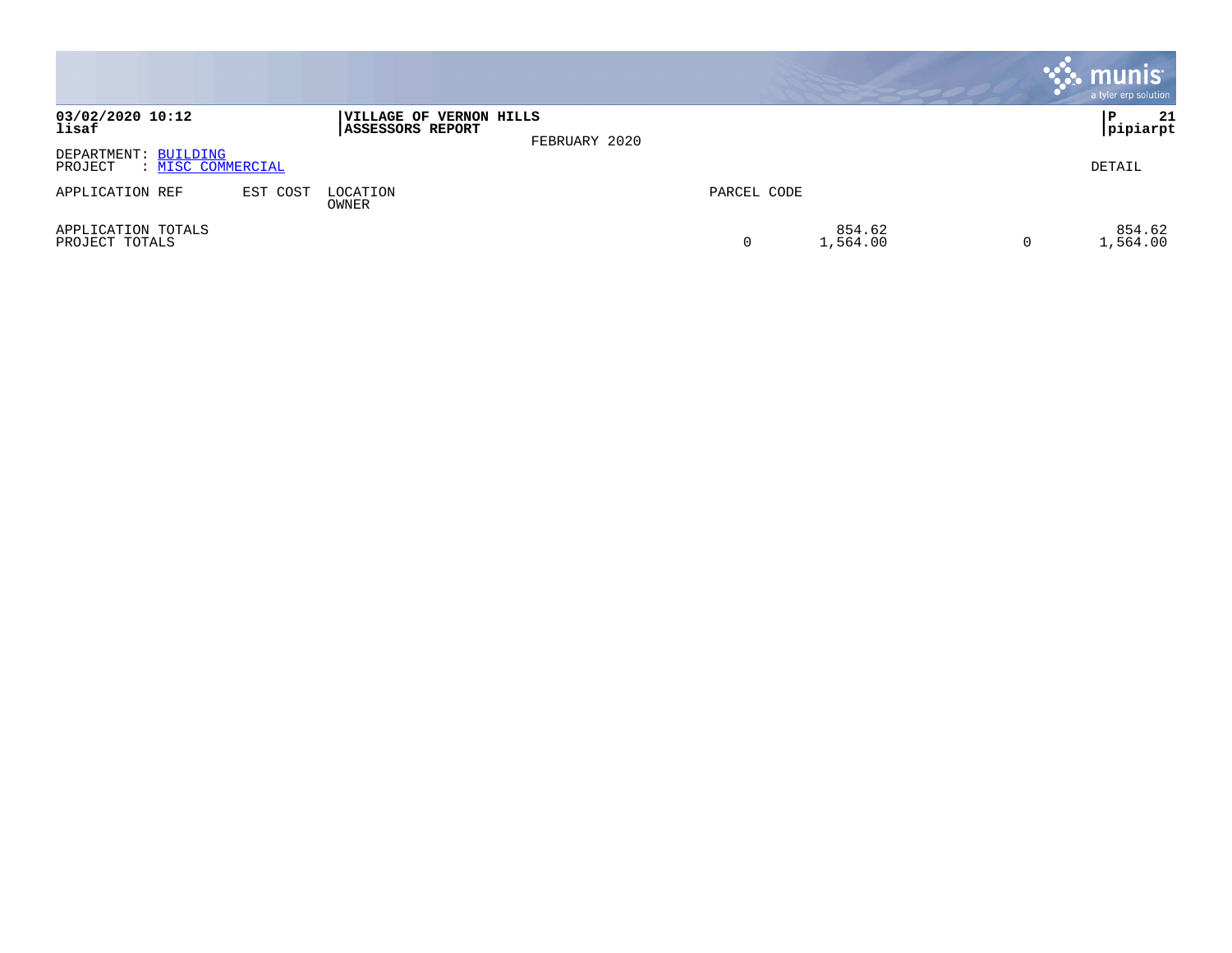|                                                                                                                                                                                                     |                                                                                    |                                                                          | munis<br>a tyler erp solution                                      |
|-----------------------------------------------------------------------------------------------------------------------------------------------------------------------------------------------------|------------------------------------------------------------------------------------|--------------------------------------------------------------------------|--------------------------------------------------------------------|
| 03/02/2020 10:12<br>lisaf                                                                                                                                                                           | VILLAGE OF VERNON HILLS<br><b>ASSESSORS REPORT</b>                                 |                                                                          | P<br>22<br> pipiarpt                                               |
| DEPARTMENT: BUILDING<br>: MISC ELECTRIC COMM<br>PROJECT                                                                                                                                             | FEBRUARY 2020                                                                      |                                                                          | <b>DETAIL</b>                                                      |
| APPLICATION REF<br>EST COST                                                                                                                                                                         | LOCATION<br>OWNER                                                                  | PARCEL CODE                                                              |                                                                    |
| 5048<br>119,621                                                                                                                                                                                     | 461 WEST TOWNLINE RD<br>RINACOVI LIMITED LLC                                       | 1505110004                                                               |                                                                    |
| PERMIT NUMBER<br>TYPE<br>MU5202<br>MISC ELEC<br>DESC OF WORK:<br>SOLAR PANELS                                                                                                                       | <b>STATUS</b><br>EST COST<br>ISSUED EXPIRES<br>119,621 02/21/20 02/20/21<br>ISSUED | PERMITS 02/01/20 - 02/29/20<br>EST VALUE<br>FEES<br>$\Omega$<br>1,196.21 | PERMITS YEAR TO DATE<br>EST VALUE<br>FEES<br>$\Omega$<br>1,196.21  |
| PARTIES INVOLVED:<br>APPLICANT WINDFREE SOLAR<br>ELECTRICIA WINDFREE SOLAR<br>GC<br>WINDFREE SOLAR<br><b>OCCUPANT</b><br>GODDARD SCHOOL<br>RINACOVI LIMITED LLC<br>OWNER<br>PAYER<br>WINDFREE SOLAR |                                                                                    |                                                                          |                                                                    |
| APPLICATION TOTALS                                                                                                                                                                                  |                                                                                    | 1,196.21                                                                 | 1,196.21                                                           |
| 5056<br>17,500                                                                                                                                                                                      | 620 LAKEVIEW PKY<br><b>JAMES R WOLDENBERG</b>                                      | 1504202018                                                               |                                                                    |
| PERMIT NUMBER<br>TYPE<br>MU5211<br>MISC ELEC<br>DESC OF WORK:<br>NEW LIGHTING SYSTEM                                                                                                                | EST COST<br><b>STATUS</b><br>ISSUED EXPIRES<br>17,500 02/24/20 02/23/21<br>ISSUED  | PERMITS 02/01/20 - 02/29/20<br>EST VALUE<br>FEES<br>0<br>175.00          | PERMITS YEAR TO DATE<br>EST VALUE<br>FEES<br>$\Omega$<br>175.00    |
| PARTIES INVOLVED:<br>APPLICANT ARM ELECTRIC<br>ELECTRICIA ARM ELECTRIC<br>GC.<br>ARM ELECTRIC<br><b>OCCUPANT</b><br>HEATHROW SCIENTIFIC<br>OWNER<br>JAMES R WOLDENBERG<br>PAYER<br>ARM ELECTRIC     |                                                                                    |                                                                          |                                                                    |
| APPLICATION TOTALS                                                                                                                                                                                  |                                                                                    | 175.00                                                                   | 175.00                                                             |
| 5103<br>25,600                                                                                                                                                                                      | 450 BUNKER COURT<br>EAST BUNKER COURT, L.L.C.                                      | 1504202149                                                               |                                                                    |
| PERMIT NUMBER<br>TYPE<br>MISC ELEC<br>MU5203<br>DESC OF WORK:<br>NEW 200AMP 480/277 VOLT ELECTRIC ERVICE                                                                                            | <b>STATUS</b><br>EST COST<br>ISSUED EXPIRES<br>25,600 02/21/20 02/20/21<br>ISSUED  | PERMITS 02/01/20 - 02/29/20<br>EST VALUE<br>FEES<br>0<br>256.00          | PERMITS YEAR TO DATE<br>EST VALUE<br>FEES<br>$\mathbf 0$<br>256.00 |
| PARTIES INVOLVED:<br>APPLICANT GEARY ELECTRIC INC<br>ELECTRICIA GEARY ELECTRIC INC<br>GC.<br>GEARY ELECTRIC INC                                                                                     |                                                                                    |                                                                          |                                                                    |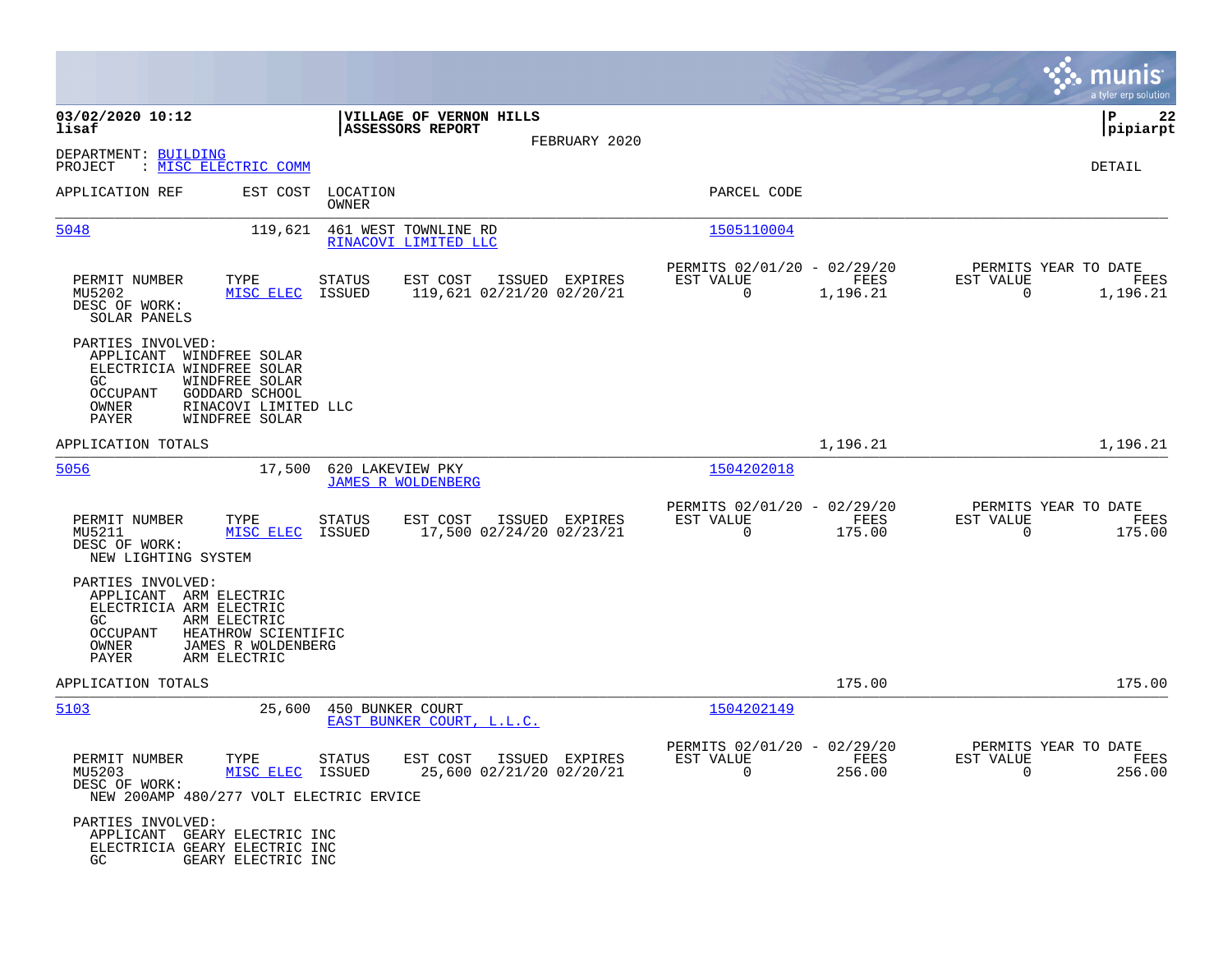|                                                                                                                                                                                                   |                                                      | <b>munis</b><br>a tyler erp solution                                            |
|---------------------------------------------------------------------------------------------------------------------------------------------------------------------------------------------------|------------------------------------------------------|---------------------------------------------------------------------------------|
| 03/02/2020 10:12<br>VILLAGE OF VERNON HILLS<br>lisaf<br><b>ASSESSORS REPORT</b><br>FEBRUARY 2020                                                                                                  |                                                      | P<br>-23<br> pipiarpt                                                           |
| DEPARTMENT: BUILDING<br>: MISC ELECTRIC COMM<br>PROJECT                                                                                                                                           |                                                      | DETAIL                                                                          |
| APPLICATION REF<br>LOCATION<br>EST COST<br>OWNER<br>OCCUPANT<br>VAN VLISSINGEN & CO<br>EAST BUNKER COURT, L.L.C.<br>OWNER<br>PAYER<br>GEARY ELECTRIC INC                                          | PARCEL CODE                                          |                                                                                 |
| APPLICATION TOTALS                                                                                                                                                                                |                                                      | 256.00<br>256.00                                                                |
| 5115<br>1,485<br>100 NORTH FAIRWAY DRIVE 128<br>ARTHUR J ROGERS & CO                                                                                                                              | 1504303179                                           |                                                                                 |
| PERMIT NUMBER<br>TYPE<br><b>STATUS</b><br>EST COST<br>ISSUED<br>EXPIRES<br>1,485 02/18/20 02/28/21<br>MU5190<br>MISC ELEC<br>COMPLT<br>DESC OF WORK:<br>INSTALL 100 AMP - 3 PHASE                 | PERMITS 02/01/20 - 02/29/20<br>EST VALUE<br>$\Omega$ | PERMITS YEAR TO DATE<br>EST VALUE<br>FEES<br>FEES<br>75.00<br>75.00<br>$\Omega$ |
| PARTIES INVOLVED:<br>ELECTRICIA REIN<br>ELECTRIC<br>GC<br>REIN<br>ELECTRIC<br>OCCUPANT<br>ANYWAVE COMMUNICATION TECHNOLOGIES<br>OWNER<br>ARTHUR J ROGERS & CO<br><b>ELECTRIC</b><br>PAYER<br>REIN |                                                      |                                                                                 |
| APPLICATION TOTALS<br>PROJECT TOTALS                                                                                                                                                              | $\mathbf 0$<br>1,702.21                              | 75.00<br>75.00<br>1,702.21<br>$\Omega$                                          |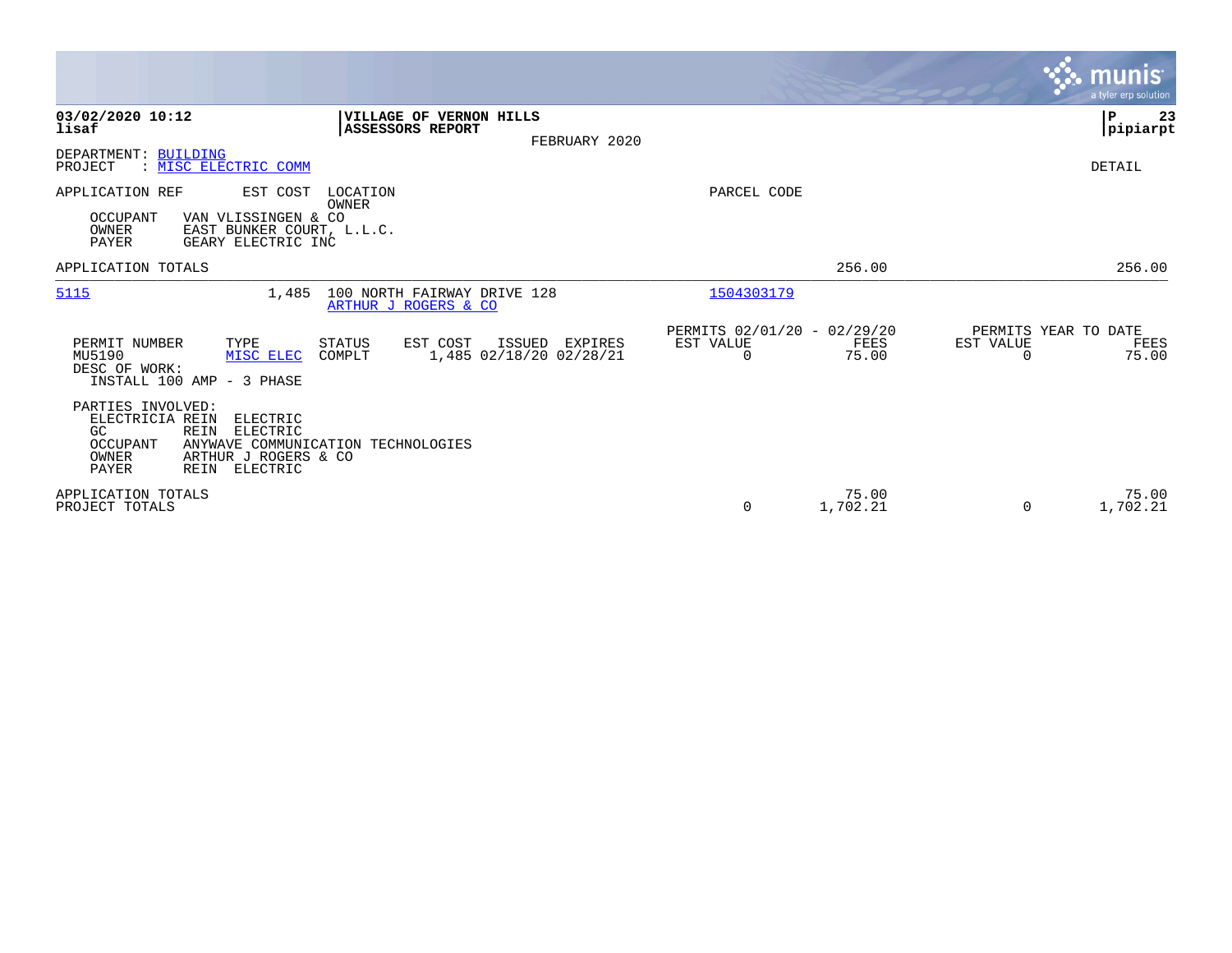|                                                                                                                                                            |                                                                                   |                                                                           | munis<br>a tyler erp solution                                   |
|------------------------------------------------------------------------------------------------------------------------------------------------------------|-----------------------------------------------------------------------------------|---------------------------------------------------------------------------|-----------------------------------------------------------------|
| 03/02/2020 10:12<br>lisaf                                                                                                                                  | VILLAGE OF VERNON HILLS<br><b>ASSESSORS REPORT</b>                                |                                                                           | P<br>24<br> pipiarpt                                            |
| DEPARTMENT: BUILDING<br>: MIS ELEC RESIDENTIAL<br>PROJECT                                                                                                  | FEBRUARY 2020                                                                     |                                                                           | <b>DETAIL</b>                                                   |
| APPLICATION REF                                                                                                                                            | EST COST LOCATION<br>OWNER                                                        | PARCEL CODE                                                               |                                                                 |
| 5035<br>16,896                                                                                                                                             | 41 MANCHESTER LN<br>ANDRE L & JULIE H CASTRO                                      | 1508207016                                                                |                                                                 |
| PERMIT NUMBER<br>TYPE<br>MU5159<br><b>ELEC RES</b><br>DESC OF WORK:<br>SOLAR SYSTEM INSTALLATION                                                           | STATUS<br>EST COST<br>ISSUED EXPIRES<br>16,896 02/10/20 02/09/21<br>ISSUED        | PERMITS 02/01/20 - 02/29/20<br>EST VALUE<br>FEES<br>$\mathbf 0$<br>168.96 | PERMITS YEAR TO DATE<br>EST VALUE<br>FEES<br>$\Omega$<br>168.96 |
| PARTIES INVOLVED:<br>ELECTRICIA VIVINT SOLAR<br>GC<br>VIVINT SOLAR<br>OWNER<br>ANDRE L & JULIE H CASTRO<br>PAYER<br>VIVINT SOLAR                           |                                                                                   |                                                                           |                                                                 |
| APPLICATION TOTALS                                                                                                                                         |                                                                                   | 168.96                                                                    | 168.96                                                          |
| 5071                                                                                                                                                       | 16,896 8 LINDON LN<br>WILLIAM D & SHIRLEY RUGE                                    | 1509102004                                                                |                                                                 |
| PERMIT NUMBER<br>TYPE<br>MU5193<br><b>ELEC RES</b><br>DESC OF WORK:<br>SOLAR PANELS                                                                        | <b>STATUS</b><br>EST COST<br>ISSUED EXPIRES<br>16,896 02/19/20 02/18/21<br>ISSUED | PERMITS 02/01/20 - 02/29/20<br>EST VALUE<br>FEES<br>$\mathbf 0$<br>168.56 | PERMITS YEAR TO DATE<br>EST VALUE<br>FEES<br>$\Omega$<br>168.56 |
| PARTIES INVOLVED:<br>APPLICANT VIVINT SOLAR<br>ELECTRICIA VIVINT SOLAR<br>GC<br>VIVINT SOLAR<br>OWNER<br>WILLIAM D & SHIRLEY RUGE<br>PAYER<br>VIVINT SOLAR |                                                                                   |                                                                           |                                                                 |
| APPLICATION TOTALS                                                                                                                                         |                                                                                   | 168.56                                                                    | 168.56                                                          |
| 11,880<br>5074                                                                                                                                             | 218 ATLANTIC DR<br>THOMAS BEITZEL                                                 | 1505420014                                                                |                                                                 |
| PERMIT NUMBER<br>TYPE<br>MU5194<br><b>ELEC RES</b><br>DESC OF WORK:<br>SOLAR PANELS                                                                        | EST COST<br>ISSUED EXPIRES<br>STATUS<br>11,880 02/19/20 02/18/21<br><b>ISSUED</b> | PERMITS 02/01/20 - 02/29/20<br>EST VALUE<br>FEES<br>$\Omega$<br>118.80    | PERMITS YEAR TO DATE<br>EST VALUE<br>FEES<br>$\Omega$<br>118.80 |
| PARTIES INVOLVED:<br>APPLICANT VIVINT<br>ELECTRICIA VIVINT<br>OWNER<br>THOMAS BEITZEL<br>PAYER<br>VIVINT                                                   |                                                                                   |                                                                           |                                                                 |
| APPLICATION TOTALS                                                                                                                                         |                                                                                   | 118.80                                                                    | 118.80                                                          |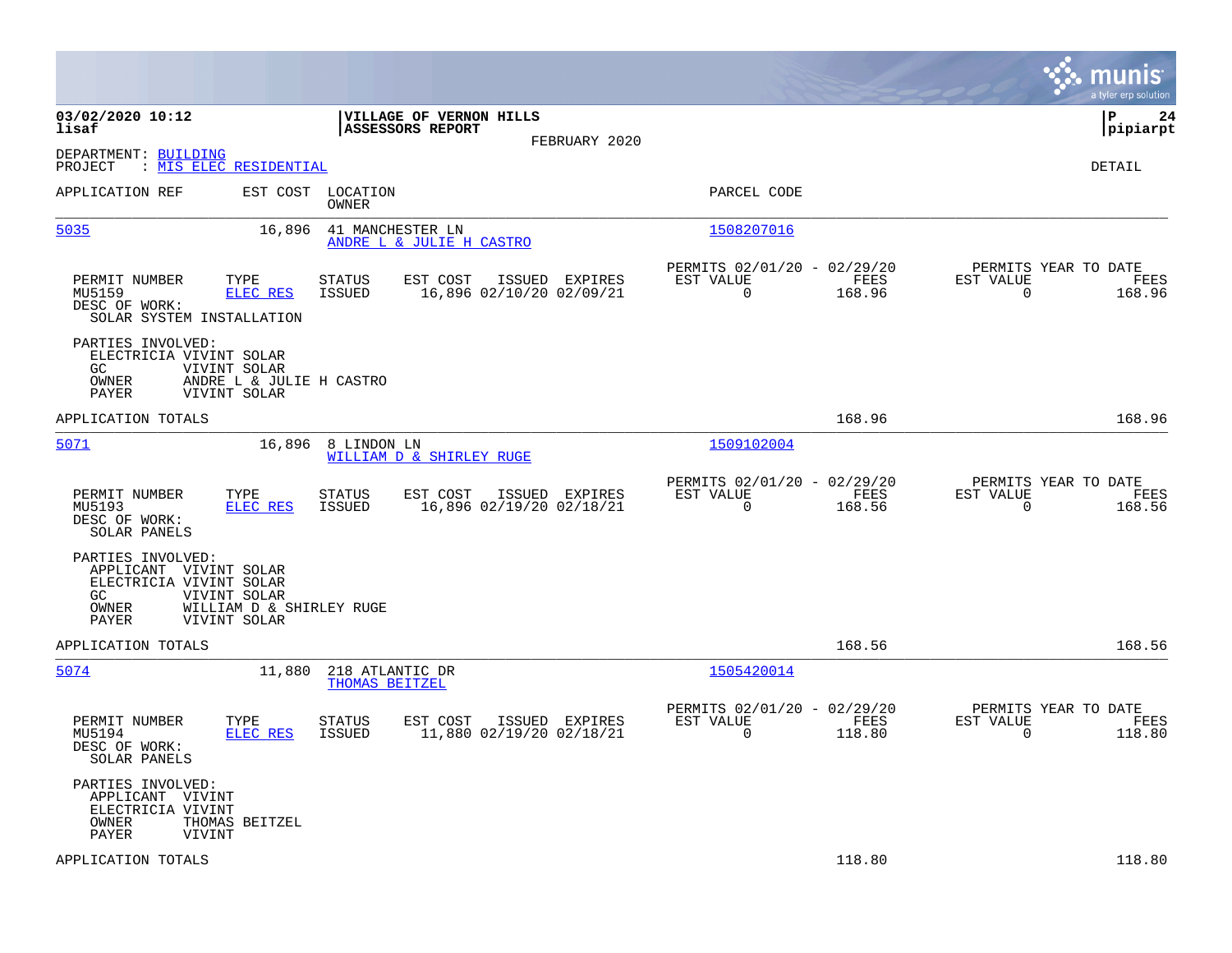|                                                                                                                                         |                                                                                                                                                                                       |                                                         |                 |                                                  | munis<br>a tyler erp solution |
|-----------------------------------------------------------------------------------------------------------------------------------------|---------------------------------------------------------------------------------------------------------------------------------------------------------------------------------------|---------------------------------------------------------|-----------------|--------------------------------------------------|-------------------------------|
| 03/02/2020 10:12<br>lisaf                                                                                                               | VILLAGE OF VERNON HILLS<br><b>ASSESSORS REPORT</b>                                                                                                                                    |                                                         |                 |                                                  | 25<br>ΙP<br> pipiarpt         |
| DEPARTMENT: BUILDING<br>: MIS ELEC RESIDENTIAL<br>PROJECT                                                                               | FEBRUARY 2020                                                                                                                                                                         |                                                         |                 |                                                  | <b>DETAIL</b>                 |
| APPLICATION REF                                                                                                                         | EST COST LOCATION<br><b>OWNER</b>                                                                                                                                                     | PARCEL CODE                                             |                 |                                                  |                               |
| 5101                                                                                                                                    | 12,672 334 ALBERT DR<br><b>ARNULFO SERVIN</b>                                                                                                                                         | 1505424004                                              |                 |                                                  |                               |
| PERMIT NUMBER<br>TYPE<br>MU5228<br><b>ELEC RES</b><br>DESC OF WORK:<br>SOLAR PANELS                                                     | <b>STATUS</b><br>EST COST<br>ISSUED EXPIRES<br>ISSUED<br>12,672 02/28/20 02/27/21                                                                                                     | PERMITS 02/01/20 - 02/29/20<br>EST VALUE<br>$\mathbf 0$ | FEES<br>126.72  | PERMITS YEAR TO DATE<br>EST VALUE<br>$\mathbf 0$ | FEES<br>126.72                |
| PARTIES INVOLVED:<br>APPLICANT VIVINT<br>ELECTRICIA VIVINT<br>OWNER<br>ARNULFO SERVIN<br><b>PAYER</b><br>VIVINT                         |                                                                                                                                                                                       |                                                         |                 |                                                  |                               |
| APPLICATION TOTALS                                                                                                                      |                                                                                                                                                                                       |                                                         | 126.72          |                                                  | 126.72                        |
| 5108<br>12,250                                                                                                                          | 877 SAUGATUCK TRL<br>WILLIAM M & ANNE K WILLIAMS                                                                                                                                      | 1507212005                                              |                 |                                                  |                               |
| PERMIT NUMBER<br>TYPE<br>MU5222<br><b>ELEC RES</b><br>DESC OF WORK:<br>SOLAR PANELS                                                     | EST COST<br>ISSUED EXPIRES<br>STATUS<br>ISSUED<br>12,250 02/26/20 02/25/21                                                                                                            | PERMITS 02/01/20 - 02/29/20<br>EST VALUE<br>$\mathbf 0$ | FEES<br>122.50  | PERMITS YEAR TO DATE<br>EST VALUE<br>$\mathbf 0$ | FEES<br>122.50                |
| PARTIES INVOLVED:<br>APPLICANT CERTASUN LLC<br>ELECTRICIA CERTASUN LLC<br>OWNER<br>WILLIAM M & ANNE K WILLIAMS<br>PAYER<br>CERTASUN LLC |                                                                                                                                                                                       |                                                         |                 |                                                  |                               |
| APPLICATION TOTALS                                                                                                                      |                                                                                                                                                                                       |                                                         | 122.50          |                                                  | 122.50                        |
| 5148                                                                                                                                    | 7,476 204 ALBERT DR<br>RANDALL T & SHAWNA M JOHNSON                                                                                                                                   | 1505424024                                              |                 |                                                  |                               |
| PERMIT NUMBER<br>TYPE<br><b>ELEC RES</b><br>MU5215<br>DESC OF WORK:<br>PANEL AND METER BOX REPLACEMENT                                  | EST COST<br>ISSUED EXPIRES<br>STATUS<br><b>ISSUED</b><br>7,476 02/25/20 02/24/21                                                                                                      | PERMITS 02/01/20 - 02/29/20<br>EST VALUE<br>0           | FEES<br>74.76   | PERMITS YEAR TO DATE<br>EST VALUE<br>$\Omega$    | FEES<br>74.76                 |
| PARTIES INVOLVED:<br>OWNER<br>PAYER                                                                                                     | APPLICANT ABC PLUMBING, HEATING, COOLING, ELECTRIC<br>ELECTRICIA ABC PLUMBING, HEATING, COOLING, ELECTRIC<br>RANDALL T & SHAWNA M JOHNSON<br>ABC PLUMBING, HEATING, COOLING, ELECTRIC |                                                         |                 |                                                  |                               |
| APPLICATION TOTALS<br>PROJECT TOTALS                                                                                                    |                                                                                                                                                                                       | $\Omega$                                                | 74.76<br>780.30 | $\Omega$                                         | 74.76<br>780.30               |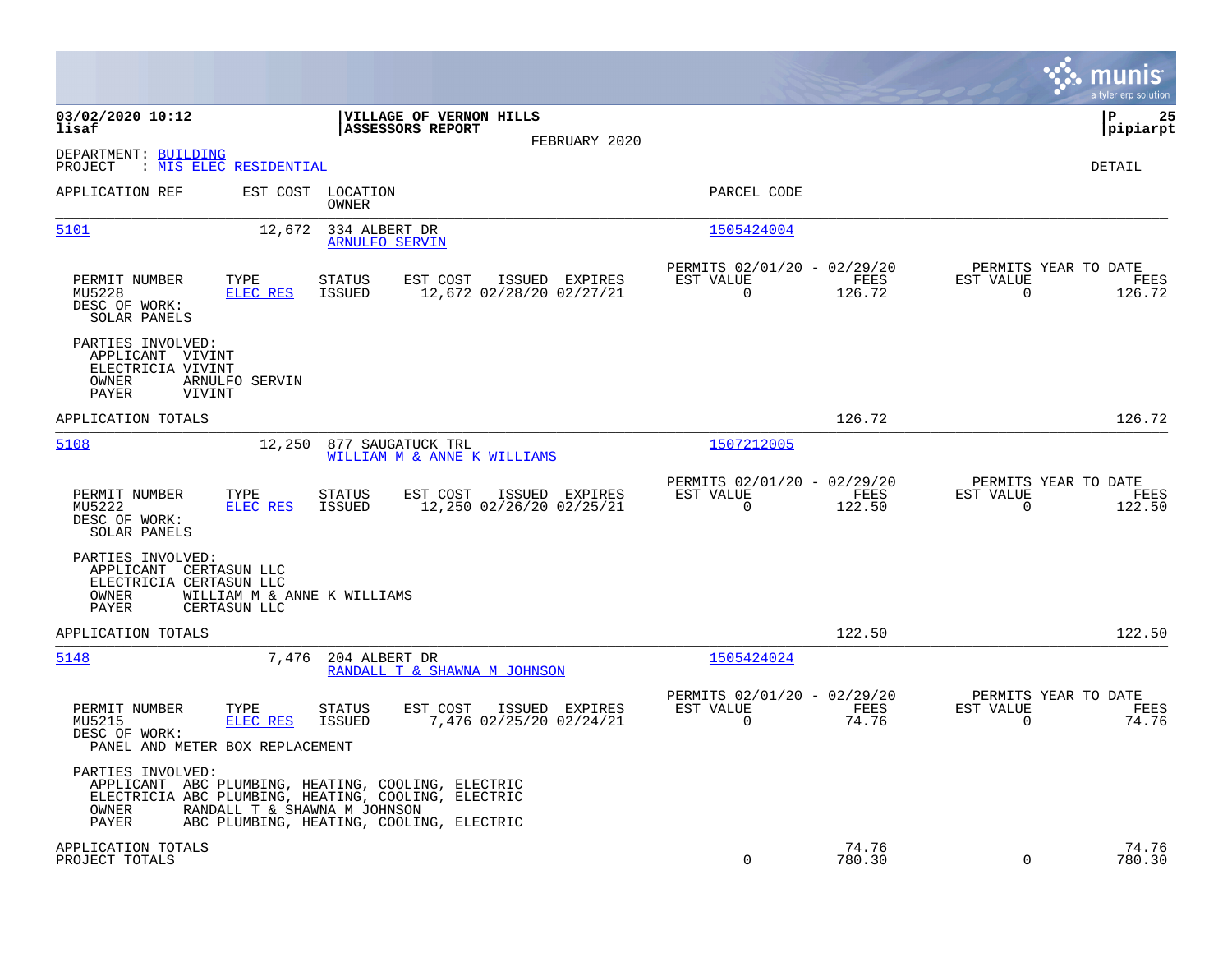**03/02/2020 10:12 |VILLAGE OF VERNON HILLS |P 26 lisaf |ASSESSORS REPORT |pipiarpt**

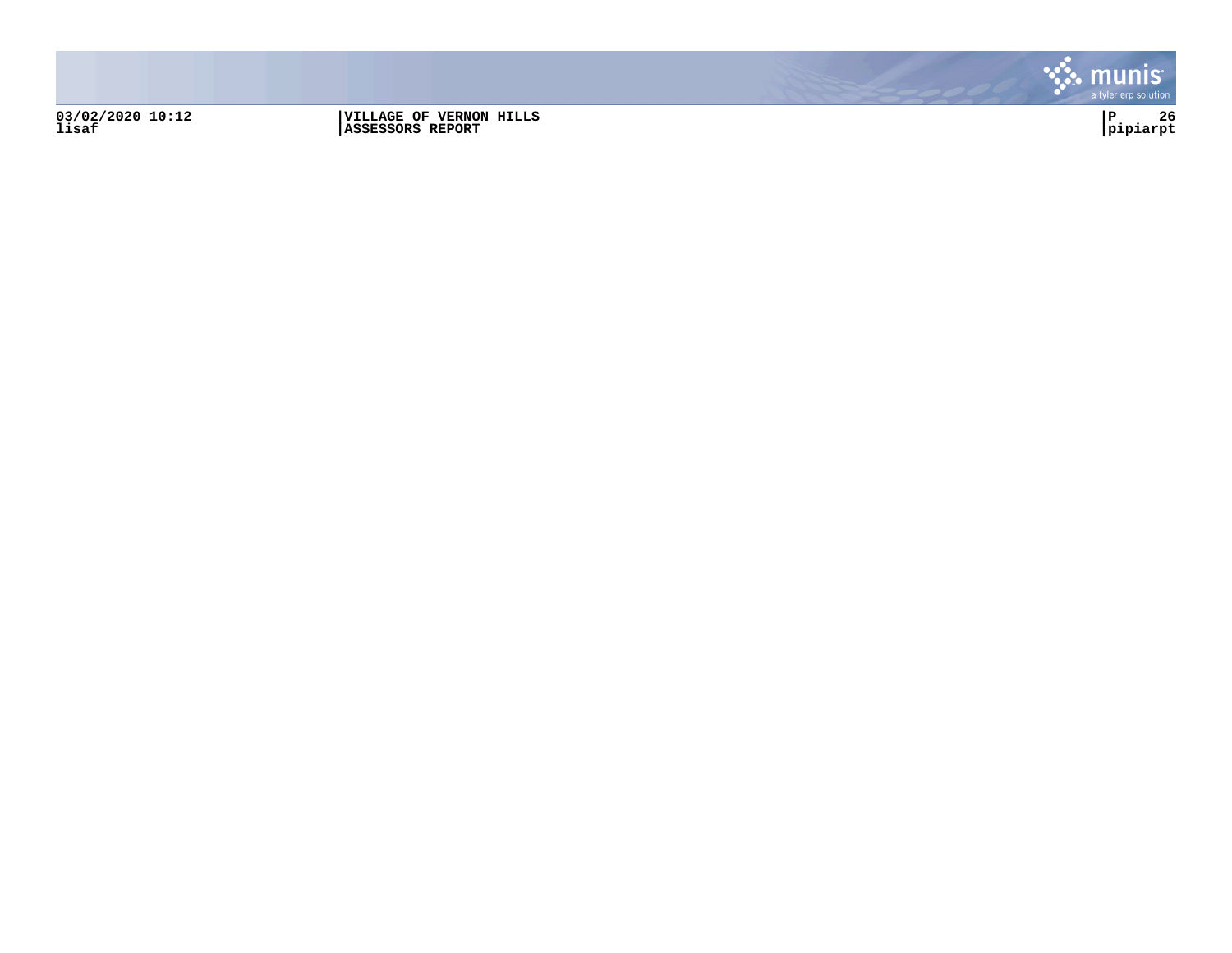|                                                                                                                                                                                                                                                                                                     |                                                                                   |                                                                               | munis<br>a tyler erp solution                                      |
|-----------------------------------------------------------------------------------------------------------------------------------------------------------------------------------------------------------------------------------------------------------------------------------------------------|-----------------------------------------------------------------------------------|-------------------------------------------------------------------------------|--------------------------------------------------------------------|
| 03/02/2020 10:12<br>lisaf                                                                                                                                                                                                                                                                           | VILLAGE OF VERNON HILLS<br>ASSESSORS REPORT<br>FEBRUARY 2020                      |                                                                               | 27<br>lР<br> pipiarpt                                              |
| DEPARTMENT: BUILDING<br>: MISC RESIDENTIAL<br>PROJECT                                                                                                                                                                                                                                               |                                                                                   |                                                                               | <b>DETAIL</b>                                                      |
| APPLICATION REF<br>EST COST                                                                                                                                                                                                                                                                         | LOCATION<br>OWNER                                                                 | PARCEL CODE                                                                   |                                                                    |
| 80,000<br>5043                                                                                                                                                                                                                                                                                      | 67 MONTEREY DR<br>JOSHUA D & LAURA S GOODMAN                                      | 1508204017                                                                    |                                                                    |
| PERMIT NUMBER<br>TYPE<br>MISC RES<br>MU5169<br>DESC OF WORK:<br>KITCHEN REMODEL, FLOORING, ADD SUB PANEL                                                                                                                                                                                            | EST COST<br>ISSUED EXPIRES<br><b>STATUS</b><br>80,000 02/12/20 02/27/21<br>ISSUED | PERMITS 02/01/20 - 02/29/20<br>EST VALUE<br>FEES<br>$\mathbf 0$<br>800.00     | PERMITS YEAR TO DATE<br>EST VALUE<br>FEES<br>$\mathbf 0$<br>800.00 |
| PARTIES INVOLVED:<br>APPLICANT<br>THRIVE DESIGN GROUP<br>DRYWALL<br>THRIVE DESIGN GROUP<br>ELECTRICIA WIRE MEN ELECTRICAL<br>GC.<br>THRIVE DESIGN GROUP<br>INSULATOR<br>THRIVE DESIGN GROUP<br>OWNER<br>JOSHUA D & LAURA S GOODMAN<br>PLUMBER<br>MK PLUMBING<br>JOSHUA D & LAURA S GOODMAN<br>PAYER |                                                                                   |                                                                               |                                                                    |
| APPLICATION TOTALS                                                                                                                                                                                                                                                                                  |                                                                                   | 800.00                                                                        | 800.00                                                             |
| 5063<br>68,000                                                                                                                                                                                                                                                                                      | 504 SUTCLIFFE CIR<br>TOMMY & KAREN LO KOO                                         | 1508401010                                                                    |                                                                    |
| PERMIT NUMBER<br>TYPE<br>MISC RES<br>MU5144<br>DESC OF WORK:<br>KITCHEN REMODEL                                                                                                                                                                                                                     | EST COST<br>ISSUED EXPIRES<br><b>STATUS</b><br>ISSUED<br>68,000 02/03/20 02/02/21 | PERMITS 02/01/20 - 02/29/20<br>EST VALUE<br>FEES<br>$\Omega$<br>680.00        | PERMITS YEAR TO DATE<br>EST VALUE<br>FEES<br>$\Omega$<br>680.00    |
| PARTIES INVOLVED:<br>APPLICANT<br>ENVY HOME SERVICES<br>ENVY HOME SERVICES<br>CARPENTER<br>ELECTRICIA JACK STARK<br>GC.<br>ENVY HOME SERVICES<br>TOMMY & KAREN LO KOO<br>OWNER<br>DEVEGA SERVICES<br>PLUMBER<br>PAYER<br>ENVY HOME SERVICES                                                         |                                                                                   |                                                                               |                                                                    |
| APPLICATION TOTALS                                                                                                                                                                                                                                                                                  |                                                                                   | 680.00                                                                        | 680.00                                                             |
| 5083<br>60,000                                                                                                                                                                                                                                                                                      | 1932 LAKE CHARLES DR<br><b>ALEX GRUNFELD</b>                                      | 1128302012                                                                    |                                                                    |
| PERMIT NUMBER<br>TYPE<br>MU5213<br>MISC RES<br>DESC OF WORK:<br>BASEMENT REMODEL                                                                                                                                                                                                                    | EST COST<br>ISSUED EXPIRES<br>STATUS<br><b>ISSUED</b><br>60,000 02/25/20 02/24/21 | PERMITS 02/01/20 - 02/29/20<br>EST VALUE<br><b>FEES</b><br>$\Omega$<br>600.00 | PERMITS YEAR TO DATE<br>EST VALUE<br>FEES<br>$\Omega$<br>600.00    |

PARTIES INVOLVED: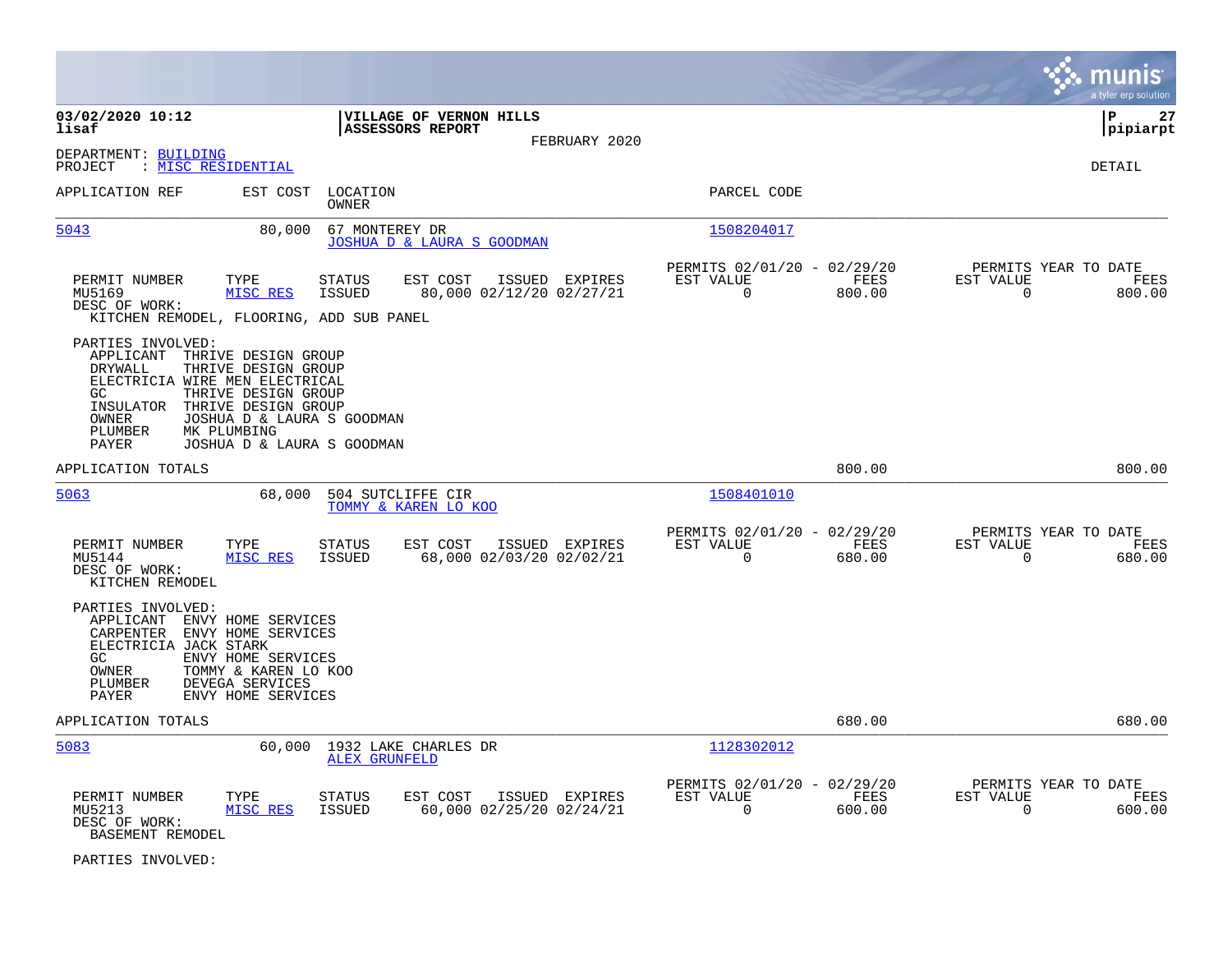|                                                                                                                                                                                                                                                                                                                       |                                                                                         | munis<br>a tyler erp solution                                      |
|-----------------------------------------------------------------------------------------------------------------------------------------------------------------------------------------------------------------------------------------------------------------------------------------------------------------------|-----------------------------------------------------------------------------------------|--------------------------------------------------------------------|
| 03/02/2020 10:12<br><b>VILLAGE OF VERNON HILLS</b><br>lisaf<br><b>ASSESSORS REPORT</b><br>FEBRUARY 2020                                                                                                                                                                                                               |                                                                                         | l P<br>28<br> pipiarpt                                             |
| DEPARTMENT: BUILDING<br>: MISC RESIDENTIAL<br>PROJECT                                                                                                                                                                                                                                                                 |                                                                                         | DETAIL                                                             |
| EST COST<br>APPLICATION REF<br>LOCATION<br>OWNER<br>APPLICANT ALEX GRUNFELD<br>CARPENTER KINDRED HOMES<br>DRYWALL<br>PRESTIGE DRYWALL<br>ELECTRICIA PORE VOLTAGE<br>GC<br>EA MASTER REMODELING<br>HVAC<br>INDEPENDENT TECH-N-AIR, INC<br>OWNER<br>ALEX GRUNFELD<br>PLUMBER<br>EPIC PLUMBING<br>ALEX GRUNFELD<br>PAYER | PARCEL CODE                                                                             |                                                                    |
| APPLICATION TOTALS                                                                                                                                                                                                                                                                                                    | 600.00                                                                                  | 600.00                                                             |
| 5092<br>26,398<br>1125 MUSEUM BLVD 311<br>THE MIL TON APARTMENTS<br>TYPE<br><b>STATUS</b><br>EST COST<br>ISSUED EXPIRES<br>PERMIT NUMBER<br>MU5183<br>MISC RES<br><b>ISSUED</b><br>26,398 02/17/20 02/20/21<br>DESC OF WORK:                                                                                          | 1133406003<br>PERMITS 02/01/20 - 02/29/20<br>EST VALUE<br>FEES<br>$\mathbf 0$<br>263.98 | PERMITS YEAR TO DATE<br>EST VALUE<br>FEES<br>$\mathbf 0$<br>263.98 |
| REMODEL UNIT 311, 713 & 709<br>PARTIES INVOLVED:<br>APPLICANT MARQUETTE MANAGEMENT<br>ELECTRICIA ALL ABOUT OUALITY ELECTRIC<br>GC<br>DOCI, INC<br>OWNER<br>THE MIL TON APARTMENTS<br>PLUMBER<br>LOUIS ARREOLA<br>PAYER<br>MARQUETTE MANAGEMENT                                                                        |                                                                                         |                                                                    |
| APPLICATION TOTALS                                                                                                                                                                                                                                                                                                    | 263.98                                                                                  | 263.98                                                             |
| 5093<br>18,864<br>1145 MUSEUM BLVD 413<br>THE MIL TON APARTMENTS                                                                                                                                                                                                                                                      | 1133406003                                                                              |                                                                    |
| PERMIT NUMBER<br>TYPE<br><b>STATUS</b><br>EST COST<br>ISSUED EXPIRES<br>18,864 02/17/20 02/20/21<br>MU5182<br>MISC RES<br>ISSUED<br>DESC OF WORK:<br>REMODEL 611 & 413                                                                                                                                                | PERMITS 02/01/20 - 02/29/20<br>EST VALUE<br>FEES<br>$\mathbf 0$<br>188.64               | PERMITS YEAR TO DATE<br>EST VALUE<br>FEES<br>$\Omega$<br>188.64    |
| PARTIES INVOLVED:<br>APPLICANT DOCI, INC<br>DOCI, INC<br>DRYWALL<br>ELECTRICIA ALL ABOUT QUALITY ELECTRIC<br>DOCI, INC<br>GC<br>OWNER<br>THE MIL TON APARTMENTS<br>PLUMBER<br>LOUIS ARREOLA<br>MARQUETTE MANAGEMENT<br>PAYER                                                                                          |                                                                                         |                                                                    |
| APPLICATION TOTALS                                                                                                                                                                                                                                                                                                    | 188.64                                                                                  | 188.64                                                             |
| 5094<br>9,534 1175 MUSEUM BLVD 402                                                                                                                                                                                                                                                                                    | 1133406003                                                                              |                                                                    |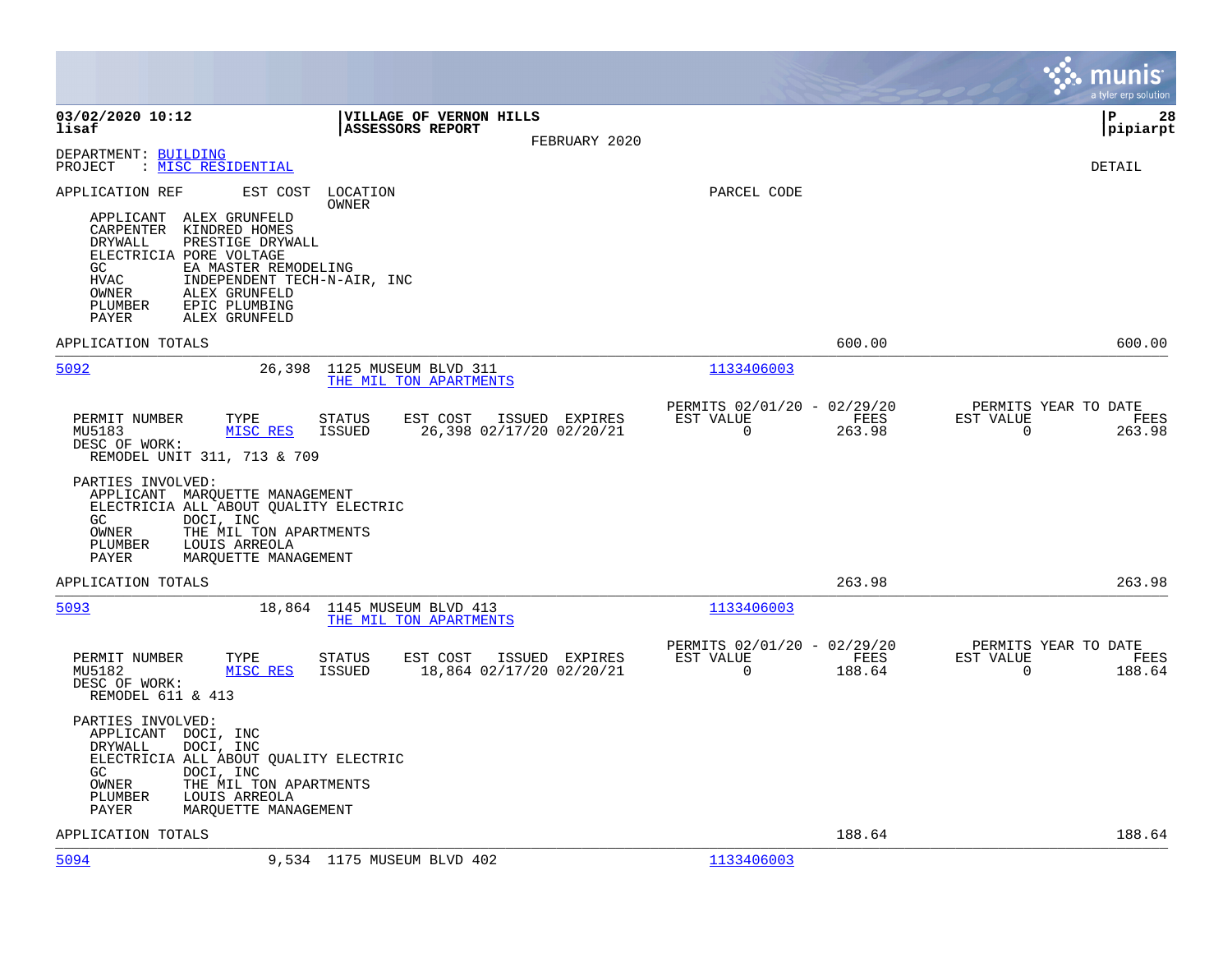|                                                                                                                                                                                                          | munis<br>a tyler erp solution                                                                                                             |
|----------------------------------------------------------------------------------------------------------------------------------------------------------------------------------------------------------|-------------------------------------------------------------------------------------------------------------------------------------------|
| 03/02/2020 10:12<br>VILLAGE OF VERNON HILLS<br><b>ASSESSORS REPORT</b><br>lisaf<br>THE MIL TON APARTMENTS                                                                                                | ΙP<br>29<br> pipiarpt                                                                                                                     |
| PERMIT NUMBER<br>TYPE<br>EST COST<br>STATUS<br>ISSUED EXPIRES<br>FEBRUARY 2020<br>DEPARTMENT: BUILDING<br>PROJECT<br>: MISC RESIDENTIAL                                                                  | PERMITS 02/01/20 - 02/29/20<br>PERMITS YEAR TO DATE<br><b>EST VALUE</b><br><b>EST VALUE</b><br>FEES<br>FEES<br>DETAIL                     |
| APPLICATION REF<br>EST COST<br>LOCATION                                                                                                                                                                  | PARCEL CODE                                                                                                                               |
| <b>OWNER</b><br><b>ISSUED</b><br>MU5181<br>MISC RES<br>9,534 02/17/20 02/20/21<br>DESC OF WORK:<br>REMODEL 402                                                                                           | $\mathbf 0$<br>95.34<br>95.34<br>$\Omega$                                                                                                 |
| PARTIES INVOLVED:<br>APPLICANT<br>MARQUETTE MANAGEMENT<br>DRYWALL<br>DOCI, INC<br>GC<br>DOCI, INC<br>OWNER<br>THE MIL TON APARTMENTS<br>PLUMBER<br>LOUIS ARREOLA<br><b>PAYER</b><br>MAROUETTE MANAGEMENT |                                                                                                                                           |
| APPLICATION TOTALS                                                                                                                                                                                       | 95.34<br>95.34                                                                                                                            |
| 5112<br>16,300 1336 CROMWELL CT<br>RICHARD RYNDAK                                                                                                                                                        | 1133101217                                                                                                                                |
| PERMIT NUMBER<br><b>STATUS</b><br>EST COST<br>ISSUED EXPIRES<br>TYPE<br>MU5221<br>16,300 02/26/20 02/25/21<br>MISC RES<br><b>ISSUED</b><br>DESC OF WORK:<br>BATHROOM REMODEL                             | PERMITS 02/01/20 - 02/29/20<br>PERMITS YEAR TO DATE<br>EST VALUE<br>FEES<br>EST VALUE<br>FEES<br>$\Omega$<br>163.00<br>163.00<br>$\Omega$ |
| PARTIES INVOLVED:<br><b>DRYWALL</b><br>ABSOLUTE CONSTRUCTION<br>GC.<br>ABSOLUTE CONSTRUCTION<br>OWNER<br>RICHARD RYNDAK<br>PLUMBER<br>JOURNEYMAN CONSTRUCTION<br>PAYER<br>ABSOLUTE CONSTRUCTION          |                                                                                                                                           |
| APPLICATION TOTALS<br>PROJECT TOTALS                                                                                                                                                                     | 163.00<br>163.00<br>$\mathbf 0$<br>2,790.96<br>2,790.96<br>$\Omega$                                                                       |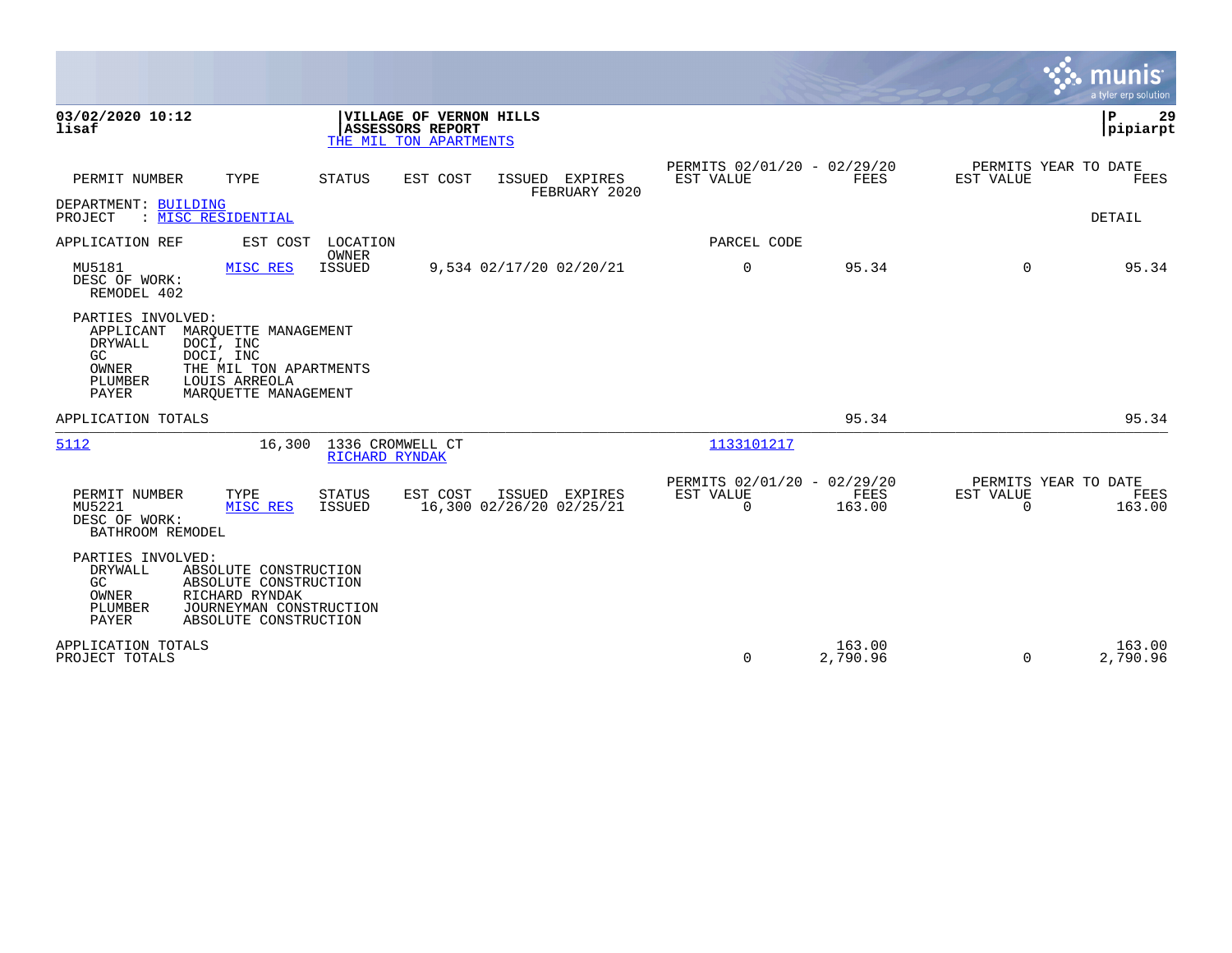|                                                                   |                                                                                       |                                                    |                                              |                                                      |                  |                                   | $\overline{\mathsf{m} \mathsf{u}}$ nıs $\overline{\mathsf{m} \mathsf{u}}$<br>a tyler erp solution |
|-------------------------------------------------------------------|---------------------------------------------------------------------------------------|----------------------------------------------------|----------------------------------------------|------------------------------------------------------|------------------|-----------------------------------|---------------------------------------------------------------------------------------------------|
| 03/02/2020 10:12<br>lisaf                                         |                                                                                       | <b>VILLAGE OF VERNON HILLS</b><br>ASSESSORS REPORT | FEBRUARY 2020                                |                                                      |                  |                                   | 30<br>IΡ<br> pipiarpt                                                                             |
| DEPARTMENT: BUILDING<br>PROJECT                                   | : PARKING LOT                                                                         |                                                    |                                              |                                                      |                  |                                   | DETAIL                                                                                            |
| APPLICATION REF                                                   | EST COST                                                                              | LOCATION<br>OWNER                                  |                                              | PARCEL CODE                                          |                  |                                   |                                                                                                   |
| 5031                                                              | 5,400                                                                                 | 860S MILWAUKEE AVE                                 | AMERICAN NAT'L BANK & TRUST CO/CHICAGO       | 1515200079                                           |                  |                                   |                                                                                                   |
| PERMIT NUMBER<br>MU5149<br>DESC OF WORK:                          | TYPE<br>PKG LOT<br>MANHOLE MAINTENANCE IN PARKINGLOT                                  | EST COST<br>STATUS<br>ISSUED                       | ISSUED<br>EXPIRES<br>5,400 02/04/20 02/03/21 | PERMITS 02/01/20 - 02/29/20<br>EST VALUE<br>$\Omega$ | FEES<br>216.00   | PERMITS YEAR TO DATE<br>EST VALUE | FEES<br>216.00                                                                                    |
| PARTIES INVOLVED:<br>APPLICANT<br>GC.<br>OCCUPANT<br><b>OWNER</b> | STERNSTROM PETROLEUM SERVICES<br>STERNSTROM PETROLEUM SERVICES<br>WATERWAY GAS & WASH | AMERICAN NAT'L BANK & TRUST CO/CHICAGO             |                                              |                                                      |                  |                                   |                                                                                                   |
| APPLICATION TOTALS<br>PROJECT TOTALS                              |                                                                                       |                                                    |                                              | 0                                                    | 216.00<br>216.00 |                                   | 216.00<br>216.00                                                                                  |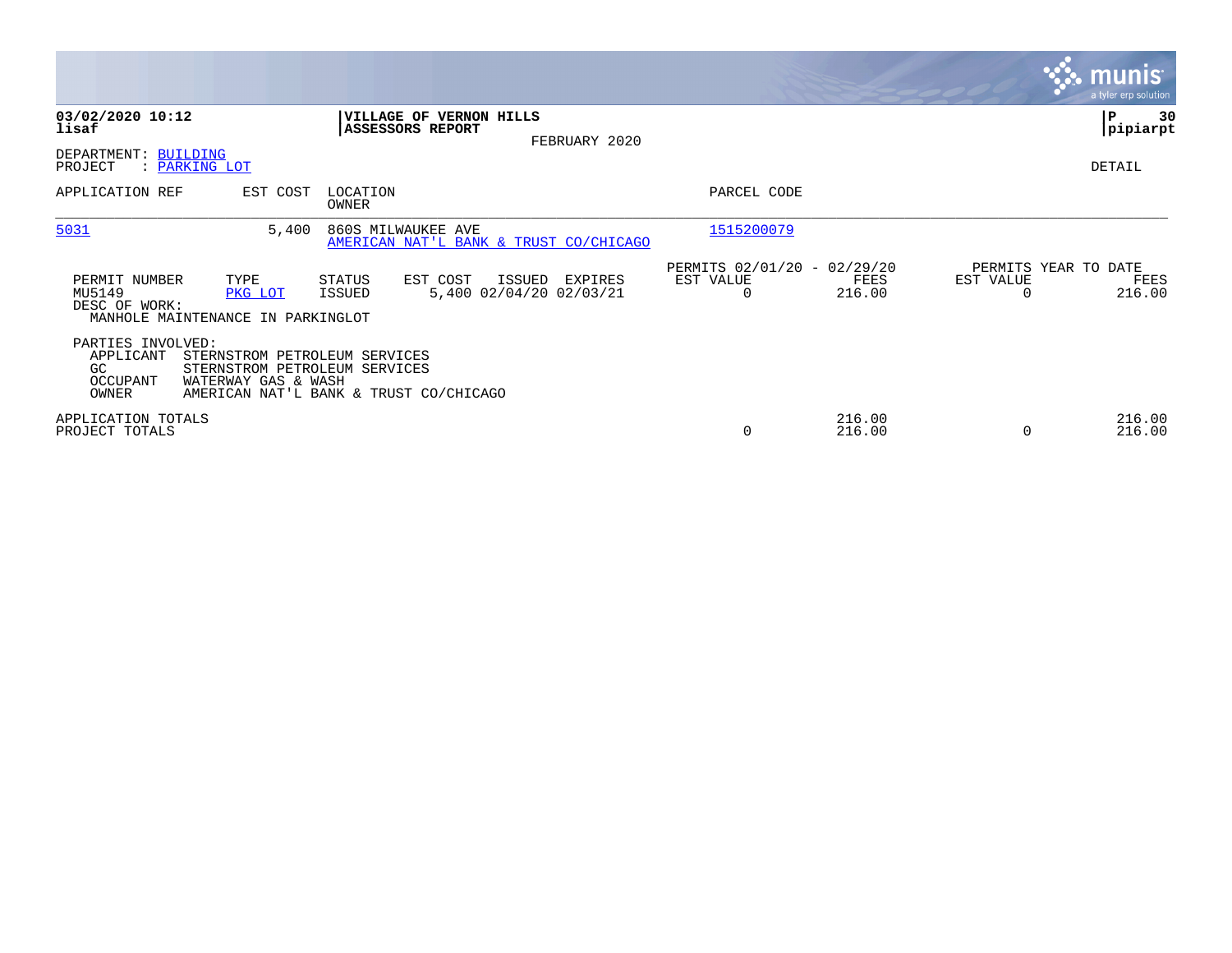|                                                                                                       |                                                                                                                                                 |                                 |                                                    |                                            |                                                         |                |                                                  | munis<br>a tyler erp solution |
|-------------------------------------------------------------------------------------------------------|-------------------------------------------------------------------------------------------------------------------------------------------------|---------------------------------|----------------------------------------------------|--------------------------------------------|---------------------------------------------------------|----------------|--------------------------------------------------|-------------------------------|
| 03/02/2020 10:12<br>lisaf                                                                             |                                                                                                                                                 |                                 | VILLAGE OF VERNON HILLS<br><b>ASSESSORS REPORT</b> |                                            |                                                         |                |                                                  | P<br>31<br> pipiarpt          |
| DEPARTMENT: BUILDING<br>: <u>REROOF</u><br>PROJECT                                                    |                                                                                                                                                 |                                 |                                                    | FEBRUARY 2020                              |                                                         |                |                                                  | DETAIL                        |
| APPLICATION REF                                                                                       | EST COST                                                                                                                                        | LOCATION<br>OWNER               |                                                    |                                            | PARCEL CODE                                             |                |                                                  |                               |
| 5104                                                                                                  | 16,026                                                                                                                                          |                                 | 469 CHESTERFIELD LN<br>HAROLD & SUZY PARK          |                                            | 1508404007                                              |                |                                                  |                               |
| PERMIT NUMBER<br>MU5176<br>DESC OF WORK:<br>REROOF                                                    | TYPE<br>REROOF                                                                                                                                  | STATUS<br>ISSUED                | EST COST<br>16,026 02/14/20 02/13/21               | ISSUED EXPIRES                             | PERMITS 02/01/20 - 02/29/20<br>EST VALUE<br>$\mathbf 0$ | FEES<br>160.26 | PERMITS YEAR TO DATE<br>EST VALUE<br>$\mathbf 0$ | FEES<br>160.26                |
| PARTIES INVOLVED:<br>APPLICANT<br>GC<br>OWNER<br>PAYER<br>ROOFER                                      | U.S. EXTERIOR BY SEIDEL<br>U.S. EXTERIOR BY SEIDEL<br>HAROLD & SUZY PARK<br>U.S. EXTERIOR BY SEIDEL<br>U.S. EXTERIOR BY SEIDEL                  |                                 |                                                    |                                            |                                                         |                |                                                  |                               |
| APPLICATION TOTALS                                                                                    |                                                                                                                                                 |                                 |                                                    |                                            |                                                         | 160.26         |                                                  | 160.26                        |
| 5105                                                                                                  | 40,500                                                                                                                                          | PLACEHOLDER                     | 382 BAY TREE CIRCLE                                |                                            | 1133119004                                              |                |                                                  |                               |
| PERMIT NUMBER<br>MU5177<br>DESC OF WORK:<br>382-388 BAYTREE - REROOF                                  | TYPE<br><b>REROOF</b>                                                                                                                           | STATUS<br>ISSUED                | EST COST                                           | ISSUED EXPIRES<br>40,500 02/14/20 02/13/21 | PERMITS 02/01/20 - 02/29/20<br>EST VALUE<br>$\mathbf 0$ | FEES<br>402.00 | PERMITS YEAR TO DATE<br>EST VALUE<br>$\mathbf 0$ | FEES<br>402.00                |
| PARTIES INVOLVED:<br>APPLICANT<br>GC.<br>OWNER<br>PAYER<br><b>ROOFER</b>                              | AMERICAN BUILDING CONTRACTORS<br>AMERICAN BUILDING CONTRACTORS<br>PLACEHOLDER<br>AMERICAN BUILDING CONTRACTORS<br>AMERICAN BUILDING CONTRACTORS |                                 |                                                    |                                            |                                                         |                |                                                  |                               |
| APPLICATION TOTALS                                                                                    |                                                                                                                                                 |                                 |                                                    |                                            |                                                         | 402.00         |                                                  | 402.00                        |
| 5106                                                                                                  | 40,500                                                                                                                                          | 392 BAY TREE CIR<br>PLACEHOLDER |                                                    |                                            | 1133119008                                              |                |                                                  |                               |
| PERMIT NUMBER<br>MU5178<br>DESC OF WORK:<br>392-398 BAYTREE ROOFS                                     | TYPE<br><b>REROOF</b>                                                                                                                           | STATUS<br>ISSUED                | EST COST                                           | ISSUED EXPIRES<br>40,500 02/14/20 02/13/21 | PERMITS 02/01/20 - 02/29/20<br>EST VALUE<br>0           | FEES<br>402.00 | PERMITS YEAR TO DATE<br>EST VALUE<br>0           | FEES<br>402.00                |
| PARTIES INVOLVED:<br>APPLICANT AMERICAN BUILDING CONTRACTORS<br>GC<br>OWNER<br>PAYER<br><b>ROOFER</b> | AMERICAN BUILDING CONTRACTORS<br>PLACEHOLDER<br>AMERICAN BUILDING CONTRACTORS<br>AMERICAN BUILDING CONTRACTORS                                  |                                 |                                                    |                                            |                                                         |                |                                                  |                               |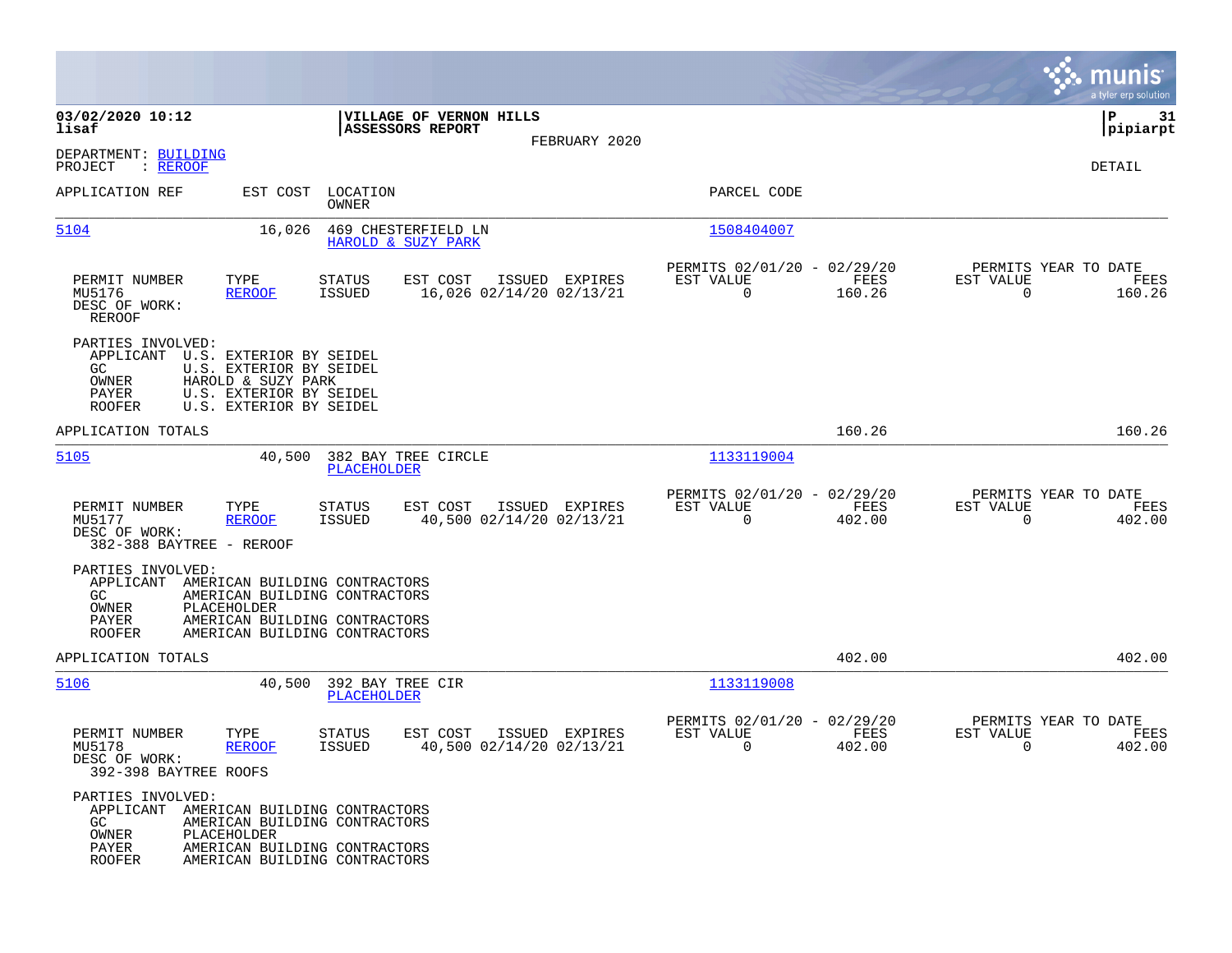|                                                                                           |                                                                                                                                  |                                                       |                |                                                         |                  |                                                  | munis<br>a tyler erp solution |
|-------------------------------------------------------------------------------------------|----------------------------------------------------------------------------------------------------------------------------------|-------------------------------------------------------|----------------|---------------------------------------------------------|------------------|--------------------------------------------------|-------------------------------|
| 03/02/2020 10:12<br>lisaf                                                                 |                                                                                                                                  | VILLAGE OF VERNON HILLS<br>ASSESSORS REPORT           |                |                                                         |                  |                                                  | 32<br>IΡ<br> pipiarpt         |
| DEPARTMENT: BUILDING                                                                      |                                                                                                                                  |                                                       | FEBRUARY 2020  |                                                         |                  |                                                  |                               |
| PROJECT<br>: <u>REROOF</u>                                                                |                                                                                                                                  |                                                       |                |                                                         |                  |                                                  | <b>DETAIL</b>                 |
| APPLICATION REF                                                                           | EST COST<br>LOCATION<br>OWNER                                                                                                    |                                                       |                | PARCEL CODE                                             |                  |                                                  |                               |
| APPLICATION TOTALS                                                                        |                                                                                                                                  |                                                       |                |                                                         | 402.00           |                                                  | 402.00                        |
| 5107                                                                                      | 402 BAY TREE CIR<br>40,500<br>PLACEHOLDER                                                                                        |                                                       |                | 1133208036                                              |                  |                                                  |                               |
| PERMIT NUMBER<br>TYPE<br>MU5179<br>DESC OF WORK:<br>402-408 BAY TREE ROOF                 | STATUS<br><b>REROOF</b><br>ISSUED                                                                                                | EST COST<br>40,500 02/14/20 02/13/21                  | ISSUED EXPIRES | PERMITS 02/01/20 - 02/29/20<br>EST VALUE<br>$\mathbf 0$ | FEES<br>402.00   | PERMITS YEAR TO DATE<br>EST VALUE<br>$\mathbf 0$ | FEES<br>402.00                |
| PARTIES INVOLVED:<br>APPLICANT<br>GC.<br>OWNER<br>PLACEHOLDER<br>PAYER<br><b>ROOFER</b>   | AMERICAN BUILDING CONTRACTORS<br>AMERICAN BUILDING CONTRACTORS<br>AMERICAN BUILDING CONTRACTORS<br>AMERICAN BUILDING CONTRACTORS |                                                       |                |                                                         |                  |                                                  |                               |
| APPLICATION TOTALS                                                                        |                                                                                                                                  |                                                       |                |                                                         | 402.00           |                                                  | 402.00                        |
| 5124                                                                                      | 12,458<br>301 COURT OF ELM                                                                                                       | <b>JAHNKE LIVING TRUST</b>                            |                | 1508108047                                              |                  |                                                  |                               |
| PERMIT NUMBER<br>TYPE<br>MU5210<br>DESC OF WORK:<br>REROOF                                | <b>STATUS</b><br><b>ISSUED</b><br><b>REROOF</b>                                                                                  | EST COST<br>12,458 02/24/20 02/23/21                  | ISSUED EXPIRES | PERMITS 02/01/20 - 02/29/20<br>EST VALUE<br>$\mathbf 0$ | FEES<br>124.58   | PERMITS YEAR TO DATE<br>EST VALUE<br>$\mathbf 0$ | FEES<br>124.58                |
| PARTIES INVOLVED:<br>APPLICANT<br>GC.<br>OWNER<br>PAYER<br><b>ROOFER</b><br>CRO 1 COMPANY | WINDOW DEPOT OF CHICAGO<br>WINDOW DEPOT OF CHICAGO<br>JAHNKE LIVING TRUST<br>WINDOW DEPOT OF CHICAGO                             |                                                       |                |                                                         |                  |                                                  |                               |
| APPLICATION TOTALS                                                                        |                                                                                                                                  |                                                       |                |                                                         | 124.58           |                                                  | 124.58                        |
| 5156                                                                                      | 195,000                                                                                                                          | 1350 NORTH MILWAUKEE AVE<br>LOYOLA UNIVERSITY CHICAGO |                | 1133205072                                              |                  |                                                  |                               |
| PERMIT NUMBER<br>TYPE<br>MU5226<br>DESC OF WORK:<br>REROOF                                | STATUS<br><b>REROOF</b><br>ISSUED                                                                                                | EST COST ISSUED EXPIRES<br>195,000 02/27/20 02/26/21  |                | PERMITS 02/01/20 - 02/29/20<br>EST VALUE<br>$\Omega$    | FEES<br>1,950.00 | PERMITS YEAR TO DATE<br>EST VALUE<br>$\Omega$    | F.F.F.S<br>1,950.00           |
| PARTIES INVOLVED:<br>APPLICANT<br>GC.<br>OWNER                                            | SUPERIOR ROOFING<br>SUPERIOR ROOFING<br>LOYOLA UNIVERSITY CHICAGO                                                                |                                                       |                |                                                         |                  |                                                  |                               |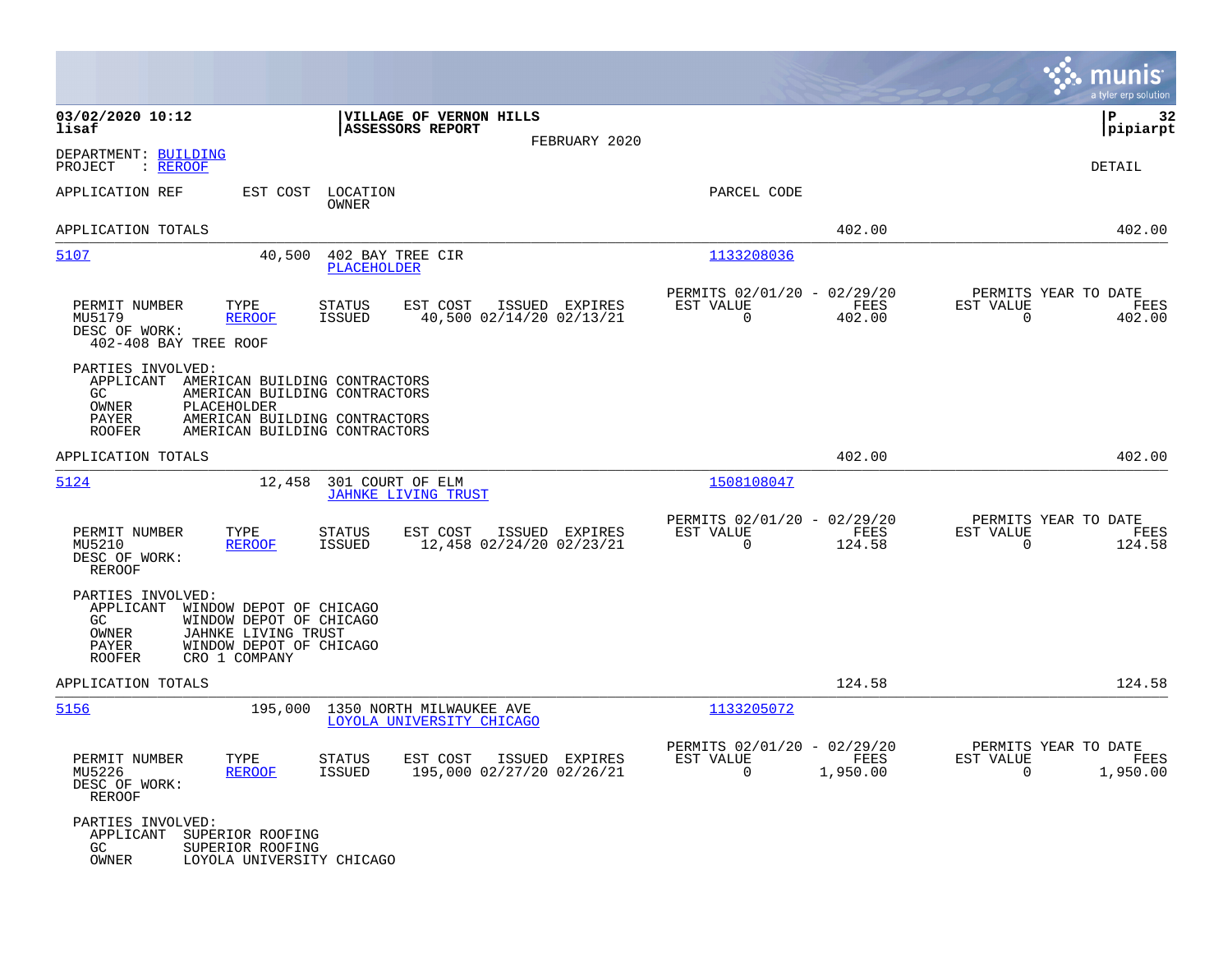|                                                         |                                                                     |                           | munis<br>a tyler erp solution |
|---------------------------------------------------------|---------------------------------------------------------------------|---------------------------|-------------------------------|
| 03/02/2020 10:12<br>lisaf                               | VILLAGE OF VERNON HILLS<br><b>ASSESSORS REPORT</b><br>FEBRUARY 2020 |                           | 33<br>l P<br> pipiarpt        |
| DEPARTMENT: BUILDING<br>: REROOF<br>PROJECT             |                                                                     |                           | DETAIL                        |
| APPLICATION REF<br>EST COST                             | LOCATION<br>OWNER                                                   | PARCEL CODE               |                               |
| PAYER<br>SUPERIOR ROOFING<br>ROOFER<br>SUPERIOR ROOFING |                                                                     |                           |                               |
| APPLICATION TOTALS<br>PROJECT TOTALS                    |                                                                     | 1,950.00<br>3,440.84<br>0 | 1,950.00<br>3,440.84<br>0     |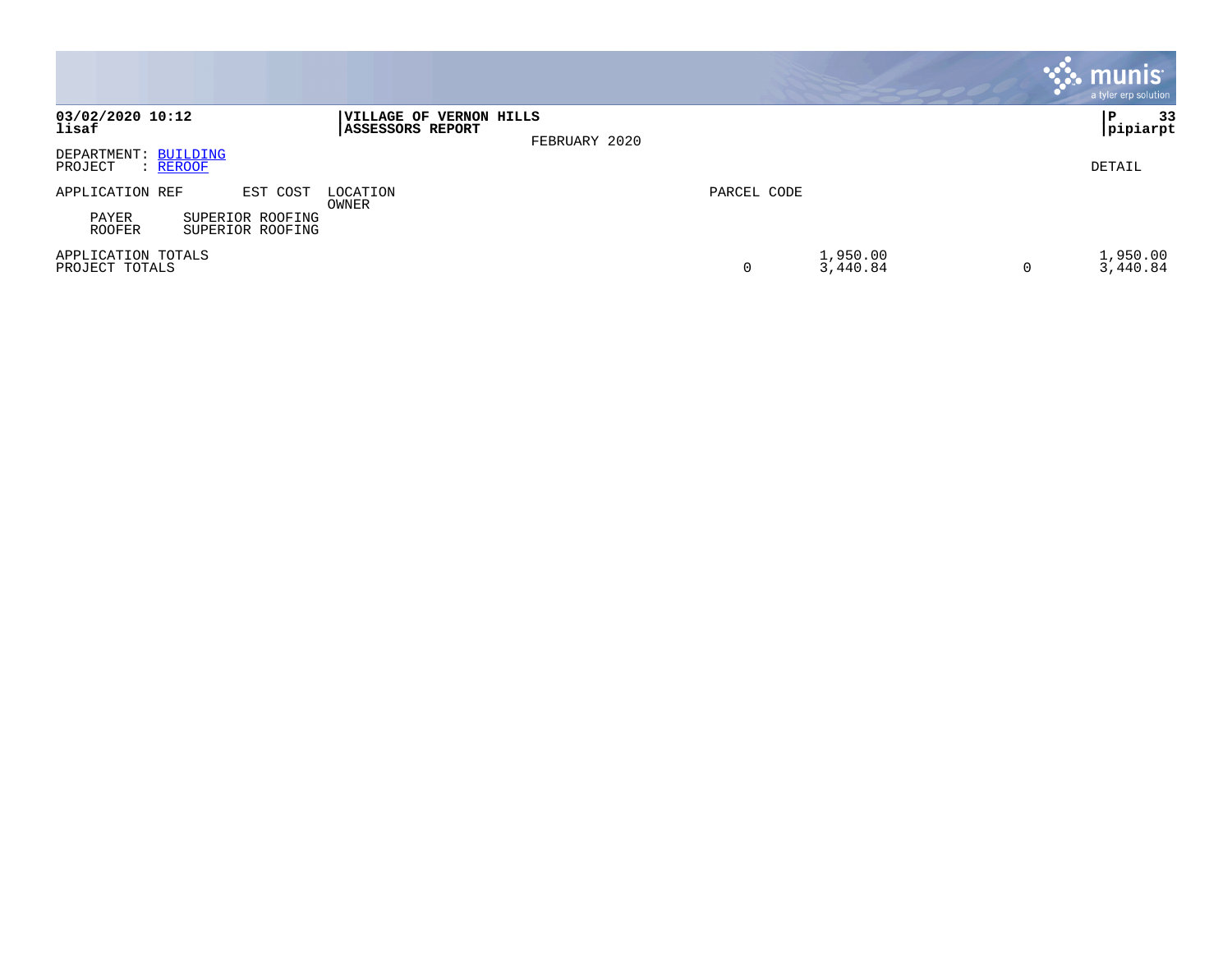|                                                                                                                              |                                                                                                                                                                              |                   |                                                              |                                               |                |                                   | <b>munis</b><br>a tyler erp solution |
|------------------------------------------------------------------------------------------------------------------------------|------------------------------------------------------------------------------------------------------------------------------------------------------------------------------|-------------------|--------------------------------------------------------------|-----------------------------------------------|----------------|-----------------------------------|--------------------------------------|
| 03/02/2020 10:12<br>lisaf                                                                                                    |                                                                                                                                                                              |                   | VILLAGE OF VERNON HILLS<br>ASSESSORS REPORT<br>FEBRUARY 2020 |                                               |                |                                   | ∣P<br>34<br> pipiarpt                |
| DEPARTMENT: BUILDING<br>PROJECT<br>: SECURITY SYSTEM                                                                         |                                                                                                                                                                              |                   |                                                              |                                               |                |                                   | DETAIL                               |
| APPLICATION REF                                                                                                              | EST COST                                                                                                                                                                     | LOCATION<br>OWNER |                                                              | PARCEL CODE                                   |                |                                   |                                      |
| 5066                                                                                                                         | 3,750                                                                                                                                                                        | 562 BUNKER CT     | CONTINENTAL EXECUTIVE PARKE, LLC                             | 1504202144                                    |                |                                   |                                      |
| PERMIT NUMBER<br>MU5146<br>DESC OF WORK:<br><b>BURGLAR ALARM</b>                                                             | TYPE<br><b>SEC SYSTEM ISSUED</b>                                                                                                                                             | STATUS            | EST COST<br>ISSUED<br>EXPIRES<br>3,750 02/03/20 02/02/21     | PERMITS 02/01/20 - 02/29/20<br>EST VALUE<br>0 | FEES<br>75.00  | PERMITS YEAR TO DATE<br>EST VALUE | FEES<br>75.00                        |
| PARTIES INVOLVED:<br>APPLICANT<br>GC.<br>LOW VOLTAG JOHNSON CONTROLS SECURITY SOLUTIONS<br>OCCUPANT<br>OWNER<br><b>PAYER</b> | JOHNSON CONTROLS SECURITY SOLUTIONS<br>JOHNSON CONTROLS SECURITY SOLUTIONS<br>PARKSON CORPORATION<br>CONTINENTAL EXECUTIVE PARKE, LLC<br>JOHNSON CONTROLS SECURITY SOLUTIONS |                   |                                                              |                                               |                |                                   |                                      |
| APPLICATION TOTALS<br>PROJECT TOTALS                                                                                         |                                                                                                                                                                              |                   |                                                              | 0                                             | 75.00<br>75.00 |                                   | 75.00<br>75.00                       |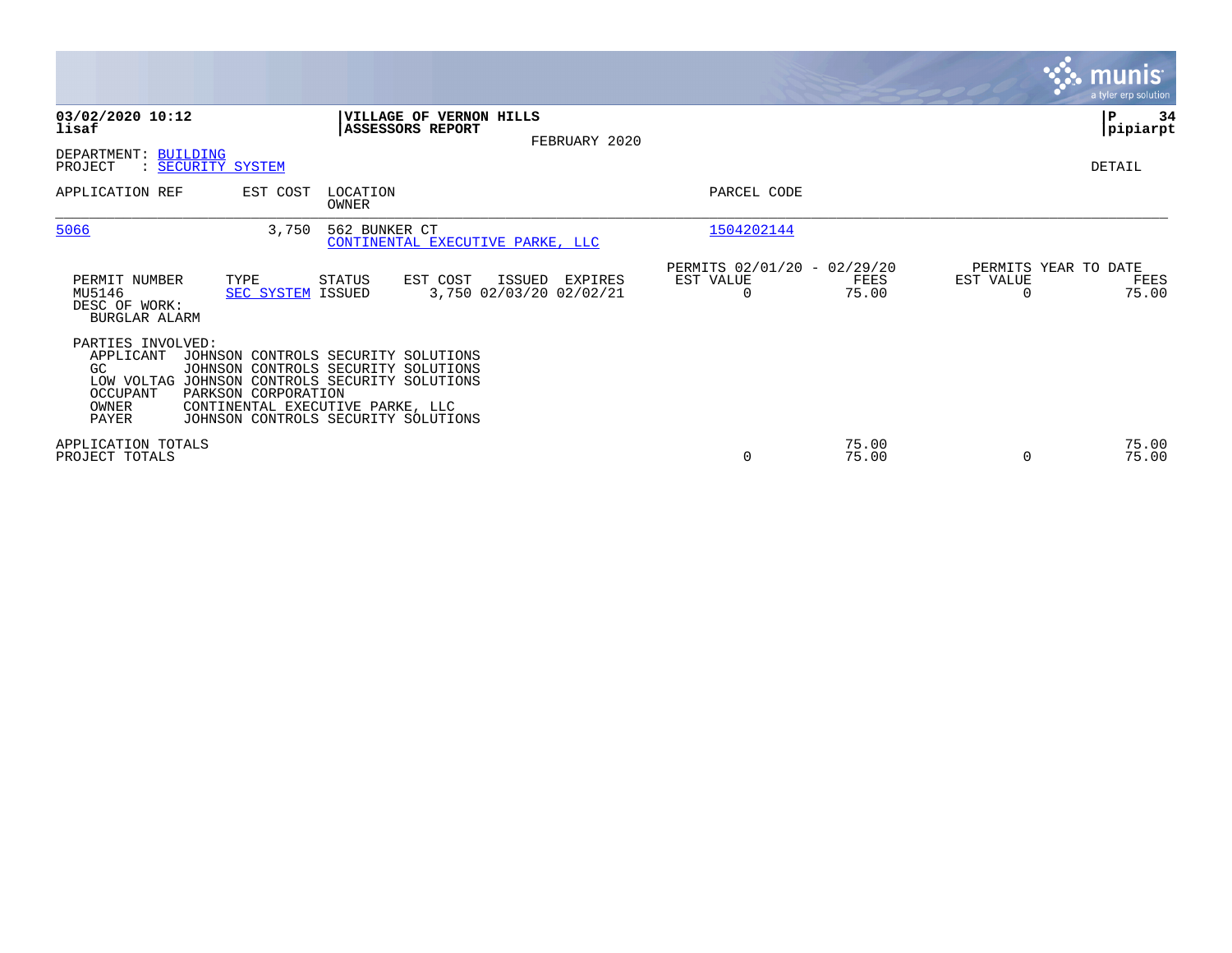|                                                                    |                                                                                                                                     |                                                    |                                              |                                               |                |                                   | <b>munis</b><br>a tyler erp solution |
|--------------------------------------------------------------------|-------------------------------------------------------------------------------------------------------------------------------------|----------------------------------------------------|----------------------------------------------|-----------------------------------------------|----------------|-----------------------------------|--------------------------------------|
| 03/02/2020 10:12<br>lisaf                                          |                                                                                                                                     | VILLAGE OF VERNON HILLS<br><b>ASSESSORS REPORT</b> | FEBRUARY 2020                                |                                               |                |                                   | ∣P<br>35<br> pipiarpt                |
| DEPARTMENT: BUILDING<br>PROJECT                                    | : SEWER REPAIR                                                                                                                      |                                                    |                                              |                                               |                |                                   | DETAIL                               |
| APPLICATION REF                                                    | EST COST                                                                                                                            | LOCATION<br>OWNER                                  |                                              | PARCEL CODE                                   |                |                                   |                                      |
| 5085                                                               | 5,885                                                                                                                               | 326 RUSSET WAY RD<br>PLACEHOLDER                   |                                              | 1505409013                                    |                |                                   |                                      |
| PERMIT NUMBER<br>MU5161<br>DESC OF WORK:<br>SEWER REPAIR           | TYPE<br>SEWER REP                                                                                                                   | EST COST<br><b>STATUS</b><br>COMPLT                | ISSUED<br>EXPIRES<br>5,885 02/10/20 02/10/21 | PERMITS 02/01/20 - 02/29/20<br>EST VALUE<br>0 | FEES<br>58.85  | PERMITS YEAR TO DATE<br>EST VALUE | FEES<br>58.85                        |
| PARTIES INVOLVED:<br>APPLICANT<br>GC.<br>OWNER<br>PLUMBER<br>PAYER | CAPPS PLUMBING & SEWER INC<br>CAPPS PLUMBING & SEWER INC<br>PLACEHOLDER<br>CAPPS PLUMBING & SEWER INC<br>CAPPS PLUMBING & SEWER INC |                                                    |                                              |                                               |                |                                   |                                      |
| APPLICATION TOTALS<br>PROJECT TOTALS                               |                                                                                                                                     |                                                    |                                              | 0                                             | 58.85<br>58.85 |                                   | 58.85<br>58.85                       |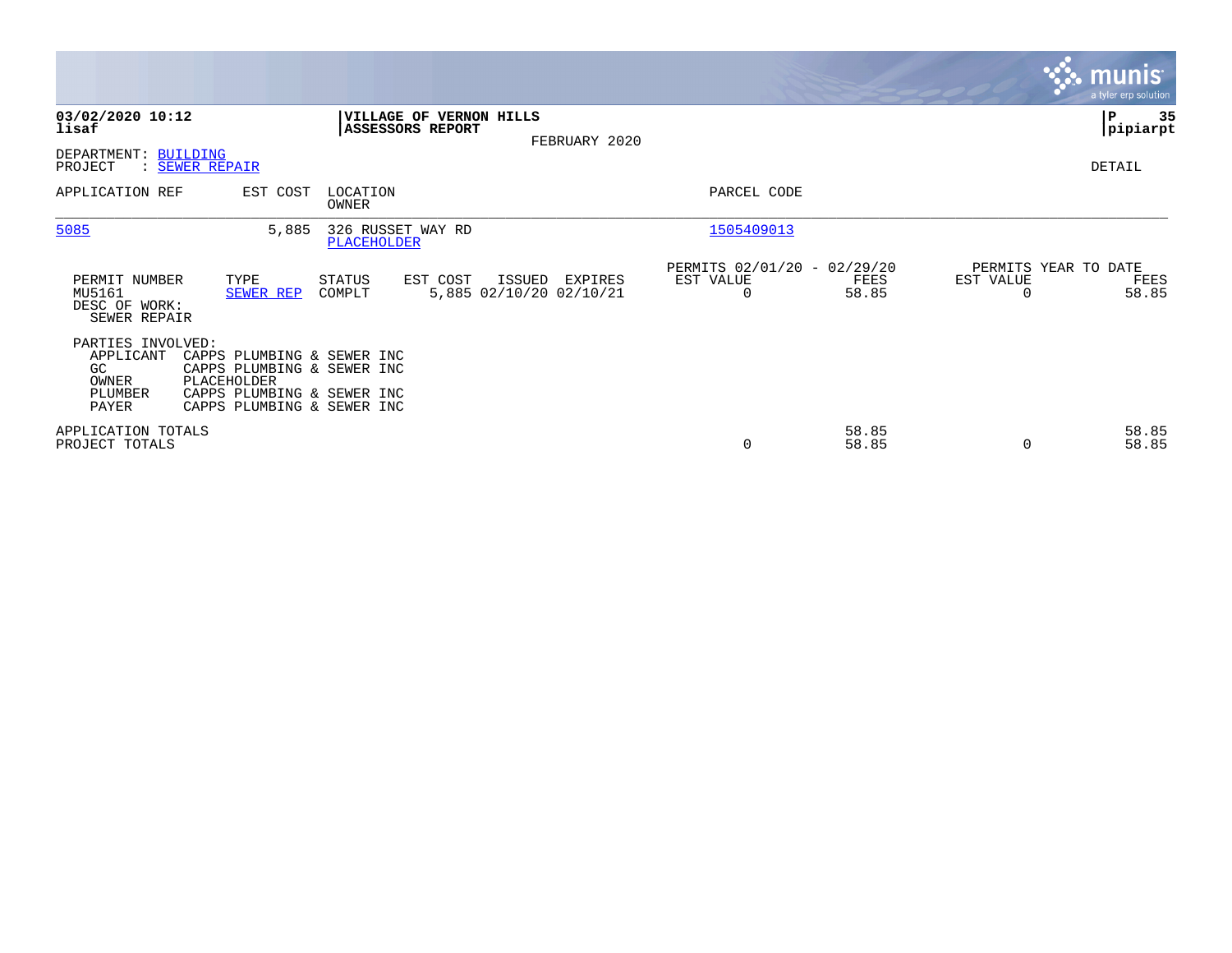|                                                                  |                                                                                                           |                         |                                                    |                |                                                         |                 |                       | munis<br>a tyler erp solution          |
|------------------------------------------------------------------|-----------------------------------------------------------------------------------------------------------|-------------------------|----------------------------------------------------|----------------|---------------------------------------------------------|-----------------|-----------------------|----------------------------------------|
| 03/02/2020 10:12<br>lisaf                                        |                                                                                                           |                         | VILLAGE OF VERNON HILLS<br><b>ASSESSORS REPORT</b> |                |                                                         |                 |                       | 36<br>P<br> pipiarpt                   |
| DEPARTMENT: BUILDING<br>PROJECT<br>: SIDING                      |                                                                                                           |                         |                                                    | FEBRUARY 2020  |                                                         |                 |                       | DETAIL                                 |
| APPLICATION REF                                                  | EST COST LOCATION                                                                                         | OWNER                   |                                                    |                | PARCEL CODE                                             |                 |                       |                                        |
| 5089                                                             | 20,202                                                                                                    |                         | 333 SUTCLIFFE CIR<br>RANDALL A & DEBRA J USEN      |                | 1508401019                                              |                 |                       |                                        |
| PERMIT NUMBER<br>MU5165<br>DESC OF WORK:<br>SIDING               | TYPE<br><b>SIDING</b>                                                                                     | <b>STATUS</b><br>COMPLT | EST COST<br>20,202 02/10/20 02/27/21               | ISSUED EXPIRES | PERMITS 02/01/20 - 02/29/20<br>EST VALUE<br>$\Omega$    | FEES<br>202.02  | EST VALUE<br>$\Omega$ | PERMITS YEAR TO DATE<br>FEES<br>202.02 |
| PARTIES INVOLVED:<br>APPLICANT<br>GC<br>OWNER<br>PAYER           | DELUXE ROOFING & SIDING<br>DELUXE ROOFING & SIDING<br>RANDALL A & DEBRA J USEN<br>DELUXE ROOFING & SIDING |                         |                                                    |                |                                                         |                 |                       |                                        |
| APPLICATION TOTALS                                               |                                                                                                           |                         |                                                    |                |                                                         | 202.02          |                       | 202.02                                 |
| CD                                                               |                                                                                                           |                         | 4,500 1036 WILDFLOWER CT<br>LI WANG & YULEI ZHANG  |                | 1507209059                                              |                 |                       |                                        |
| PERMIT NUMBER<br>MU5220<br>DESC OF WORK:<br>SOFFIT/FASCIA/SIDING | TYPE<br>SIDING                                                                                            | <b>STATUS</b><br>ISSUED | EST COST<br>ISSUED<br>4,500 02/26/20 02/25/21      | EXPIRES        | PERMITS 02/01/20 - 02/29/20<br>EST VALUE<br>$\mathbf 0$ | FEES<br>50.00   | EST VALUE<br>$\Omega$ | PERMITS YEAR TO DATE<br>FEES<br>50.00  |
| PARTIES INVOLVED:<br>APPLICANT<br>GC<br>OWNER<br>PAYER           | WINDOW WORKS<br>WINDOW WORKS<br>LI WANG & YULEI ZHANG<br>WINDOW WORKS                                     |                         |                                                    |                |                                                         |                 |                       |                                        |
| APPLICATION TOTALS<br>PROJECT TOTALS                             |                                                                                                           |                         |                                                    |                | 0                                                       | 50.00<br>252.02 | $\Omega$              | 50.00<br>252.02                        |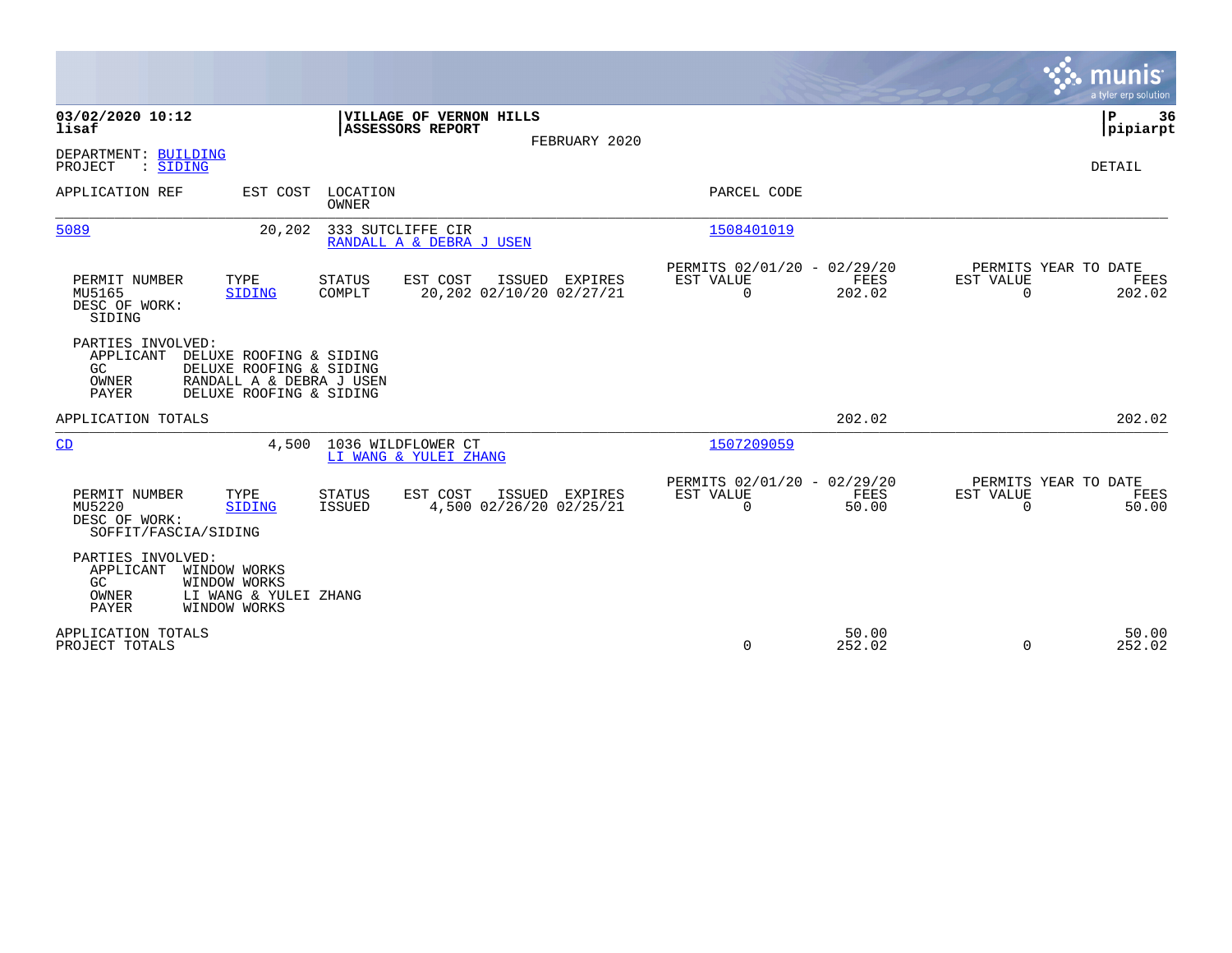|                                               |                                                                                        |                                |                                                  |                                     |               |                                               |             |           | <b>munis</b><br>a tyler erp solution |
|-----------------------------------------------|----------------------------------------------------------------------------------------|--------------------------------|--------------------------------------------------|-------------------------------------|---------------|-----------------------------------------------|-------------|-----------|--------------------------------------|
| 03/02/2020 10:12<br>lisaf                     |                                                                                        |                                | VILLAGE OF VERNON HILLS<br>ASSESSORS REPORT      |                                     | FEBRUARY 2020 |                                               |             |           | 37<br>∣P<br> pipiarpt                |
| DEPARTMENT: BUILDING<br>PROJECT               | : SITE WORK                                                                            |                                |                                                  |                                     |               |                                               |             |           | DETAIL                               |
| APPLICATION REF                               | EST COST                                                                               | LOCATION<br>OWNER              |                                                  |                                     |               | PARCEL CODE                                   |             |           |                                      |
| 4981                                          | 270,000                                                                                |                                | 635 NORTH ASPEN DR<br>VERNON HILLS PARK DISTRICT |                                     |               | 1505200019                                    |             |           |                                      |
| PERMIT NUMBER<br>MU5230<br>DESC OF WORK:      | TYPE<br><b>SITE WORK</b><br>SKATE PARK DEVELOPMENT                                     | <b>STATUS</b><br><b>ISSUED</b> | EST COST                                         | ISSUED<br>270,000 02/28/20 02/27/21 | EXPIRES       | PERMITS 02/01/20 - 02/29/20<br>EST VALUE<br>0 | FEES<br>.00 | EST VALUE | PERMITS YEAR TO DATE<br>FEES<br>.00  |
| PARTIES INVOLVED:<br>APPLICANT<br>GC<br>OWNER | VERNON HILLS PARK DISTRICT<br>VERNON HILLS PARK DISTRICT<br>VERNON HILLS PARK DISTRICT |                                |                                                  |                                     |               |                                               |             |           |                                      |
| APPLICATION TOTALS<br>PROJECT TOTALS          |                                                                                        |                                |                                                  |                                     |               | 0                                             | .00<br>.00  |           | .00<br>.00                           |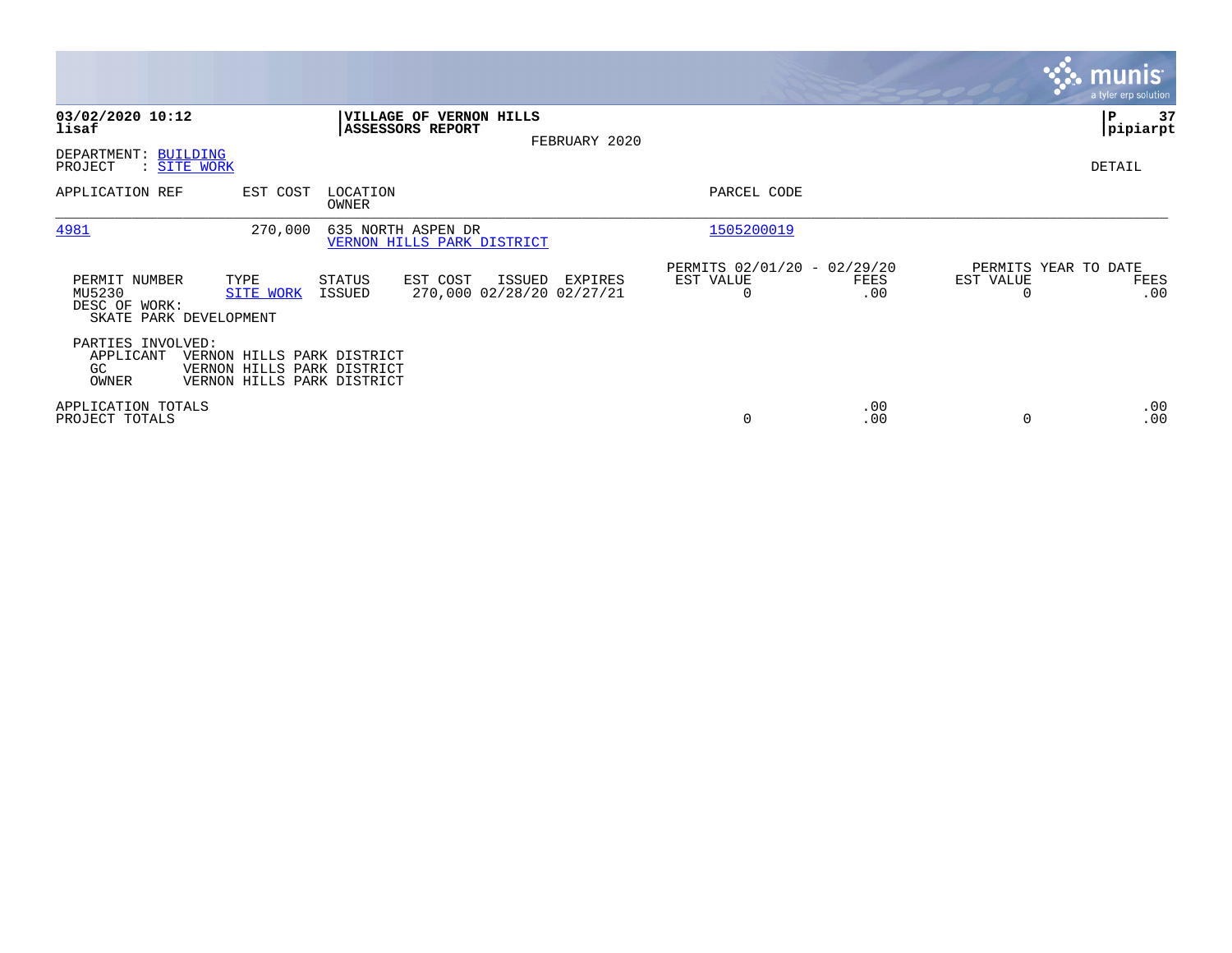|                                                                                                                                         |                                                                          |                                                    |                                                          |                |                                                         |                |                                                  | munis<br>a tyler erp solution |
|-----------------------------------------------------------------------------------------------------------------------------------------|--------------------------------------------------------------------------|----------------------------------------------------|----------------------------------------------------------|----------------|---------------------------------------------------------|----------------|--------------------------------------------------|-------------------------------|
| 03/02/2020 10:12<br>lisaf                                                                                                               |                                                                          | ASSESSORS REPORT                                   | VILLAGE OF VERNON HILLS                                  |                |                                                         |                |                                                  | P<br>38<br> pipiarpt          |
| DEPARTMENT: BUILDING<br>PROJECT<br>: <u>VOICE/DATA</u>                                                                                  |                                                                          |                                                    |                                                          | FEBRUARY 2020  |                                                         |                |                                                  | DETAIL                        |
| APPLICATION REF                                                                                                                         |                                                                          | EST COST LOCATION<br><b>OWNER</b>                  |                                                          |                | PARCEL CODE                                             |                |                                                  |                               |
| 5087                                                                                                                                    | 5,000                                                                    |                                                    | 863 NORTH MILWAUKEE AVENUE 100<br>PASSCO MELODY FARM DST |                | 1134302008                                              |                |                                                  |                               |
| PERMIT NUMBER<br>MU5163<br>DESC OF WORK:<br>BURGLAR ALARM INSTALLATION                                                                  | TYPE<br>MISC COMM                                                        | STATUS<br>ISSUED                                   | EST COST<br>5,000 02/10/20 02/09/21                      | ISSUED EXPIRES | PERMITS 02/01/20 - 02/29/20<br>EST VALUE<br>$\mathbf 0$ | FEES<br>30.00  | PERMITS YEAR TO DATE<br>EST VALUE<br>$\mathbf 0$ | FEES<br>30.00                 |
| PARTIES INVOLVED:<br>GC.<br>LOW VOLTAG LINCOLN ELECTRONICS OF CHICAGO<br>OCCUPANT<br>CASPER<br>OWNER                                    | LINCOLN ELECTRONICS OF CHICAGO<br>PASSCO MELODY FARM DST                 |                                                    |                                                          |                |                                                         |                |                                                  |                               |
| APPLICATION TOTALS                                                                                                                      |                                                                          |                                                    |                                                          |                |                                                         | 30.00          |                                                  | 30.00                         |
| 5114                                                                                                                                    | 10,000                                                                   |                                                    | 863 NORTH MILWAUKEE AVENUE 100<br>PASSCO MELODY FARM DST |                | 1134302008                                              |                |                                                  |                               |
| PERMIT NUMBER<br>MU5189<br>DESC OF WORK:<br>DATA AND SOUND                                                                              | TYPE<br><b>VOICE/DATA ISSUED</b>                                         | <b>STATUS</b>                                      | EST COST<br>10,000 02/17/20 02/16/21                     | ISSUED EXPIRES | PERMITS 02/01/20 - 02/29/20<br>EST VALUE<br>$\mathbf 0$ | FEES<br>100.00 | PERMITS YEAR TO DATE<br>EST VALUE<br>$\mathbf 0$ | FEES<br>100.00                |
| PARTIES INVOLVED:<br>APPLICANT UPTIME COMMUNICATIONS<br>GC.<br>LOW VOLTAG UPTIME COMMUNICATIONS<br>OCCUPANT<br>CASPER<br>OWNER<br>PAYER | UPTIME COMMUNICATIONS<br>PASSCO MELODY FARM DST<br>UPTIME COMMUNICATIONS |                                                    |                                                          |                |                                                         |                |                                                  |                               |
| APPLICATION TOTALS                                                                                                                      |                                                                          |                                                    |                                                          |                |                                                         | 100.00         |                                                  | 100.00                        |
| 5117                                                                                                                                    |                                                                          | 10,936 300 CENTER DR 104<br><b>HOME STATE BANK</b> |                                                          |                | 1133302040                                              |                |                                                  |                               |
| PERMIT NUMBER<br>MU5200<br>DESC OF WORK:<br>LOW VOLTAGE WIRING                                                                          | TYPE<br><b>VOICE/DATA ISSUED</b>                                         | STATUS                                             | EST COST<br>10,936 02/20/20 02/19/21                     | ISSUED EXPIRES | PERMITS 02/01/20 - 02/29/20<br>EST VALUE<br>0           | FEES<br>109.36 | PERMITS YEAR TO DATE<br>EST VALUE<br>0           | FEES<br>109.36                |
| PARTIES INVOLVED:<br>GC<br>LOW VOLTAG VERITAS WIRING<br>OCCUPANT<br>OWNER<br>PAYER                                                      | VERITAS WIRING<br>MEDSERVICE REPAIR<br>HOME STATE BANK<br>VERITAS WIRING |                                                    |                                                          |                |                                                         |                |                                                  |                               |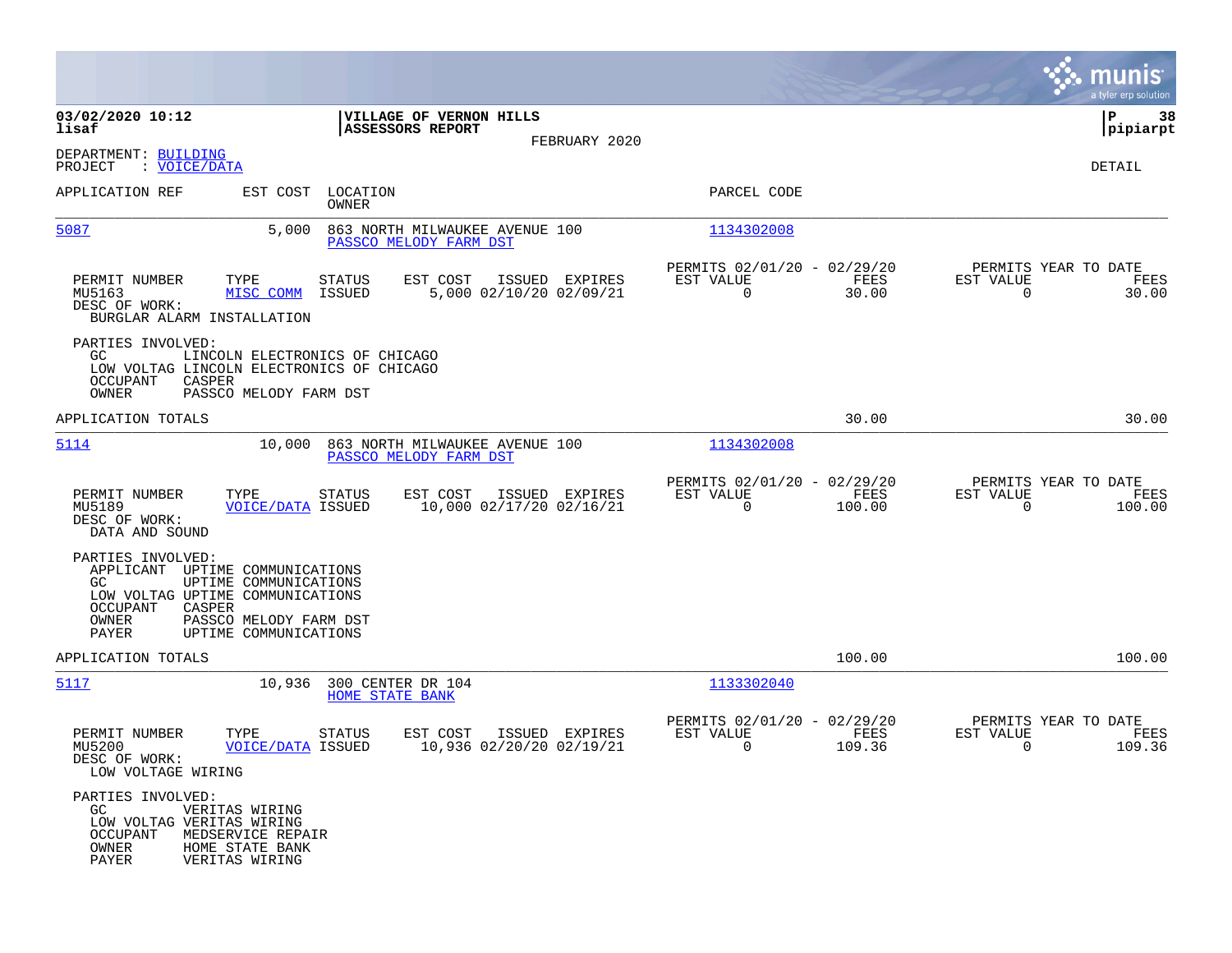|                                                 |          |                                             |               |             |                  |          | munis <sup>.</sup><br>a tyler erp solution |
|-------------------------------------------------|----------|---------------------------------------------|---------------|-------------|------------------|----------|--------------------------------------------|
| 03/02/2020 10:12<br>lisaf                       |          | VILLAGE OF VERNON HILLS<br>ASSESSORS REPORT | FEBRUARY 2020 |             |                  |          | 39<br>P<br> pipiarpt                       |
| DEPARTMENT: BUILDING<br>PROJECT<br>: VOICE/DATA |          |                                             |               |             |                  |          | DETAIL                                     |
| APPLICATION REF                                 | EST COST | LOCATION<br>OWNER                           |               | PARCEL CODE |                  |          |                                            |
| APPLICATION TOTALS<br>PROJECT TOTALS            |          |                                             |               | 0           | 109.36<br>239.36 | $\Omega$ | 109.36<br>239.36                           |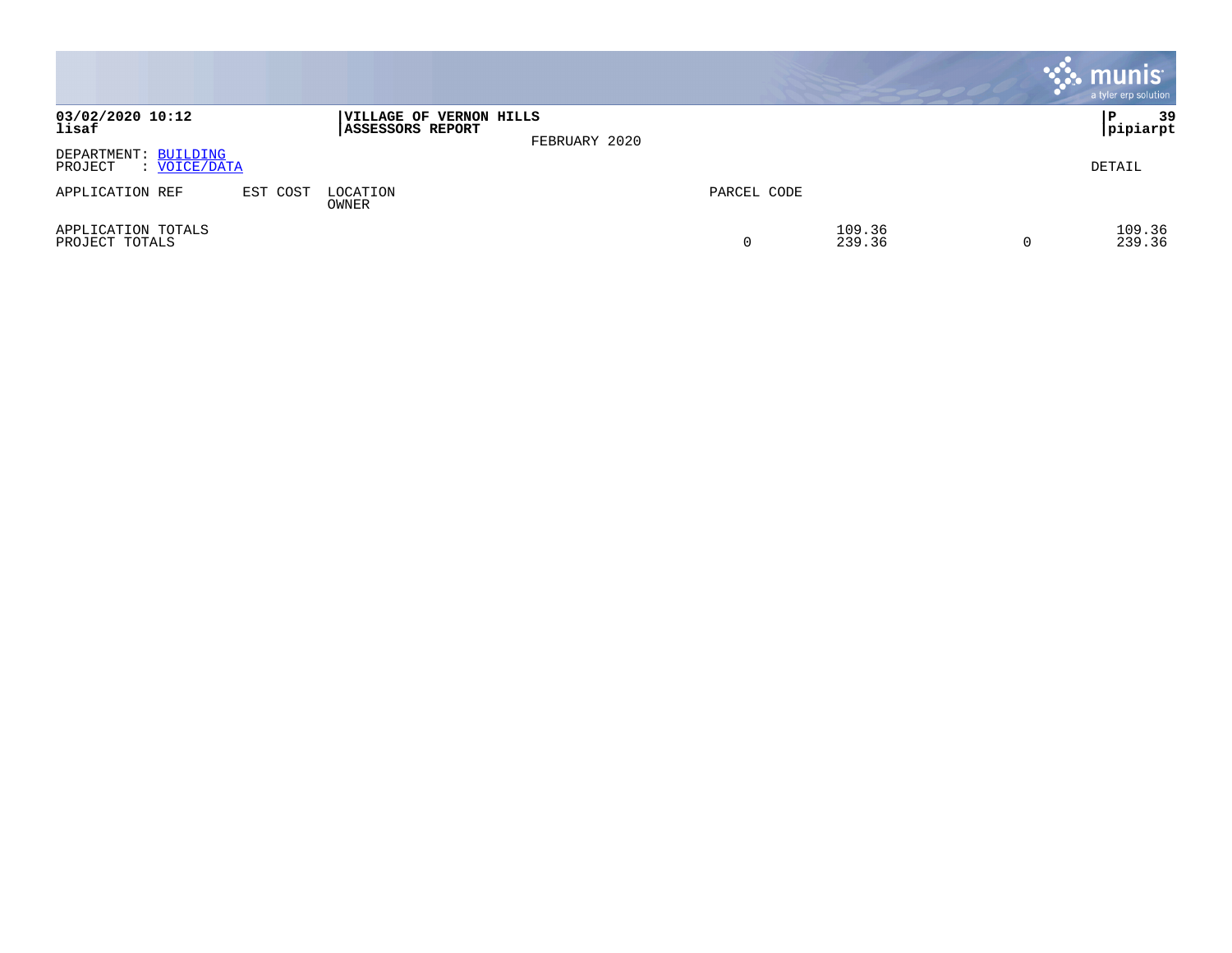|                                                                                                                                                                            |                                                                           |                                                                           |                    | munis<br>a tyler erp solution                                   |
|----------------------------------------------------------------------------------------------------------------------------------------------------------------------------|---------------------------------------------------------------------------|---------------------------------------------------------------------------|--------------------|-----------------------------------------------------------------|
| 03/02/2020 10:12<br>lisaf                                                                                                                                                  | VILLAGE OF VERNON HILLS<br><b>ASSESSORS REPORT</b>                        |                                                                           |                    | 40<br>IΡ<br> pipiarpt                                           |
| DEPARTMENT: BUILDING<br>: WATER HEATER<br>PROJECT                                                                                                                          |                                                                           | FEBRUARY 2020                                                             |                    | DETAIL                                                          |
| APPLICATION REF                                                                                                                                                            | EST COST LOCATION<br>OWNER                                                | PARCEL CODE                                                               |                    |                                                                 |
| 5036<br>1,896                                                                                                                                                              | 11 LINDON LN<br>LEONARD A & AMY L HULL                                    | 1509103012                                                                |                    |                                                                 |
| PERMIT NUMBER<br>TYPE<br>MU5101<br>DESC OF WORK:<br>WATER HEATER                                                                                                           | STATUS<br>EST COST<br>WATER HEAT COMPLT<br>1,896 02/12/20 02/11/21        | PERMITS 02/01/20 - 02/29/20<br>ISSUED EXPIRES<br>EST VALUE<br>$\mathbf 0$ | FEES<br>.00        | PERMITS YEAR TO DATE<br>EST VALUE<br>FEES<br>$\mathbf 0$<br>.00 |
| PARTIES INVOLVED:<br>APPLICANT<br>DRF<br><b>DRF</b><br>GC.<br>OWNER<br>LEONARD A & AMY L HULL<br>PLUMBER<br><b>DRF</b><br>PAYER<br><b>DRF</b>                              |                                                                           |                                                                           |                    |                                                                 |
| APPLICATION TOTALS                                                                                                                                                         |                                                                           |                                                                           | .00                | .00                                                             |
| 5070<br>1,896                                                                                                                                                              | 229 ALEXANDRIA DR<br>TIMOTHY & LISA NOCKELS                               | 1505406006                                                                |                    |                                                                 |
| PERMIT NUMBER<br>TYPE<br>MU5148<br>DESC OF WORK:<br>WATER HEATER                                                                                                           | STATUS<br>EST COST<br>WATER HEAT COMPLT<br>1,896 02/04/20 02/05/21        | PERMITS 02/01/20 - 02/29/20<br>EST VALUE<br>ISSUED EXPIRES<br>$\Omega$    | FEES<br>.00        | PERMITS YEAR TO DATE<br>EST VALUE<br>FEES<br>$\mathbf 0$<br>.00 |
| PARTIES INVOLVED:<br>APPLICANT<br>TIMOTHY & LISA NOCKELS<br>GC.<br>TIMOTHY & LISA NOCKELS<br>TIMOTHY & LISA NOCKELS<br>OWNER<br>PLUMBER<br>PAYER<br>TIMOTHY & LISA NOCKELS | DRF TRUSTED PROPERTY SOLUTIONS                                            |                                                                           |                    |                                                                 |
| APPLICATION TOTALS                                                                                                                                                         |                                                                           |                                                                           | .00                | .00                                                             |
| 5077                                                                                                                                                                       | 2,479 1659 SAINT ANDREW DR<br>RICHARD JACOB                               | 1129312015                                                                |                    |                                                                 |
| PERMIT NUMBER<br>TYPE<br>MU5153<br>DESC OF WORK:<br>WATER HEATER                                                                                                           | <b>STATUS</b><br>EST COST<br>WATER HEAT COMPLT<br>2,479 02/05/20 02/12/21 | PERMITS 02/01/20 - 02/29/20<br>EST VALUE<br>ISSUED EXPIRES<br>$\mathbf 0$ | <b>FEES</b><br>.00 | PERMITS YEAR TO DATE<br>EST VALUE<br>FEES<br>0<br>.00           |
| PARTIES INVOLVED:<br>APPLICANT RICHARD JACOB<br>GC.<br>RICHARD JACOB<br>OWNER<br>RICHARD JACOB<br>PLUMBER<br>DRF<br>PAYER<br>RICHARD JACOB                                 |                                                                           |                                                                           |                    |                                                                 |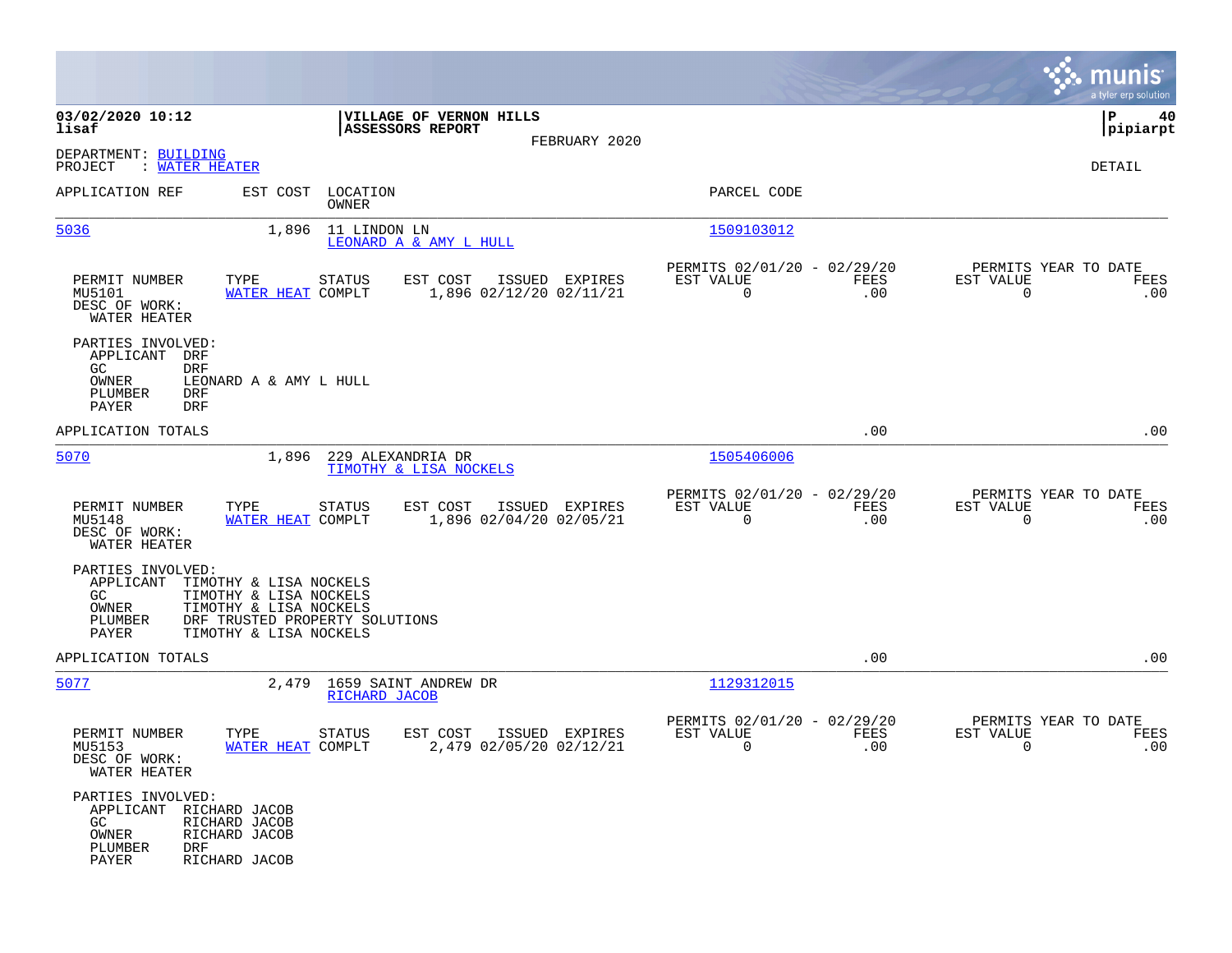|                                                                                       |                                                       |                                             |                                     |                |                                                         |             |                                                   | munis<br>a tyler erp solution |
|---------------------------------------------------------------------------------------|-------------------------------------------------------|---------------------------------------------|-------------------------------------|----------------|---------------------------------------------------------|-------------|---------------------------------------------------|-------------------------------|
| 03/02/2020 10:12<br>lisaf                                                             |                                                       | ASSESSORS REPORT                            | VILLAGE OF VERNON HILLS             | FEBRUARY 2020  |                                                         |             |                                                   | P<br>41<br> pipiarpt          |
| DEPARTMENT: BUILDING<br>PROJECT<br>: <u>WATER HEATER</u>                              |                                                       |                                             |                                     |                |                                                         |             |                                                   | DETAIL                        |
| APPLICATION REF                                                                       | EST COST                                              | LOCATION<br>OWNER                           |                                     |                | PARCEL CODE                                             |             |                                                   |                               |
| APPLICATION TOTALS                                                                    |                                                       |                                             |                                     |                |                                                         | .00         |                                                   | .00                           |
| 5082                                                                                  | 600                                                   | 211 COVENTRY CIR<br>CAMILLE LEMAICH         |                                     |                | 1133101176                                              |             |                                                   |                               |
| PERMIT NUMBER<br>MU5157<br>DESC OF WORK:<br>WATER HEATER                              | TYPE<br>WATER HEAT COMPLT                             | STATUS                                      | EST COST<br>600 02/12/20 02/11/21   | ISSUED EXPIRES | PERMITS 02/01/20 - 02/29/20<br>EST VALUE<br>0           | FEES<br>.00 | PERMITS YEAR TO DATE<br>EST VALUE<br>$\mathbf 0$  | FEES<br>.00                   |
| PARTIES INVOLVED:<br>APPLICANT<br>GC.<br>ABT<br>OWNER<br>PAYER                        | CAMILLE LEMAICH<br>CAMILLE LEMAICH<br>CAMILLE LEMAICH |                                             |                                     |                |                                                         |             |                                                   |                               |
| APPLICATION TOTALS                                                                    |                                                       |                                             |                                     |                |                                                         | .00         |                                                   | .00                           |
| 5086                                                                                  | 644                                                   | 288 SOUTHFIELD DR<br><b>BRIAN R HENKELS</b> |                                     |                | 1506401047                                              |             |                                                   |                               |
| PERMIT NUMBER<br>MU5162<br>DESC OF WORK:<br>WATER HEATER                              | TYPE<br>WATER HEAT COMPLT                             | <b>STATUS</b>                               | EST COST<br>644 02/10/20 02/25/21   | ISSUED EXPIRES | PERMITS 02/01/20 - 02/29/20<br>EST VALUE<br>$\mathbf 0$ | FEES<br>.00 | PERMITS YEAR TO DATE<br>EST VALUE<br>0            | FEES<br>.00                   |
| PARTIES INVOLVED:<br>APPLICANT NATE RICHARDS<br>ABT<br>GC.<br>OWNER<br>OWNER<br>PAYER | BRIAN R HENKELS<br>NATE RICHARDS<br>NATE RICHARDS     |                                             |                                     |                |                                                         |             |                                                   |                               |
| APPLICATION TOTALS                                                                    |                                                       |                                             |                                     |                |                                                         | .00         |                                                   | .00                           |
| 5097                                                                                  | 1,573                                                 | 288 COREYS CT                               | DAVID & DEANNA SCHIFF               |                | 1128306010                                              |             |                                                   |                               |
| PERMIT NUMBER<br>MU5168<br>DESC OF WORK:<br>WATER HEATER                              | TYPE<br>WATER HEAT COMPLT                             | <b>STATUS</b>                               | EST COST<br>1,573 02/12/20 02/14/21 | ISSUED EXPIRES | PERMITS 02/01/20 - 02/29/20<br>EST VALUE<br>U           | FEES<br>.00 | PERMITS YEAR TO DATE<br>EST VALUE<br>$\mathbf{0}$ | FEES<br>.00                   |
| PARTIES INVOLVED:<br>APPLICANT DAVID & DEANNA SCHIFF<br>GC<br>OWNER<br>PLUMBER<br>ABT | DAVID & DEANNA SCHIFF<br>DAVID & DEANNA SCHIFF        |                                             |                                     |                |                                                         |             |                                                   |                               |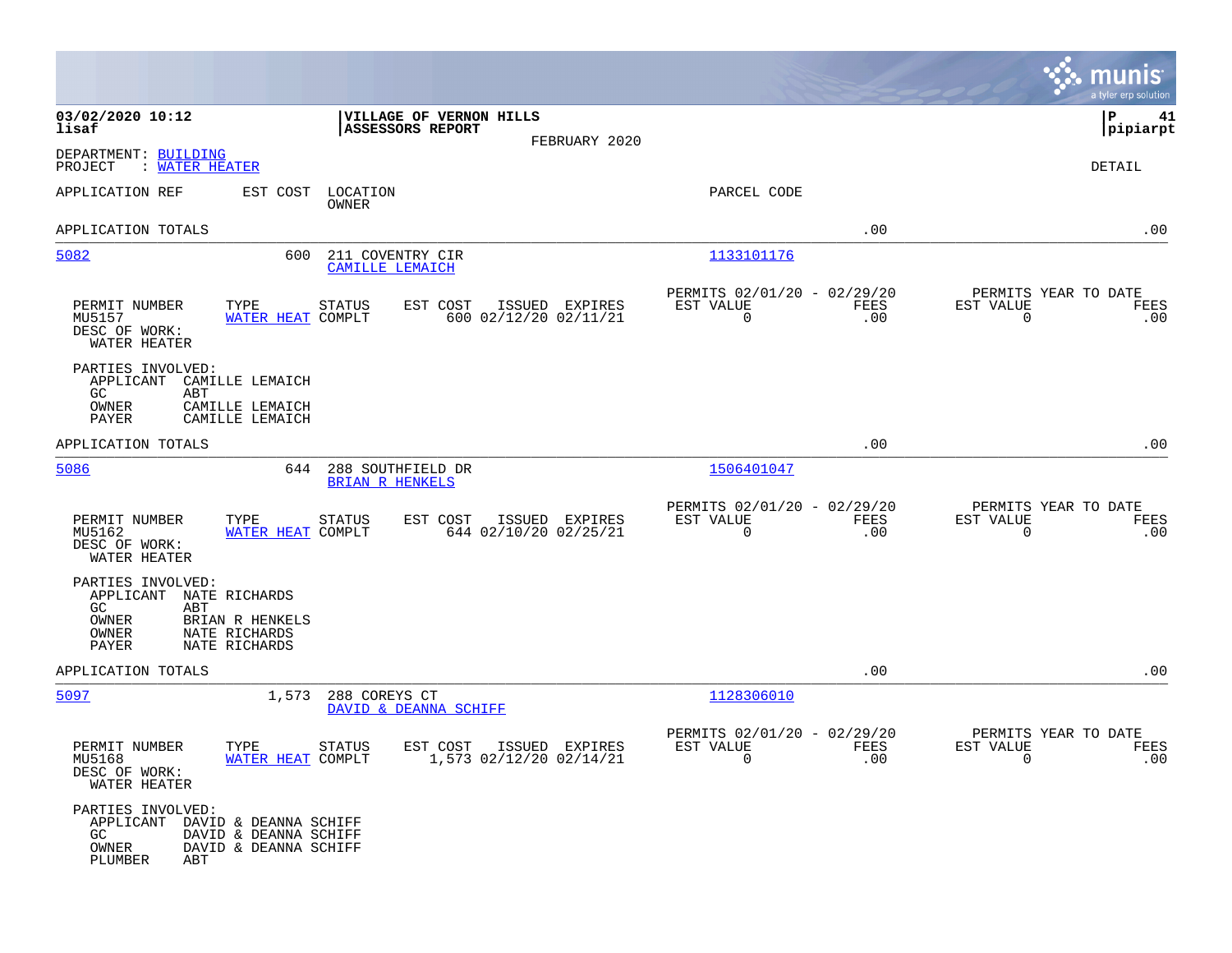|                                                                                                                                                                                                       |                                                                      |                                                         |                    | munis<br>a tyler erp solution                                   |
|-------------------------------------------------------------------------------------------------------------------------------------------------------------------------------------------------------|----------------------------------------------------------------------|---------------------------------------------------------|--------------------|-----------------------------------------------------------------|
| 03/02/2020 10:12<br>lisaf                                                                                                                                                                             | VILLAGE OF VERNON HILLS<br>ASSESSORS REPORT                          |                                                         |                    | l P<br>42<br> pipiarpt                                          |
| DEPARTMENT: BUILDING                                                                                                                                                                                  | FEBRUARY 2020                                                        |                                                         |                    |                                                                 |
| PROJECT : WATER HEATER                                                                                                                                                                                |                                                                      |                                                         |                    | <b>DETAIL</b>                                                   |
| APPLICATION REF                                                                                                                                                                                       | EST COST LOCATION<br>OWNER                                           | PARCEL CODE                                             |                    |                                                                 |
| PAYER<br>DAVID & DEANNA SCHIFF                                                                                                                                                                        |                                                                      |                                                         |                    |                                                                 |
| APPLICATION TOTALS                                                                                                                                                                                    |                                                                      |                                                         | .00                | .00                                                             |
| 5099                                                                                                                                                                                                  | 2,000 15 CEDAR CT 3<br>PLACEHOLDER                                   | 1132205266                                              |                    |                                                                 |
| PERMIT NUMBER<br>TYPE<br>MU5171<br>WATER HEAT COMPLT<br>DESC OF WORK:<br>WATER HEATER                                                                                                                 | STATUS<br>EST COST<br>ISSUED EXPIRES<br>2,000 02/12/20 02/13/21      | PERMITS 02/01/20 - 02/29/20<br>EST VALUE<br>$\mathbf 0$ | FEES<br>.00        | PERMITS YEAR TO DATE<br>EST VALUE<br>FEES<br>$\mathbf 0$<br>.00 |
| PARTIES INVOLVED:<br>APPLICANT BELLA PLUMBING & SEWER INC<br>GC<br>BELLA PLUMBING & SEWER INC<br>OWNER<br>PLACEHOLDER<br>PLUMBER<br>BELLA PLUMBING & SEWER INC<br>BELLA PLUMBING & SEWER INC<br>PAYER |                                                                      |                                                         |                    |                                                                 |
| APPLICATION TOTALS                                                                                                                                                                                    |                                                                      |                                                         | .00                | .00                                                             |
| 5109<br>848                                                                                                                                                                                           | 6 SAINT IVES LN<br><b>SCOTT MILLER</b>                               | 1504312007                                              |                    |                                                                 |
| PERMIT NUMBER<br>TYPE<br>MU5180<br>WATER HEAT COMPLT<br>DESC OF WORK:<br>WATER HEATER                                                                                                                 | <b>STATUS</b><br>EST COST<br>ISSUED EXPIRES<br>848 02/17/20 02/19/21 | PERMITS 02/01/20 - 02/29/20<br>EST VALUE<br>$\mathbf 0$ | FEES<br>.00        | PERMITS YEAR TO DATE<br>EST VALUE<br>FEES<br>$\mathbf 0$<br>.00 |
| PARTIES INVOLVED:<br>APPLICANT<br>SCOTT MILLER<br>DRF TRUSTED PROPERTY SOLUTIONS<br>GC<br>OWNER<br>SCOTT MILLER<br>PLUMBER<br>DRF TRUSTED PROPERTY SOLUTIONS<br><b>SCOTT MILLER</b><br>PAYER          |                                                                      |                                                         |                    |                                                                 |
| APPLICATION TOTALS                                                                                                                                                                                    |                                                                      |                                                         | .00                | .00                                                             |
| 5113                                                                                                                                                                                                  | 750 334 CHERRYWOOD COURT<br>KRUPP INVESTORS LLC                      | 1505428035                                              |                    |                                                                 |
| PERMIT NUMBER<br>TYPE<br><b>WATER HEAT ISSUED</b><br>MU5188<br>DESC OF WORK:<br>WATER HEATER                                                                                                          | STATUS<br>EST COST<br>ISSUED EXPIRES<br>750 02/17/20 02/16/21        | PERMITS 02/01/20 - 02/29/20<br>EST VALUE<br>$\mathbf 0$ | <b>FEES</b><br>.00 | PERMITS YEAR TO DATE<br>EST VALUE<br>FEES<br>.00<br>$\mathbf 0$ |
| PARTIES INVOLVED:<br>APPLICANT KRUPP INVESTORS LLC<br>GC<br>KRUPP INVESTORS LLC                                                                                                                       |                                                                      |                                                         |                    |                                                                 |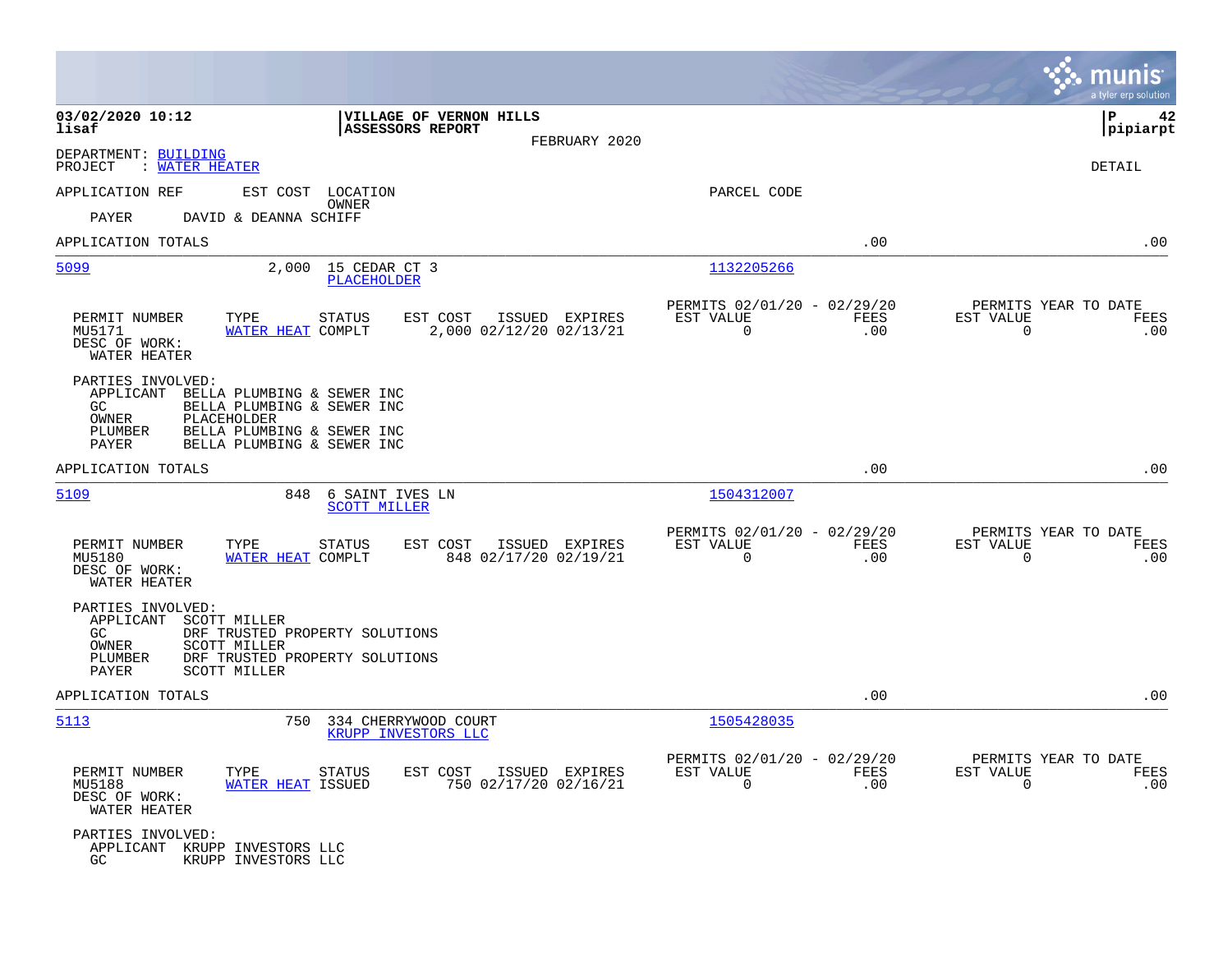|                                                                                                                                                                                                              |                                                                      |                                                         |                    | munis<br>a tyler erp solution                                      |
|--------------------------------------------------------------------------------------------------------------------------------------------------------------------------------------------------------------|----------------------------------------------------------------------|---------------------------------------------------------|--------------------|--------------------------------------------------------------------|
| 03/02/2020 10:12<br>lisaf                                                                                                                                                                                    | VILLAGE OF VERNON HILLS<br>ASSESSORS REPORT<br>FEBRUARY 2020         |                                                         |                    | l P<br>43<br> pipiarpt                                             |
| DEPARTMENT: BUILDING<br>PROJECT<br>: WATER HEATER                                                                                                                                                            |                                                                      |                                                         |                    | DETAIL                                                             |
| APPLICATION REF                                                                                                                                                                                              | EST COST LOCATION<br>OWNER                                           | PARCEL CODE                                             |                    |                                                                    |
| KRUPP INVESTORS LLC<br>OWNER<br><b>PAYER</b><br>KRUPP INVESTORS LLC                                                                                                                                          |                                                                      |                                                         |                    |                                                                    |
| APPLICATION TOTALS                                                                                                                                                                                           |                                                                      |                                                         | .00                | .00                                                                |
| 5119<br>849                                                                                                                                                                                                  | 305W GREENBRIER LN<br>LAWRENCE M & JUDITH M CASHEN                   | 1508109009                                              |                    |                                                                    |
| PERMIT NUMBER<br>TYPE<br>WATER HEAT COMPLT<br>MU5204<br>DESC OF WORK:<br>WATER HEATER                                                                                                                        | EST COST<br>STATUS<br>ISSUED EXPIRES<br>849 02/28/20 02/27/21        | PERMITS 02/01/20 - 02/29/20<br>EST VALUE<br>$\mathbf 0$ | <b>FEES</b><br>.00 | PERMITS YEAR TO DATE<br>EST VALUE<br>FEES<br>$\overline{0}$<br>.00 |
| PARTIES INVOLVED:<br>APPLICANT LAWRENCE M & JUDITH M CASHEN<br>GC.<br>ABT<br>OWNER<br>LAWRENCE M & JUDITH M CASHEN<br>LAWRENCE M & JUDITH M CASHEN<br><b>PAYER</b>                                           |                                                                      |                                                         |                    |                                                                    |
| APPLICATION TOTALS                                                                                                                                                                                           |                                                                      |                                                         | .00                | .00                                                                |
| 5121<br>900                                                                                                                                                                                                  | 102 DICKINSON CT<br>LAWRENCE P & CARYN S LEVINE                      | 1132201029                                              |                    |                                                                    |
| PERMIT NUMBER<br>TYPE<br>WATER HEAT COMPLT<br>MU5207<br>DESC OF WORK:<br>WATER HEATER                                                                                                                        | <b>STATUS</b><br>EST COST<br>ISSUED EXPIRES<br>900 02/24/20 02/26/21 | PERMITS 02/01/20 - 02/29/20<br>EST VALUE<br>$\mathbf 0$ | FEES<br>.00        | PERMITS YEAR TO DATE<br>EST VALUE<br>FEES<br>$\mathbf 0$<br>.00    |
| PARTIES INVOLVED:<br>APPLICANT<br>LAWRENCE P & CARYN S LEVINE<br>LAWRENCE P & CARYN S LEVINE<br>GC.<br>LAWRENCE P & CARYN S LEVINE<br>OWNER<br>PLUMBER<br>ABT<br><b>PAYER</b><br>LAWRENCE P & CARYN S LEVINE |                                                                      |                                                         |                    |                                                                    |
| APPLICATION TOTALS                                                                                                                                                                                           |                                                                      |                                                         | .00                | .00                                                                |
| 5123<br>599                                                                                                                                                                                                  | 719 WILLIAMS WAY<br>MIODRAG ZAGOROV                                  | 1508104055                                              |                    |                                                                    |
| PERMIT NUMBER<br>TYPE<br>WATER HEAT ISSUED<br>MU5209<br>DESC OF WORK:<br>WATER HEATER                                                                                                                        | EST COST<br>ISSUED EXPIRES<br>STATUS<br>599 02/24/20 02/23/21        | PERMITS 02/01/20 - 02/29/20<br>EST VALUE<br>0           | <b>FEES</b><br>.00 | PERMITS YEAR TO DATE<br>EST VALUE<br>FEES<br>.00<br>0              |
| PARTIES INVOLVED:<br>APPLICANT MIODRAG ZAGOROV<br>GC<br>MIODRAG ZAGOROV                                                                                                                                      |                                                                      |                                                         |                    |                                                                    |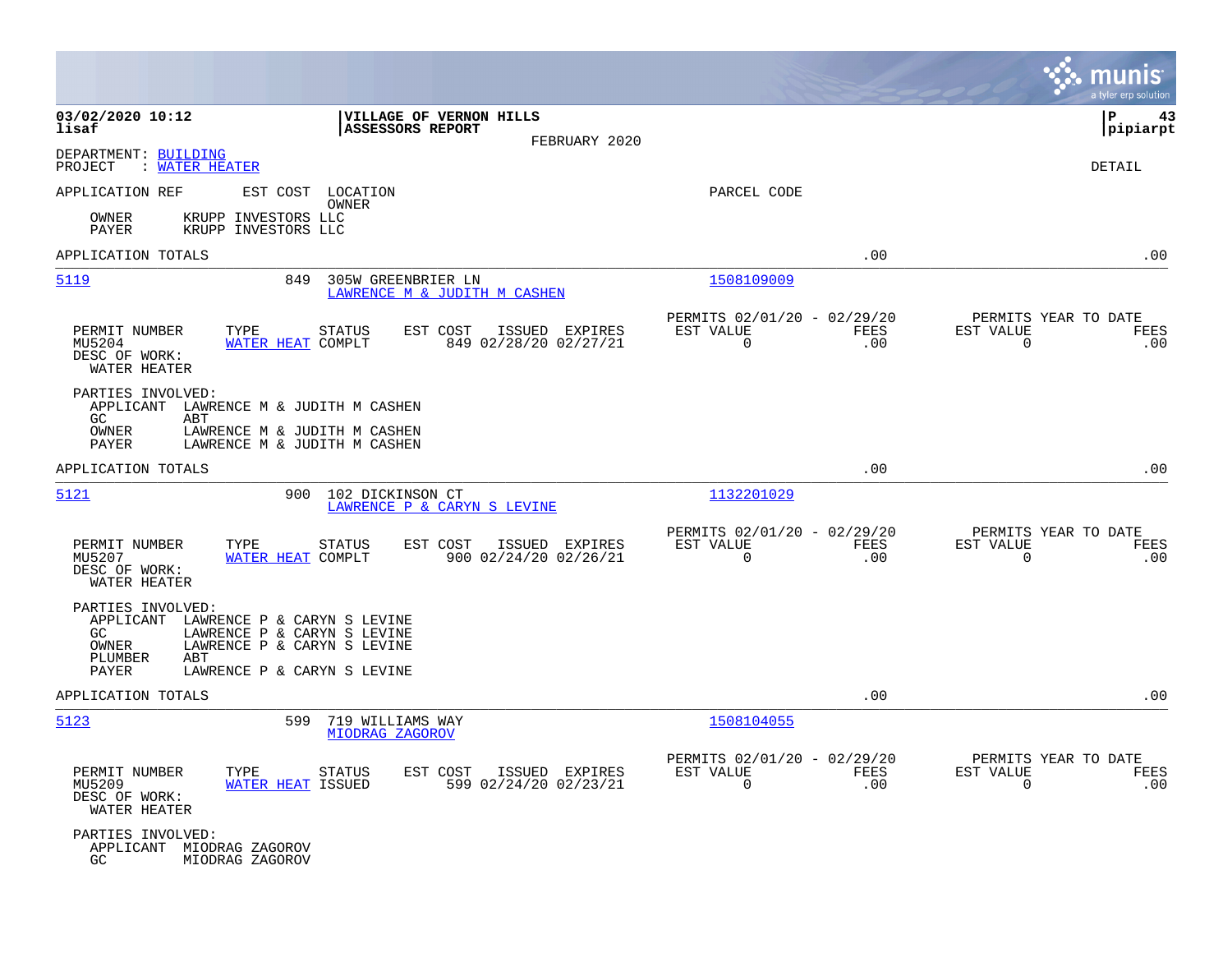|                                                                                                                                                          |                                                                     |                                               |             |                                               | <b>munis</b><br>a tyler erp solution |
|----------------------------------------------------------------------------------------------------------------------------------------------------------|---------------------------------------------------------------------|-----------------------------------------------|-------------|-----------------------------------------------|--------------------------------------|
| 03/02/2020 10:12<br>lisaf                                                                                                                                | VILLAGE OF VERNON HILLS<br><b>ASSESSORS REPORT</b><br>FEBRUARY 2020 |                                               |             |                                               | P<br>44<br> pipiarpt                 |
| DEPARTMENT: BUILDING<br><b>WATER HEATER</b><br>PROJECT                                                                                                   |                                                                     |                                               |             |                                               | DETAIL                               |
| APPLICATION REF<br>EST COST<br>OWNER<br>MIODRAG ZAGOROV<br>PLUMBER<br>ABT<br>MIODRAG ZAGOROV<br><b>PAYER</b>                                             | LOCATION<br>OWNER                                                   | PARCEL CODE                                   |             |                                               |                                      |
| APPLICATION TOTALS                                                                                                                                       |                                                                     |                                               | .00         |                                               | .00                                  |
| 5152<br>2,500                                                                                                                                            | 1711 PEBBLE BEACH WAY<br><b>SCOTT MORVIG</b>                        | 1129402032                                    |             |                                               |                                      |
| PERMIT NUMBER<br>TYPE<br>MU5218<br>WATER HEAT ISSUED<br>DESC OF WORK:<br>WATER HEATER                                                                    | STATUS<br>EST COST<br>ISSUED<br>EXPIRES<br>2,500 02/26/20 02/25/21  | PERMITS 02/01/20 - 02/29/20<br>EST VALUE<br>0 | FEES<br>.00 | PERMITS YEAR TO DATE<br>EST VALUE<br>$\Omega$ | FEES<br>.00                          |
| PARTIES INVOLVED:<br>APPLICANT<br>SCOTT MORVIG<br>SCOTT MORVIG<br>GC<br>SCOTT MORVIG<br>OWNER<br>H T STRENGER<br>PLUMBER<br><b>PAYER</b><br>SCOTT MORVIG |                                                                     |                                               |             |                                               |                                      |
| APPLICATION TOTALS<br>PROJECT TOTALS                                                                                                                     |                                                                     | 0                                             | .00<br>.00  | 0                                             | .00<br>.00                           |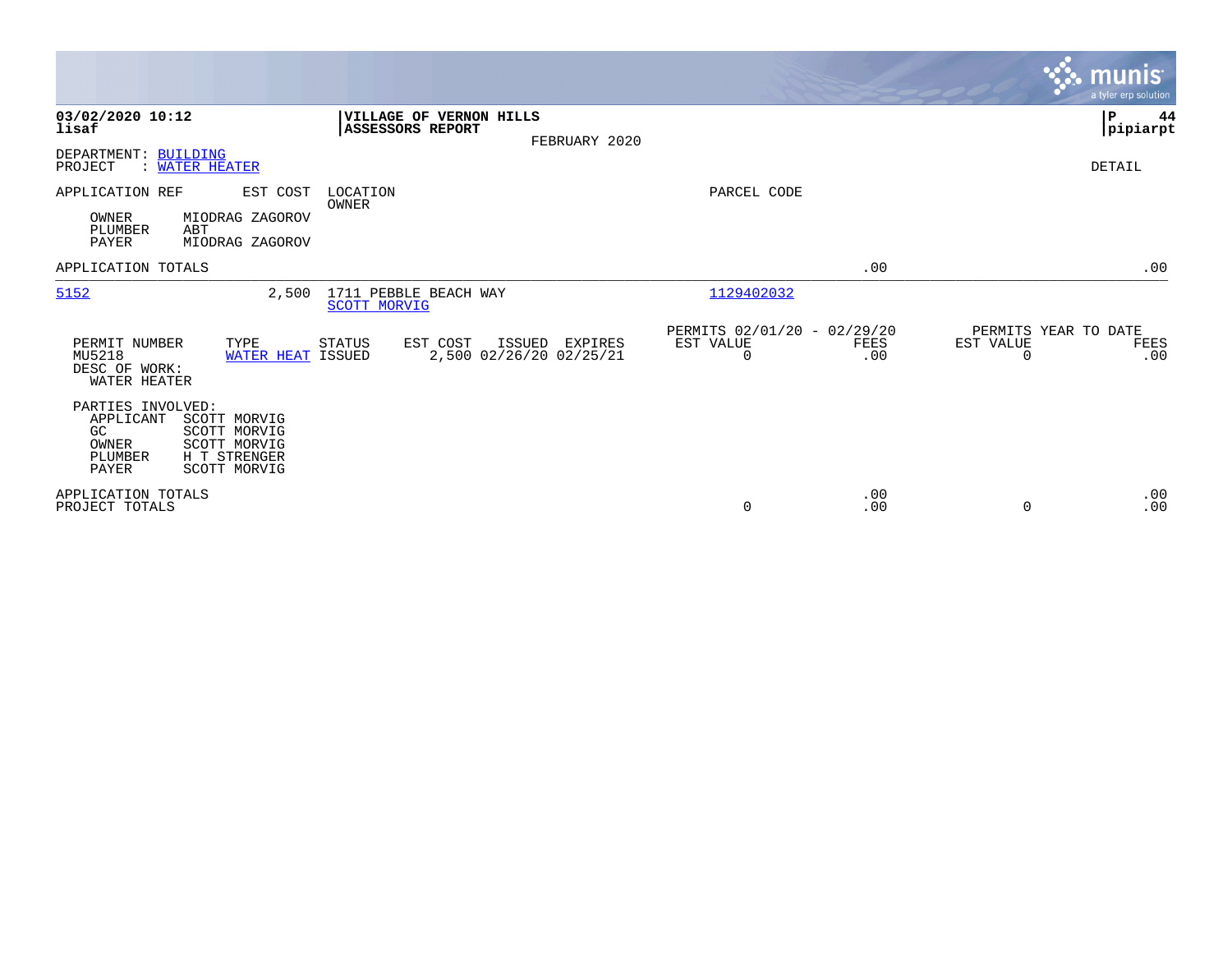|                                                                                                                                                                                                      |                                                                                  |                                                    |                |                                                         |                |                                                  | munis<br>a tyler erp solution |
|------------------------------------------------------------------------------------------------------------------------------------------------------------------------------------------------------|----------------------------------------------------------------------------------|----------------------------------------------------|----------------|---------------------------------------------------------|----------------|--------------------------------------------------|-------------------------------|
| 03/02/2020 10:12<br>lisaf                                                                                                                                                                            |                                                                                  | VILLAGE OF VERNON HILLS<br><b>ASSESSORS REPORT</b> |                |                                                         |                |                                                  | P<br>45<br> pipiarpt          |
| DEPARTMENT: BUILDING<br>PROJECT<br>: <u>SIGN</u>                                                                                                                                                     |                                                                                  |                                                    | FEBRUARY 2020  |                                                         |                |                                                  | DETAIL                        |
| APPLICATION REF                                                                                                                                                                                      | EST COST LOCATION<br>OWNER                                                       |                                                    |                | PARCEL CODE                                             |                |                                                  |                               |
| <u>4982</u>                                                                                                                                                                                          | 5,000<br>DAVID I WEISS                                                           | 155 EAST TOWNLINE RD                               |                | 1504109005                                              |                |                                                  |                               |
| TYPE<br>PERMIT NUMBER<br>MU5170<br><b>SIGN</b><br>DESC OF WORK:<br>BEARS FIT SIGN                                                                                                                    | STATUS<br>COMPLT                                                                 | EST COST<br>5,000 02/12/20 02/18/21                | ISSUED EXPIRES | PERMITS 02/01/20 - 02/29/20<br>EST VALUE<br>$\mathbf 0$ | FEES<br>135.00 | PERMITS YEAR TO DATE<br>EST VALUE<br>$\mathbf 0$ | FEES<br>135.00                |
| PARTIES INVOLVED:<br>APPLICANT<br>BRIGHT LIGHT SIGN<br>GC.<br>BRIGHT LIGHT SIGN<br><b>OCCUPANT</b><br>BEARS FIT<br>OWNER<br>DAVID I WEISS<br>PAYER<br>BRIGHT LIGHT SIGN<br>BRIGHT LIGHT SIGN<br>SIGN |                                                                                  |                                                    |                |                                                         |                |                                                  |                               |
| APPLICATION TOTALS                                                                                                                                                                                   |                                                                                  |                                                    |                |                                                         | 135.00         |                                                  | 135.00                        |
| 5004                                                                                                                                                                                                 | VOLE INC.                                                                        | 1,479 1356 SOUTH MILWAUKEE AVE                     |                | 1515401023                                              |                |                                                  |                               |
| PERMIT NUMBER<br>TYPE<br>MU5150<br><b>SIGN</b><br>DESC OF WORK:<br>SIGN                                                                                                                              | <b>STATUS</b><br>COMPLT                                                          | EST COST<br>1,479 02/04/20 02/13/21                | ISSUED EXPIRES | PERMITS 02/01/20 - 02/29/20<br>EST VALUE<br>$\mathbf 0$ | FEES<br>99.00  | PERMITS YEAR TO DATE<br>EST VALUE<br>$\mathbf 0$ | FEES<br>99.00                 |
| PARTIES INVOLVED:<br>APPLICANT APEX SIGN & GRAPHICS INC<br>GC.<br>OCCUPANT<br>VAN'S SUSHI CAFE<br>OWNER<br>VOLE INC.<br>PAYER<br>SIGN                                                                | APEX SIGN & GRAPHICS INC<br>APEX SIGN & GRAPHICS INC<br>APEX SIGN & GRAPHICS INC |                                                    |                |                                                         |                |                                                  |                               |
| APPLICATION TOTALS                                                                                                                                                                                   |                                                                                  |                                                    |                |                                                         | 99.00          |                                                  | 99.00                         |
| 5030                                                                                                                                                                                                 | 2,000                                                                            | 650 FOREST EDGE DR<br>VAN VLISSINGEN & CO          |                | 1515101025                                              |                |                                                  |                               |
| PERMIT NUMBER<br>TYPE<br>MU5187<br><b>SIGN</b><br>DESC OF WORK:<br>NON-ILLUMINATED SIGN                                                                                                              | STATUS<br>COMPLT                                                                 | EST COST ISSUED EXPIRES<br>2,000 02/17/20 02/20/21 |                | PERMITS 02/01/20 - 02/29/20<br>EST VALUE<br>$\Omega$    | FEES<br>117.00 | PERMITS YEAR TO DATE<br>EST VALUE<br>$\Omega$    | FEES<br>117.00                |
| PARTIES INVOLVED:<br>GC.<br>OCCUPANT<br>ZAPOLYE HOLDINGS<br>OWNER<br>VAN VLISSINGEN & CO                                                                                                             | HOLLAND DESIGN GROUP                                                             |                                                    |                |                                                         |                |                                                  |                               |